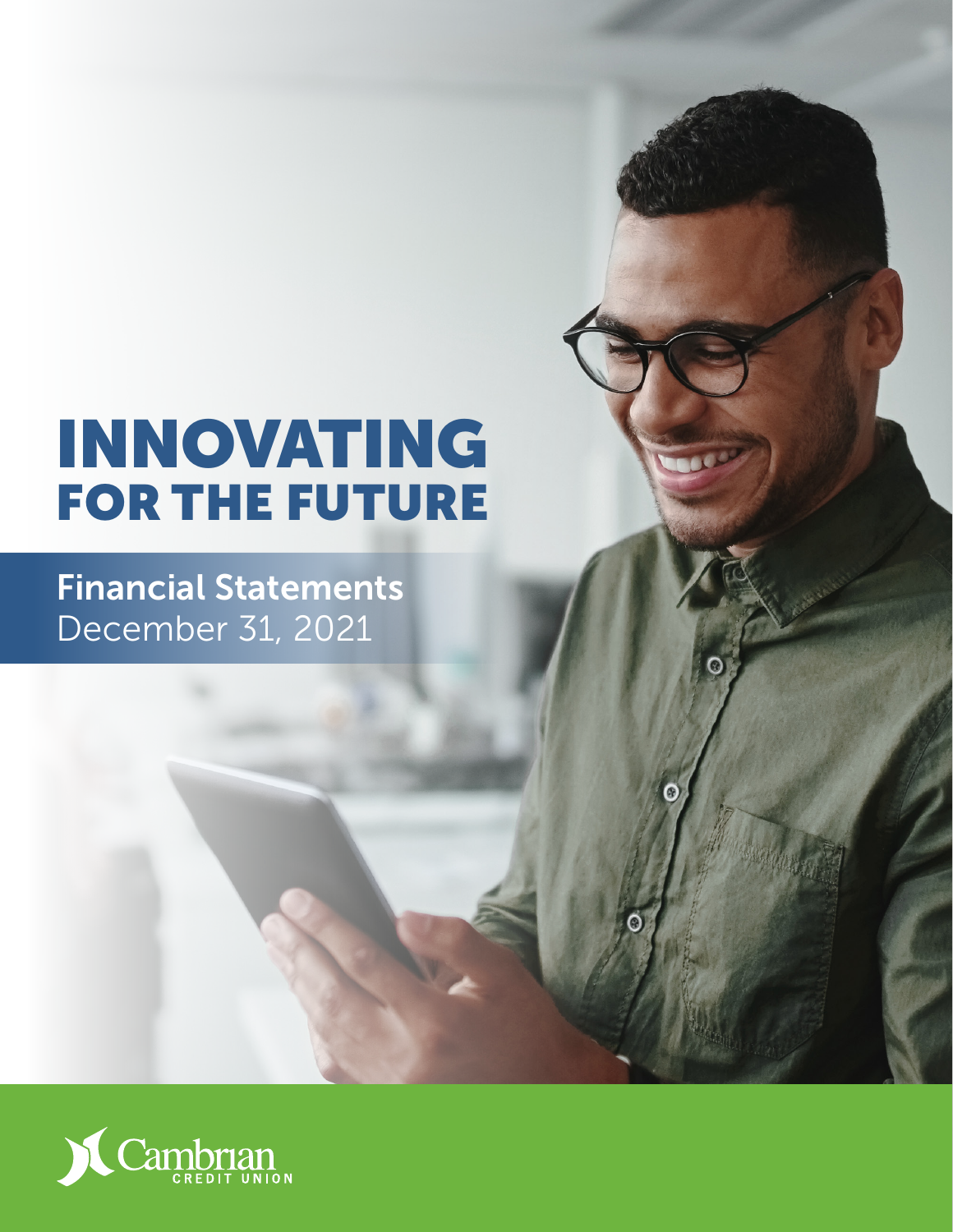

# Independent auditor's report

To the Members of Cambrian Credit Union Limited

### **Our opinion**

In our opinion, the accompanying financial statements present fairly, in all material respects, the financial position of Cambrian Credit Union Limited (the Credit Union) as at December 31, 2021 and its financial performance and its cash flows for the year then ended in accordance with International Financial Reporting Standards as issued by the International Accounting Standards Board (IFRS).

#### **What we have audited**

The Credit Union's financial statements comprise:

- the statement of financial position as at December 31, 2021;
- the statement of income and comprehensive income for the year then ended;
- the statement of changes in members' equity for the year then ended;
- the statement of cash flows for the year then ended; and
- the notes to the financial statements, which include significant accounting policies and other explanatory information.

### **Basis for opinion**

We conducted our audit in accordance with Canadian generally accepted auditing standards. Our responsibilities under those standards are further described in the *Auditor's responsibilities for the audit of the financial statements* section of our report.

We believe that the audit evidence we have obtained is sufficient and appropriate to provide a basis for our opinion.

#### **Independence**

We are independent of the Credit Union in accordance with the ethical requirements that are relevant to our audit of the financial statements in Canada. We have fulfilled our other ethical responsibilities in accordance with these requirements.

PricewaterhouseCoopers LLP One Lombard Place, Suite 2300, Winnipeg, Manitoba, Canada R3B 0X6 T: +1 204 926 2400, F: +1 204 944 1020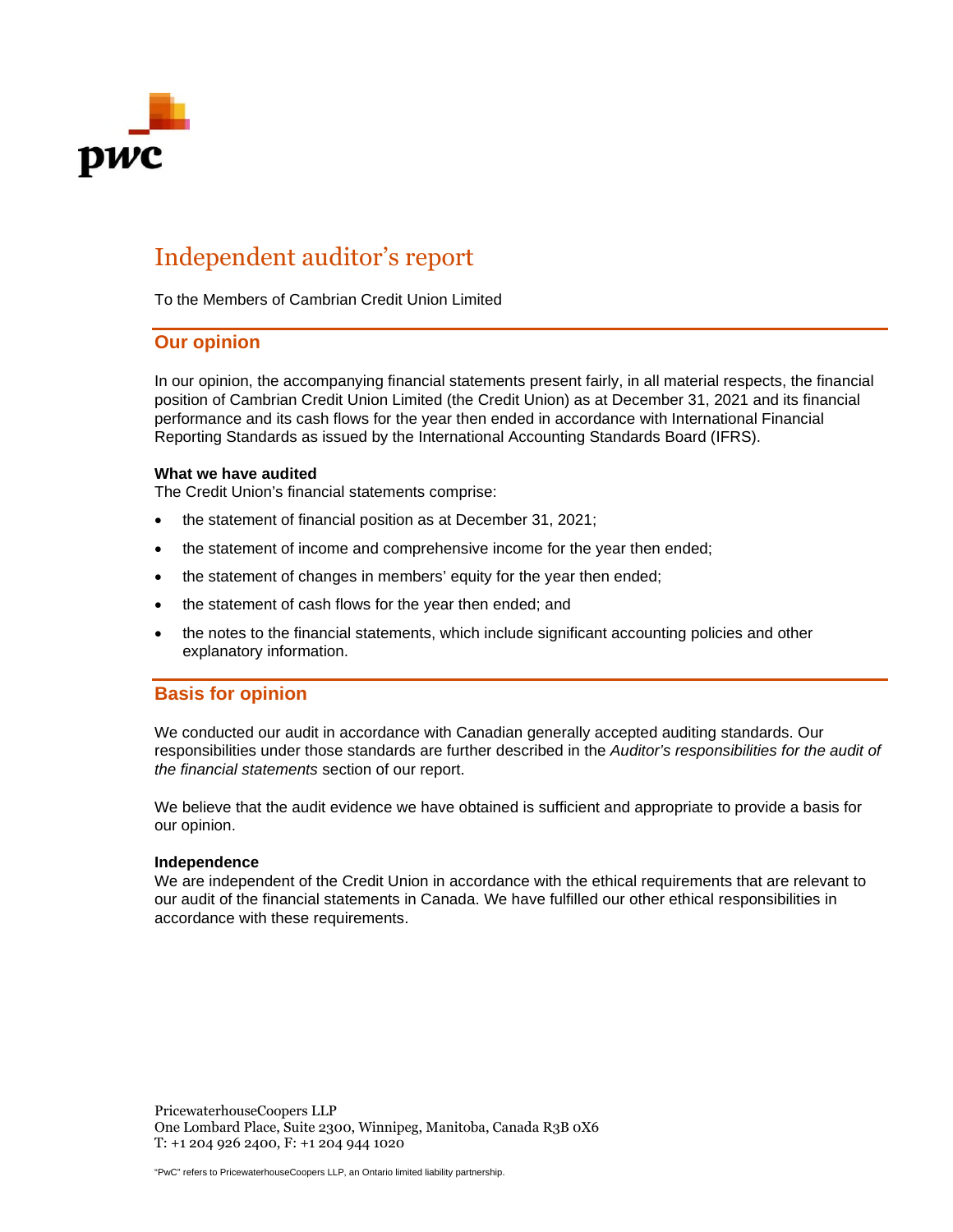

### **Responsibilities of management and those charged with governance for the financial statements**

Management is responsible for the preparation and fair presentation of the financial statements in accordance with IFRS, and for such internal control as management determines is necessary to enable the preparation of financial statements that are free from material misstatement, whether due to fraud or error.

In preparing the financial statements, management is responsible for assessing the Credit Union's ability to continue as a going concern, disclosing, as applicable, matters related to going concern and using the going concern basis of accounting unless management either intends to liquidate the Credit Union or to cease operations, or has no realistic alternative but to do so.

Those charged with governance are responsible for overseeing the Credit Union's financial reporting process.

### **Auditor's responsibilities for the audit of the financial statements**

Our objectives are to obtain reasonable assurance about whether the financial statements as a whole are free from material misstatement, whether due to fraud or error, and to issue an auditor's report that includes our opinion. Reasonable assurance is a high level of assurance, but is not a guarantee that an audit conducted in accordance with Canadian generally accepted auditing standards will always detect a material misstatement when it exists. Misstatements can arise from fraud or error and are considered material if, individually or in the aggregate, they could reasonably be expected to influence the economic decisions of users taken on the basis of these financial statements.

As part of an audit in accordance with Canadian generally accepted auditing standards, we exercise professional judgment and maintain professional skepticism throughout the audit. We also:

- Identify and assess the risks of material misstatement of the financial statements, whether due to fraud or error, design and perform audit procedures responsive to those risks, and obtain audit evidence that is sufficient and appropriate to provide a basis for our opinion. The risk of not detecting a material misstatement resulting from fraud is higher than for one resulting from error, as fraud may involve collusion, forgery, intentional omissions, misrepresentations, or the override of internal control.
- Obtain an understanding of internal control relevant to the audit in order to design audit procedures that are appropriate in the circumstances, but not for the purpose of expressing an opinion on the effectiveness of the Credit Union's internal control.
- Evaluate the appropriateness of accounting policies used and the reasonableness of accounting estimates and related disclosures made by management.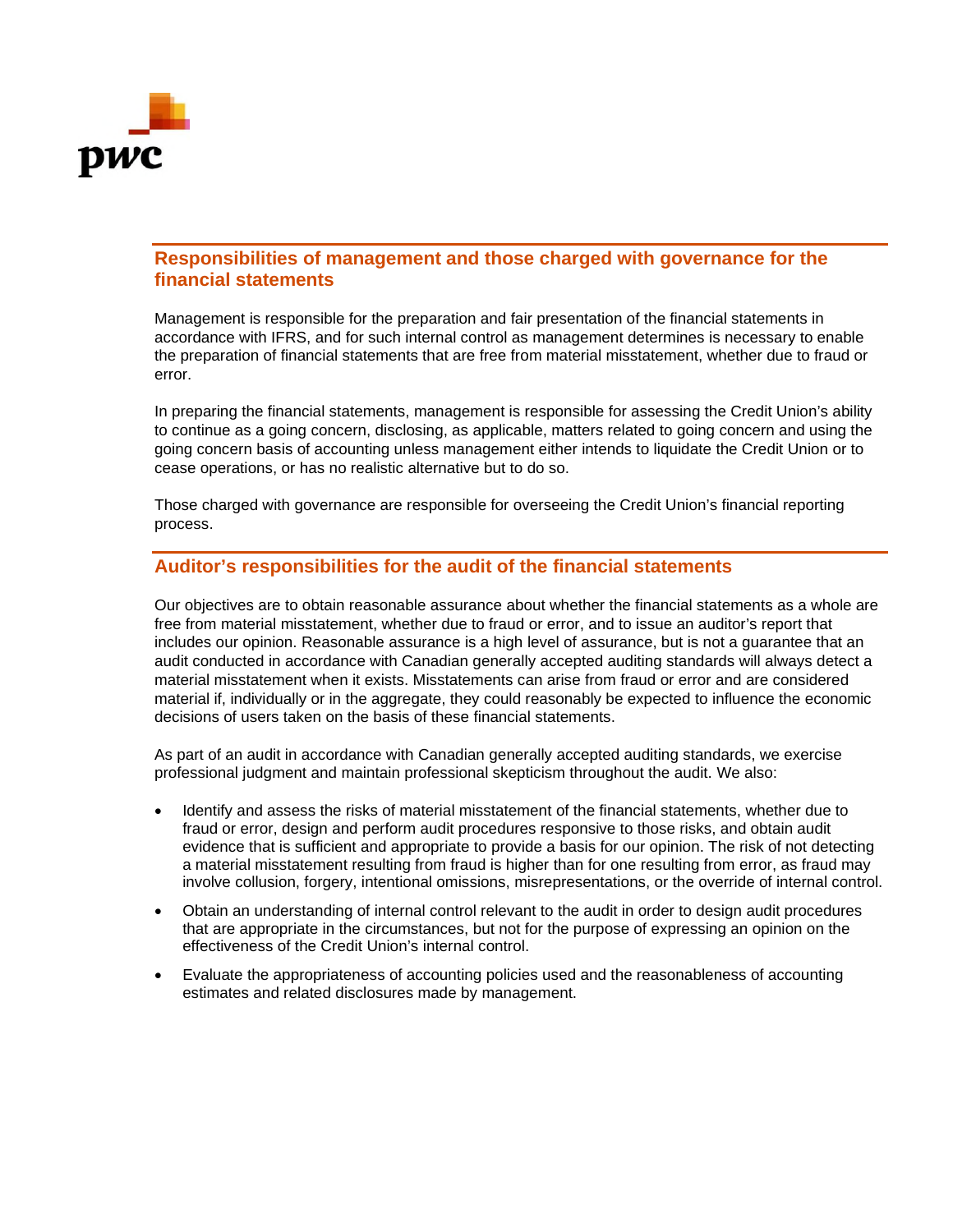

- Conclude on the appropriateness of management's use of the going concern basis of accounting and, based on the audit evidence obtained, whether a material uncertainty exists related to events or conditions that may cast significant doubt on the Credit Union's ability to continue as a going concern. If we conclude that a material uncertainty exists, we are required to draw attention in our auditor's report to the related disclosures in the financial statements or, if such disclosures are inadequate, to modify our opinion. Our conclusions are based on the audit evidence obtained up to the date of our auditor's report. However, future events or conditions may cause the Credit Union to cease to continue as a going concern.
- Evaluate the overall presentation, structure and content of the financial statements, including the disclosures, and whether the financial statements represent the underlying transactions and events in a manner that achieves fair presentation.

We communicate with those charged with governance regarding, among other matters, the planned scope and timing of the audit and significant audit findings, including any significant deficiencies in internal control that we identify during our audit.

PricewaterhouseCoopers LLP

Chartered Professional Accountants

Winnipeg, Manitoba March 16, 2022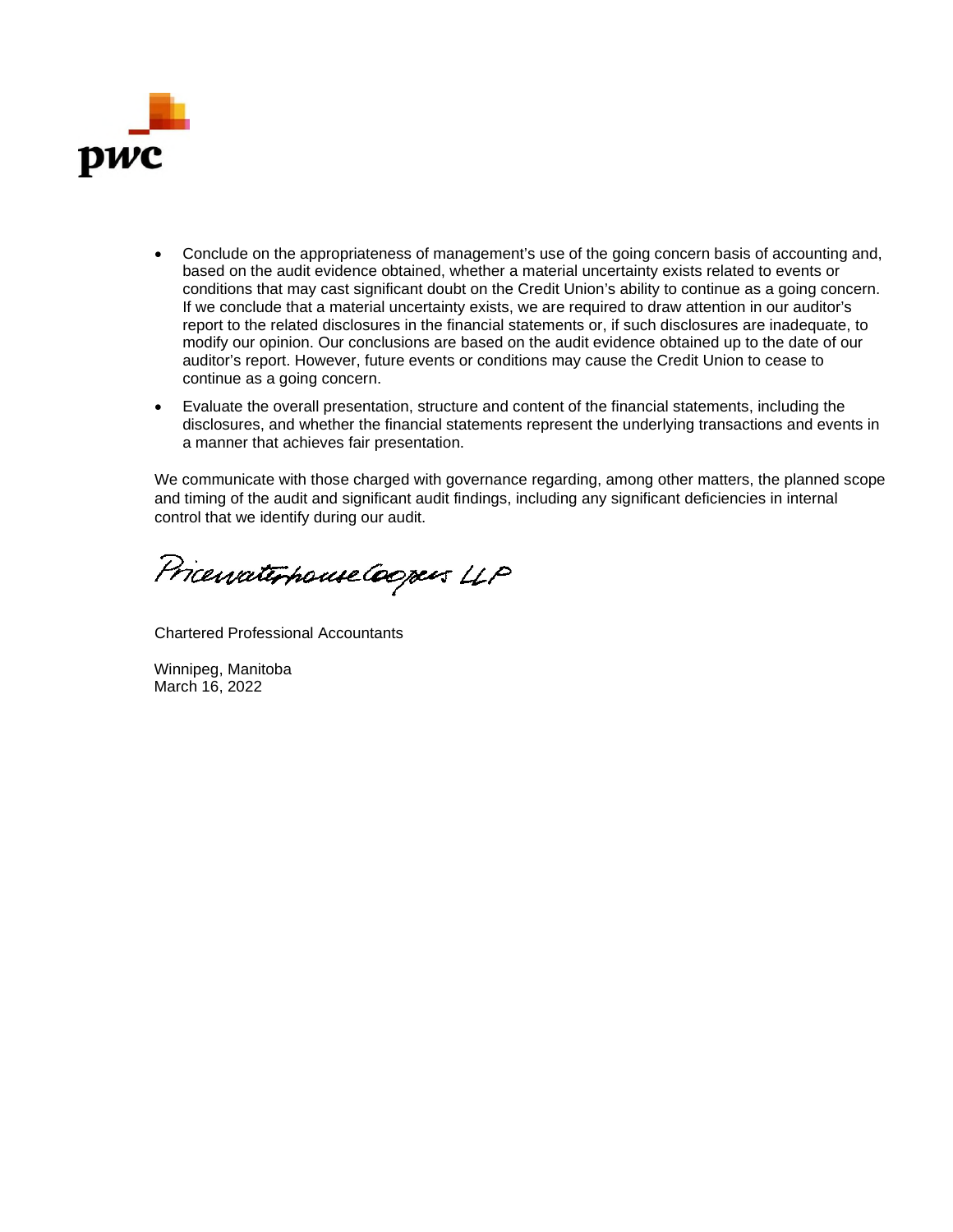Statement of Financial Position **As at December 31**  (in thousands of dollars)

|                                                               | 2021      | 2020      |
|---------------------------------------------------------------|-----------|-----------|
| <b>Assets</b>                                                 |           |           |
| Cash on hand                                                  | 5,444     | 5,138     |
| <b>Investments and deposits (note 6)</b>                      | 1,060,816 | 982,330   |
| Loans outstanding – net of allowance for loss (notes 7 and 8) | 3,526,745 | 3,366,733 |
| <b>Other assets (note 9)</b>                                  | 4,349     | 4,362     |
| <b>Deferred income tax asset (note 13)</b>                    | 2,026     | 2,038     |
| <b>Investment property</b>                                    | 584       | 584       |
| Property, equipment and intangible asset (note 10)            | 23,530    | 21,495    |
|                                                               | 4,623,494 | 4,382,680 |
| <b>Liabilities</b>                                            |           |           |
| <b>Savings and deposits (note 11)</b>                         | 4,234,569 | 4,031,785 |
| <b>Members' shares (note 14)</b>                              | 333       | 328       |
| <b>Accounts payable and accrued liabilities</b>               | 14,215    | 11,645    |
| Mortgage securitization liability (note 17)                   | 36,827    | 22,633    |
| Lease liability (note 12)                                     | 7,288     | 6,342     |
|                                                               | 4,293,232 | 4,072,733 |
| <b>Members' Equity</b>                                        |           |           |
| <b>Retained earnings</b>                                      | 330,262   | 309,947   |
|                                                               | 4,623,494 | 4,382,680 |
|                                                               |           |           |

### **Approved by the Board of Directors**

| "Judu Mathieson"<br><i>signed</i><br>.<br>- 2 | 'Guy Whitehill"<br><i>(signed)</i> | $\overline{\phantom{a}}$ |
|-----------------------------------------------|------------------------------------|--------------------------|
|                                               |                                    |                          |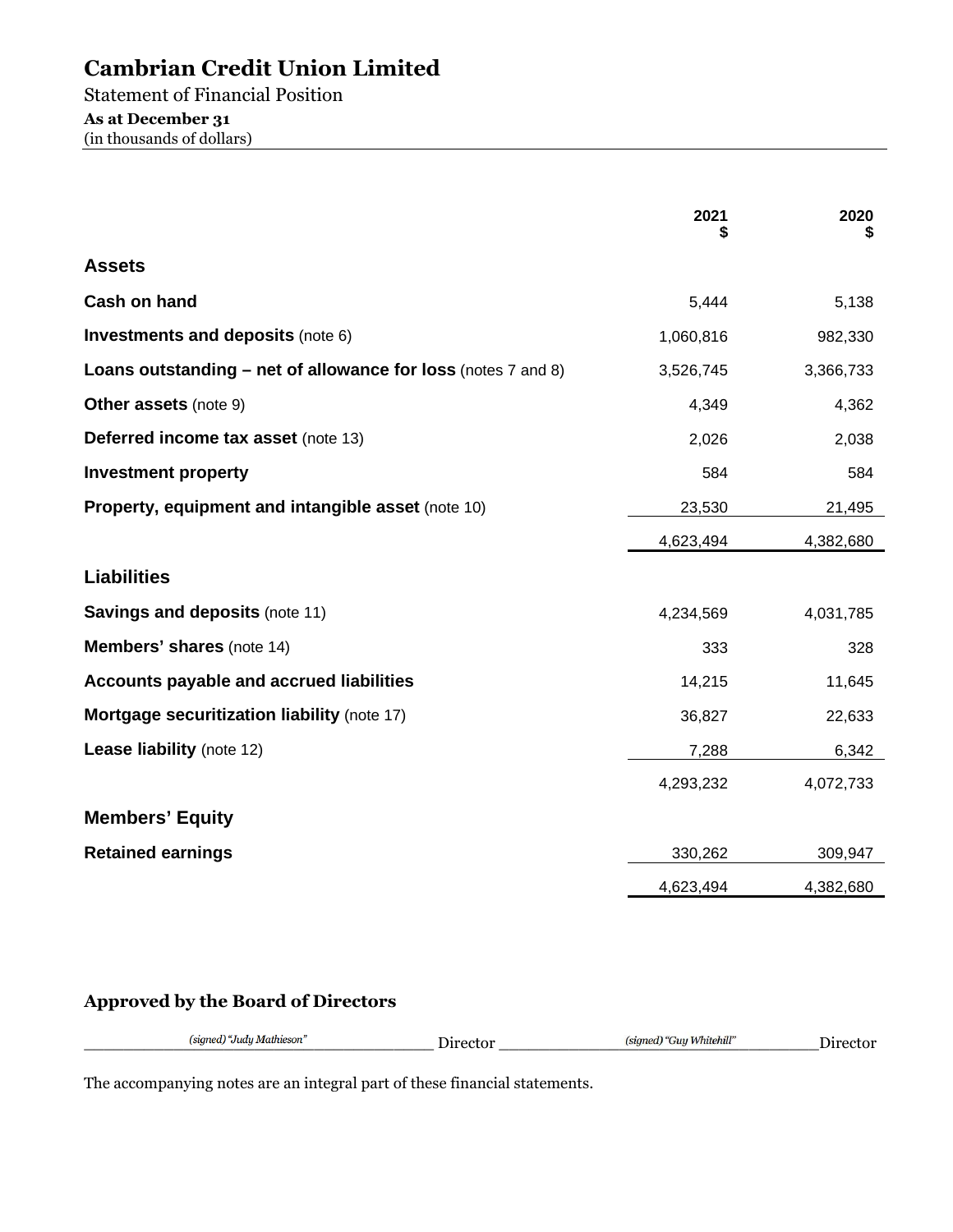### Statement of Income and Comprehensive Income

### **For the year ended December 31**

(in thousands of dollars)

|                                                             | 2021             | 2020              |
|-------------------------------------------------------------|------------------|-------------------|
| Interest income                                             |                  |                   |
| Members' loans<br>Investments and deposits                  | 98,686<br>13,516 | 106,956<br>13,077 |
|                                                             |                  |                   |
|                                                             | 112,202          | 120,033           |
| <b>Interest expense</b>                                     |                  |                   |
| Savings and deposits and other                              | 58,410           | 70,017            |
| Secured borrowing                                           | 335              | 155               |
|                                                             | 58,745           | 70,172            |
| Net interest income                                         | 53,457           | 49,861            |
| <b>Provision for loan loss (note 8)</b>                     | 806              | 6,372             |
| <b>Other income</b>                                         | 22,135           | 21,459            |
| Net interest and other income after provision for loan loss | 74,786           | 64,948            |
| <b>Operating expenses</b>                                   |                  |                   |
| Salaries and employee benefits                              | 22,555           | 21,326            |
| Administration                                              | 8,970            | 8,205             |
| Premises<br>Member security                                 | 5,196<br>3,626   | 4,871<br>3,250    |
| Organizational                                              | 1,788            | 1,924             |
|                                                             | 42,135           | 39,576            |
| Income before refunded service fees and income taxes        | 32,651           | 25,372            |
| <b>Refunded service fees (note 15)</b>                      | (6, 542)         | (6, 304)          |
| Net income before income taxes                              | 26,109           | 19,068            |
| <b>Provision for income taxes (note 13)</b>                 | (5,794)          | (3, 349)          |
| Net income and comprehensive income for the year            | 20,315           | 15,719            |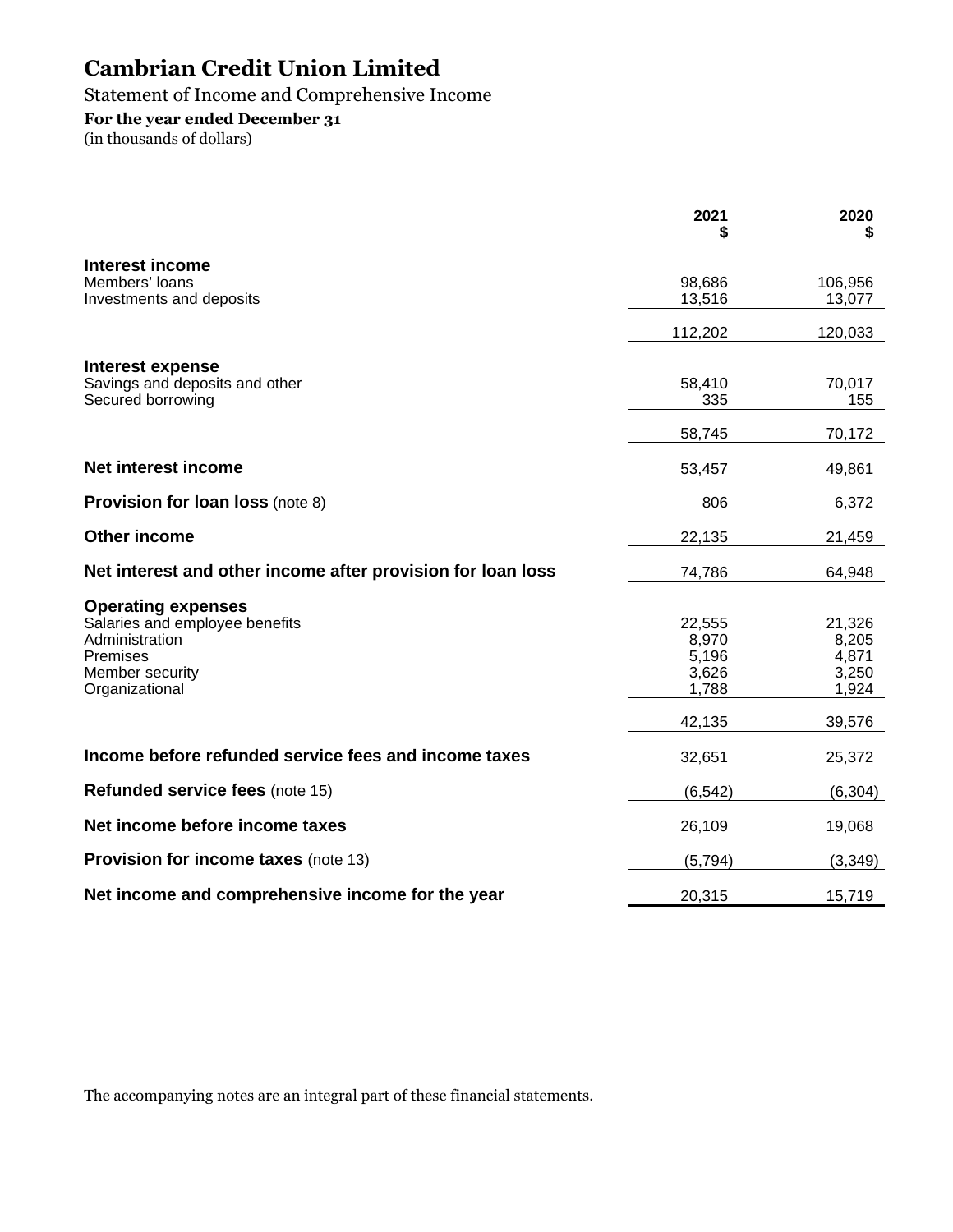Statement of Changes in Members' Equity **For the year ended December 31**  (in thousands of dollars)

|                                                | Members'<br>equity |
|------------------------------------------------|--------------------|
| Retained earnings balance at January 1, 2021   | 309.947            |
| Net income and comprehensive income            | 20,315             |
| Retained earnings balance at December 31, 2021 | 330,262            |
| Retained earnings balance at January 1, 2020   | 294,228            |
| Net income and comprehensive income            | 15,719             |
| Retained earnings balance at December 31, 2020 | 309.947            |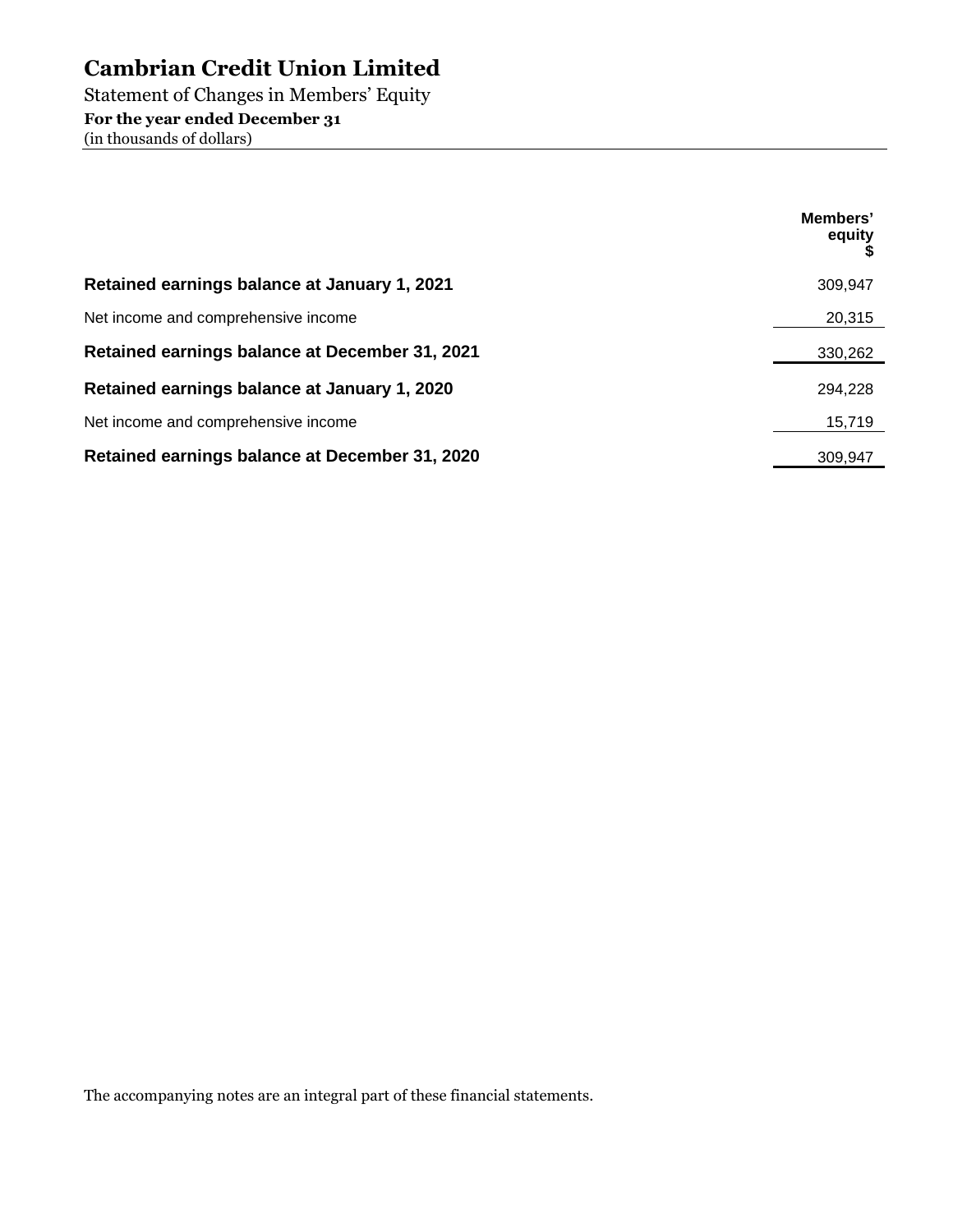Statement of Cash Flows **For the year ended December 31, 2021** 

(in thousands of dollars)

|                                                                                                                                                                                                                                                                                                                     | 2021                                                   | 2020                                                        |
|---------------------------------------------------------------------------------------------------------------------------------------------------------------------------------------------------------------------------------------------------------------------------------------------------------------------|--------------------------------------------------------|-------------------------------------------------------------|
| Cash provided by (used in)                                                                                                                                                                                                                                                                                          |                                                        |                                                             |
| <b>Operating activities</b><br>Net income and comprehensive income for the year<br>Items not affecting cash                                                                                                                                                                                                         | 20,315                                                 | 15,719                                                      |
| Depreciation<br>Deferred income tax<br>Provision for loan loss                                                                                                                                                                                                                                                      | 3,756<br>12<br>806                                     | 3,382<br>(1, 577)<br>6,372                                  |
|                                                                                                                                                                                                                                                                                                                     | 24,889                                                 | 23,896                                                      |
| Net changes in non-cash working capital<br>Loans outstanding - net of repayments<br>Savings and deposits - net of withdrawals<br>Net increase in investments and deposits<br>Net increase in members' shares<br>Net increase in accounts payable and accrued liabilities<br>Net decrease (increase) in other assets | (160, 818)<br>202,784<br>(78, 486)<br>5<br>2,570<br>13 | (43, 437)<br>371,958<br>(370, 207)<br>3<br>3,039<br>(1,801) |
|                                                                                                                                                                                                                                                                                                                     | (33, 932)                                              | (40, 445)                                                   |
| Cash used in operating activities                                                                                                                                                                                                                                                                                   | (9,043)                                                | (16, 549)                                                   |
| <b>Investing activities</b><br>Property, equipment and intangible asset acquisitions<br>Lease acquisitions<br>Principal payments of lease liabilities                                                                                                                                                               | (5,791)<br>1,765<br>(819)                              | (3,984)<br>(817)                                            |
| Cash used in investing activities                                                                                                                                                                                                                                                                                   | (4, 845)                                               | (4,801)                                                     |
| <b>Financing activities</b><br>Mortgage securitization                                                                                                                                                                                                                                                              | 14,194                                                 | 21,367                                                      |
| Cash provided by financing activities                                                                                                                                                                                                                                                                               | 14,194                                                 | 21,367                                                      |
| Net increase in cash during the year                                                                                                                                                                                                                                                                                | 306                                                    | 17                                                          |
| Cash – beginning of year                                                                                                                                                                                                                                                                                            | 5,138                                                  | 5,121                                                       |
| Cash – end of year                                                                                                                                                                                                                                                                                                  | 5,444                                                  | 5,138                                                       |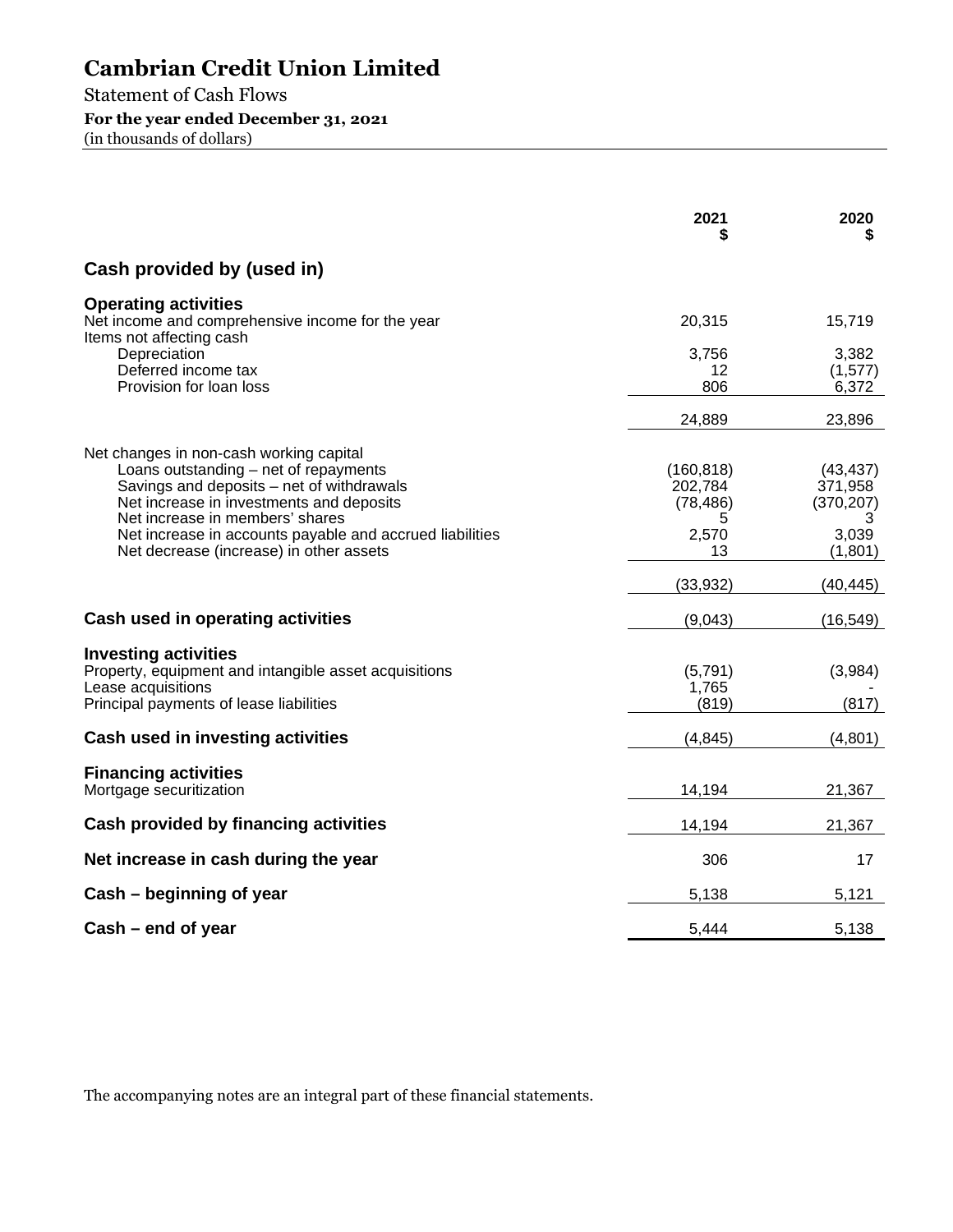Notes to Financial Statements **December 31, 2021** 

### **1 General information**

Cambrian Credit Union Limited (the Credit Union) is incorporated under the Credit Union Incorporation Act of Manitoba and its operations are subject to the Credit Unions and Caisses Populaires Act (Manitoba) (the Act). The Credit Union serves members, providing retail banking, commercial banking, small business banking and investment services. The Credit Union's registered office is 225 Broadway, Winnipeg, Manitoba, Canada.

These financial statements were approved for issue by the Board of Directors on March 16, 2022.

### **2 Basis of presentation**

The Credit Union prepares its financial statements in accordance with generally accepted accounting principles in Canada (GAAP) as set out in the Chartered Professional Accountants of Canada (CPA Canada) Handbook, Part 1, which consists of International Financial Reporting Standards (IFRS) as issued by the International Accounting Standards Board (IASB).

The financial statements have been prepared under the historical cost convention, except for the revaluation of certain financial assets and financial liabilities at fair value through profit or loss (FVTPL) or at fair value through other comprehensive income (FVOCI).

The financial statements' values are presented in Canadian dollars, which is the functional and presentation currency of the Credit Union.

The Credit Union presents its statement of financial position on a non-classified basis in order of liquidity, with a distinction based on expectations regarding recovery or settlement within 12 months after the year-end date (current) and more than 12 months after the year-end date (non-current), presented in the notes. The Credit Union classifies its expenses by the nature of expenses.

The following are current balances: cash on hand, investments and deposits, loans outstanding due within one year, other assets, savings and deposits, due on demand or within one year, mortgage securitization liabilities due within one year, accounts payable and accrued liabilities, leases payable within one year and current income taxes recoverable.

The following are non-current balances: long-term portion of loans outstanding, property, equipment and intangible asset, investment property, long-term portion of mortgage securitization liability, long-term portion of accounts payable and accrued liabilities, long-term portion of lease payable, deferred taxes and non-current savings and deposits.

The preparation of financial statements in conformity with IFRS requires the use of certain critical accounting estimates. It also requires management to exercise its judgment in the process of applying the Credit Union's accounting policies. Changes in assumptions may have a significant impact on the financial statements in the period the assumptions changed. The areas involving a higher degree of judgment or complexity, or areas where assumptions and estimates are significant to the financial statements, are the measurement of the expected credit loss allowance disclosed in note 5.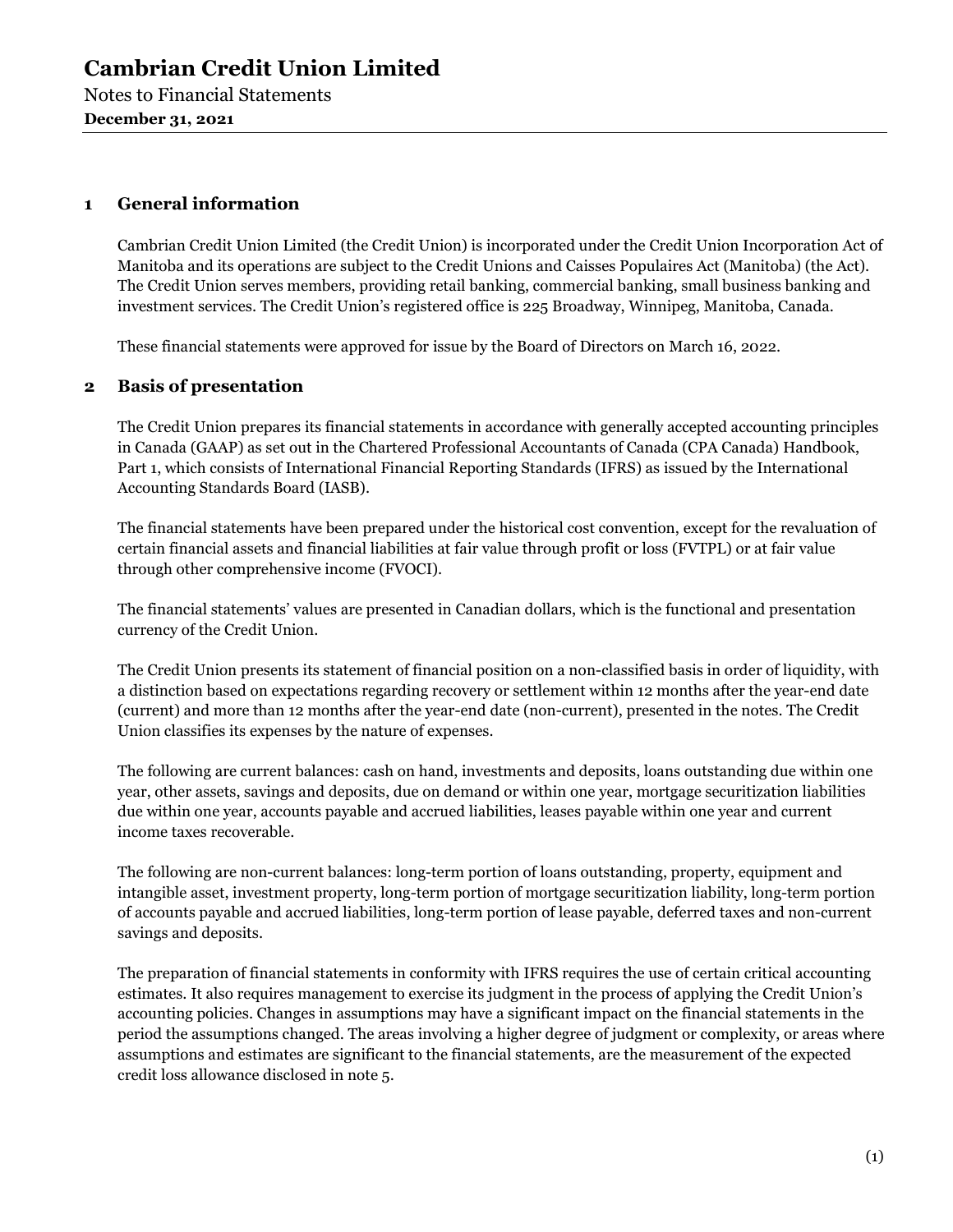### **3 Summary of significant accounting policies**

### **Classification and measurement of financial instruments**

All financial assets are measured either at amortized cost, FVOCI or FVTPL based on their contractual cash flow characteristics and the business model for managing the financial assets. All financial instruments are initially measured at fair value. They are recognized at the trade date, when the Credit Union becomes a party to the contractual provisions of the instrument, and are initially measured at fair value.

Transaction costs on financial instruments classified as FVTPL are expensed as incurred. For all other classifications of financial instruments, initial transaction costs are capitalized.

In order to meet the cash flow characteristics criterion for purposes of classifying a financial asset at amortized cost, the cash flow for the asset must be solely payment of principal and interest (SPPI) on the principal amount outstanding. Principal is defined as the fair value of the asset at initial recognition. Interest payments can include for the time value of money as well as credit and liquidity risks and certain profit margin.

The Credit Union's business models are determined in a manner that reflects how groups of financial assets are managed to achieve a particular business objective. The business models refer to how the Credit Union manages its financial assets in order to generate cash flows, that is, they reflect whether cash flows will result from collecting contractual cash flows, selling financial assets or both. Determining business models requires the use of judgment and is based on all relevant evidence available at the date of the assessment.

The Credit Union's business models are defined as follows:

- held to collect contractual cash flows;
- held to collect contractual cash flows and sell; and
- other business models: the objective is not consistent with any of the above-mentioned business models and represents business objectives where assets are managed on a fair value basis.

Financial assets are not reclassified following their recognition, unless the business model for management of those financial assets changes.

### *Financial assets measured at amortized cost*

Financial assets are measured at amortized cost if they are held within the held to collect contractual cash flows business model and their contractual cash flows pass the SPPI test. The assets are initially recognized at fair value, which is the cash consideration to originate or purchase the asset, including any transaction costs, and is subsequently measured at amortized cost using the effective interest rate method. Financial assets measured at amortized cost are reported in the statement of financial position as cash on hand, shares in and term deposits held at Credit Union Central of Manitoba (Central), loans outstanding and other assets. Interest is included in the statement of income and comprehensive income as a part of interest income.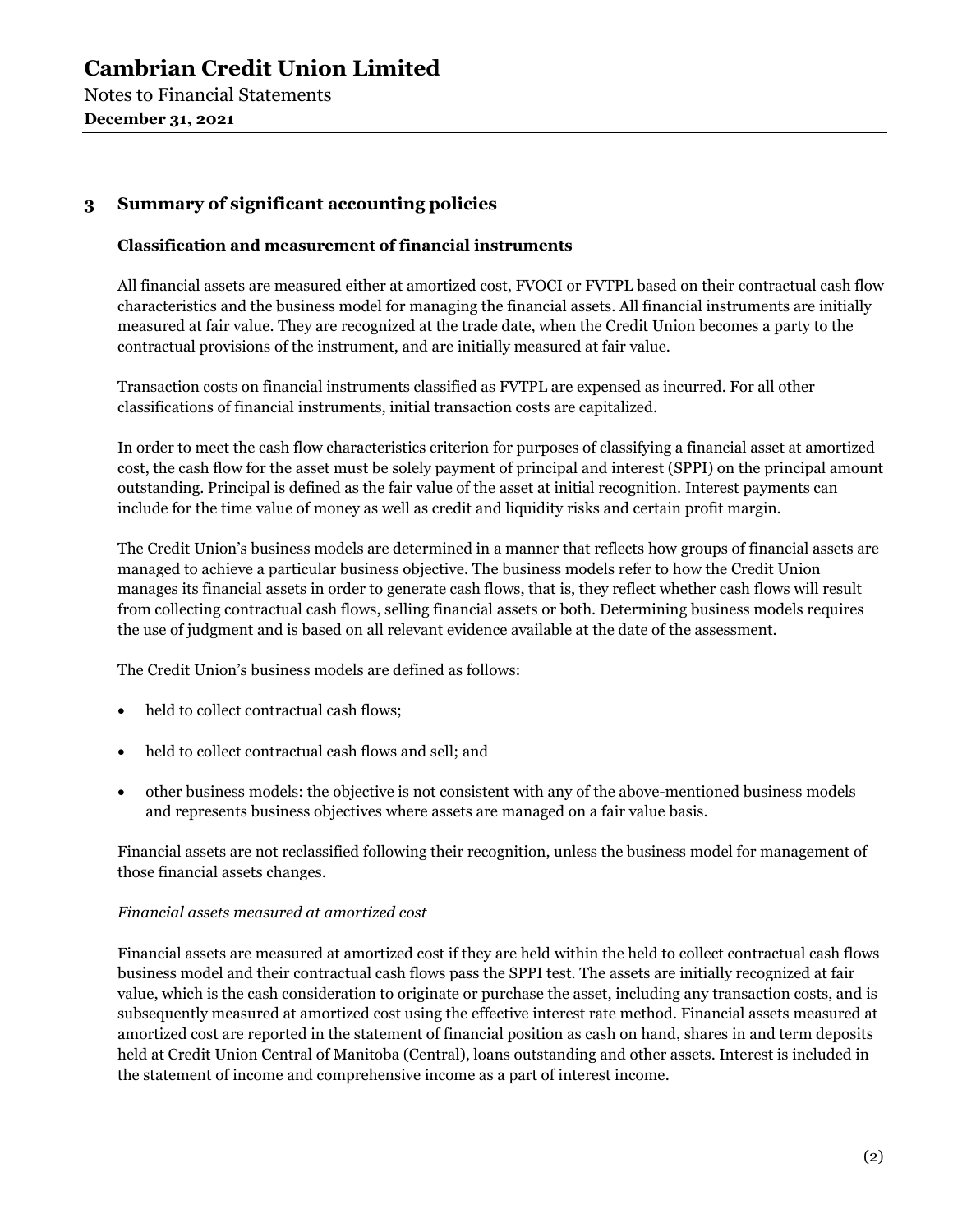> For loans outstanding, allowance for loss is presented as a deduction in the loan's carrying value and is recognized in the statement of income and comprehensive income as provision for loan loss.

### *Financial assets measured at fair value through other comprehensive income*

Financial assets with the held to collect contractual cash flows and sell business model, where contractual cash flows meet the SPPI test, are measured at FVOCI. Financial assets at FVOCI are subsequently measured at fair value with gains and losses arising due to changes in fair value recognized in other comprehensive income (OCI). Financial assets measured at FVOCI include shares in Wyth Financial (formerly Concentra Bank) and are reported in the statement of financial position as investments and deposits. There are no active markets for these shares, therefore the Credit Union has determined that the carrying amount is indicative of fair value.

### *Financial assets measured at fair value through profit or loss*

The financial assets at FVTPL comprise two sub-categories: financial assets required to be measured at fair value as a result of the business model for managing those assets and financial assets designed by the Credit Union as FVTPL on initial recognition.

Equity instruments are measured at FVTPL. Fair value changes are recorded as part of other income in the statement of income and comprehensive income. Equity instruments include the Credit Union's investment in shares of Central.

### *Financial liabilities measured at amortized cost*

Financial liabilities not classified as FVTPL fall into this category and include savings and deposits, mortgage securitization liability and accounts payable and accrued liabilities. These are measured at fair value on initial recognition and subsequently at amortized cost using the effective interest method.

### *Modifications and recognition*

A modification occurs when a loan's original terms, payment schedule, interest rate and limit are renegotiated or modified, which results in a change to the loan's contractual cash flows. A modification is calculated by taking the net present value of the new contractual cash flows, discounted at the original effective interest rate, less the current carrying value, with the difference recognized as a gain or loss. The asset will continue to be subject to the same assessments for significant increase in credit risk and stage migration prior to being modified.

### **Impairment of financial assets**

The Credit Union records an allowance for loss for all financial assets that are measured at amortized cost or at FVOCI. Equity investments are not subject to impairment as they are measured at FVTPL. Impairment losses are measured based on the estimated amount and timing of future cash flows, and collateral values.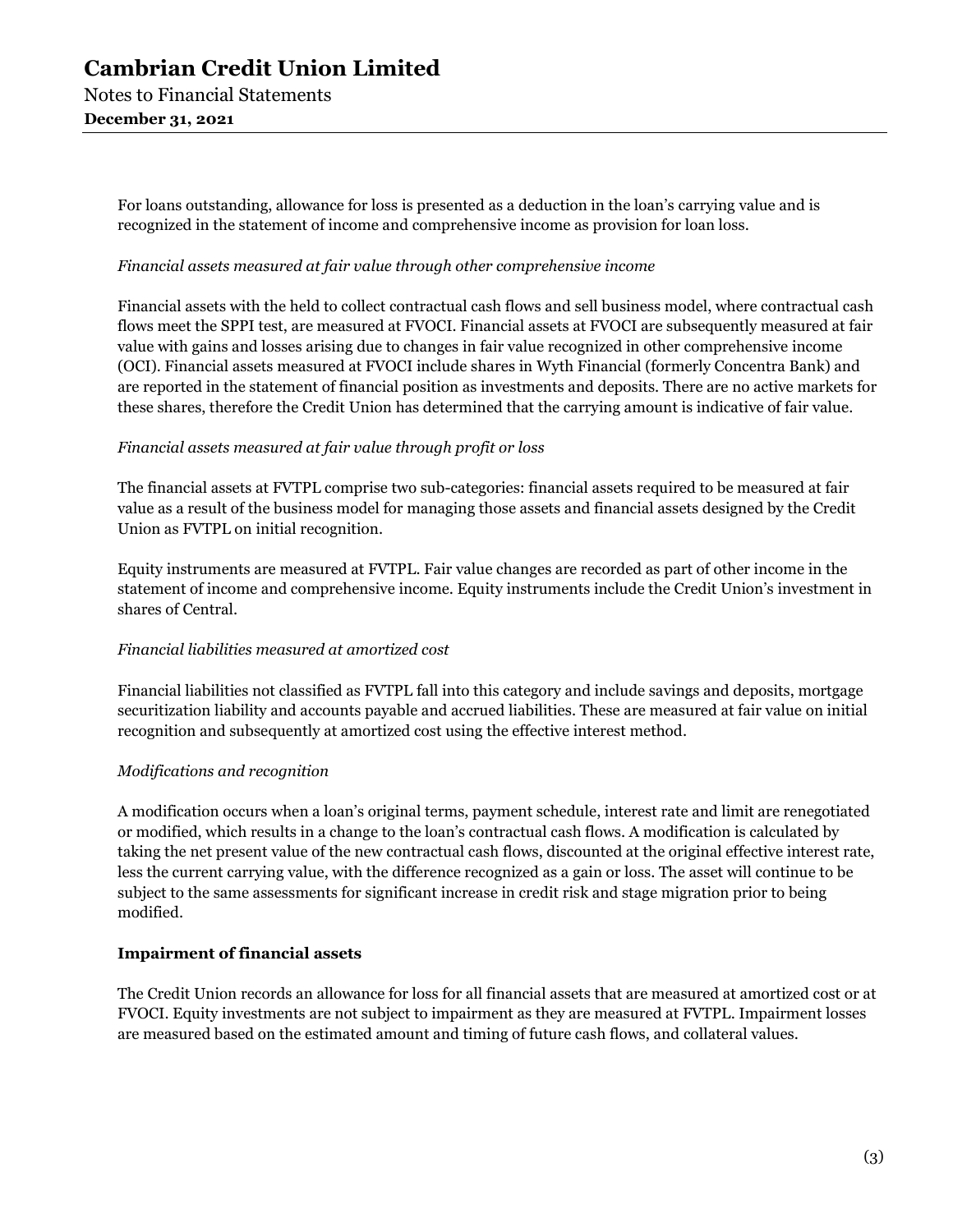Notes to Financial Statements **December 31, 2021** 

> For loans carried at amortized cost, impairment losses are recognized as an allowance for loss on the statement of financial position, and as a provision for loan loss on the statement of income and comprehensive income. Losses are based on a three-stage impairment model outlined below.

> For financial assets measured at FVOCI, the calculated allowance for loss does not reduce the carrying amount in the statement of financial position, which remains at fair value. Instead, the allowance is recognized in OCI as an accumulated impairment amount with a corresponding charge to profit or loss. The accumulated loss recognized in OCI is reclassified to profit or loss when the asset is derecognized.

### *Measurement of allowance for loss*

The Credit Union recognizes an allowance for loss based on an impairment model that comprises three different stages:

- Stage 1: for financial instruments that have not had a significant increase in credit risk since initial recognition and are not considered credit-impaired financial assets at initial recognition, an allowance for loss amounting to 12-month expected credit losses is recognized.
- Stage 2: for financial instruments that have had a significant increase in credit risk since initial recognition but are not considered credit-impaired financial assets, an allowance for loss amounting to lifetime expected credit losses is recognized.
- Stage 3: for financial instruments considered credit impaired, an allowance for loss amounting to the lifetime expected credit losses continues to be recognized.

Stages 1 and 2 are considered to be performing loans and Stage 3 consists of impaired loans. Financial instruments may, over their life, move from one impairment model stage to another based on the improvement or deterioration in their credit risk and the level of expected credit losses. Instruments are categorized based on the change in credit risk from origination (initial recognition) to the current reporting date.

### *Significant increase in credit risk*

Movement in the stages relies on judgment to assess whether a loan's credit risk has significantly increased relative to the date the loan was initially recognized. For this assessment, an increase in credit risk is considered at the instruments level.

Assessing for significant increases in credit risk is performed quarterly based on the following factors. Should any of these factors indicate a significant increase in credit risk, the loan is moved to the appropriate stage:

- contractual cash flow obligations are more than 30 days past due; or
- an adverse change in the borrower's situation indicates that their ability to fulfill their contractual cash flow obligations has been reduced; or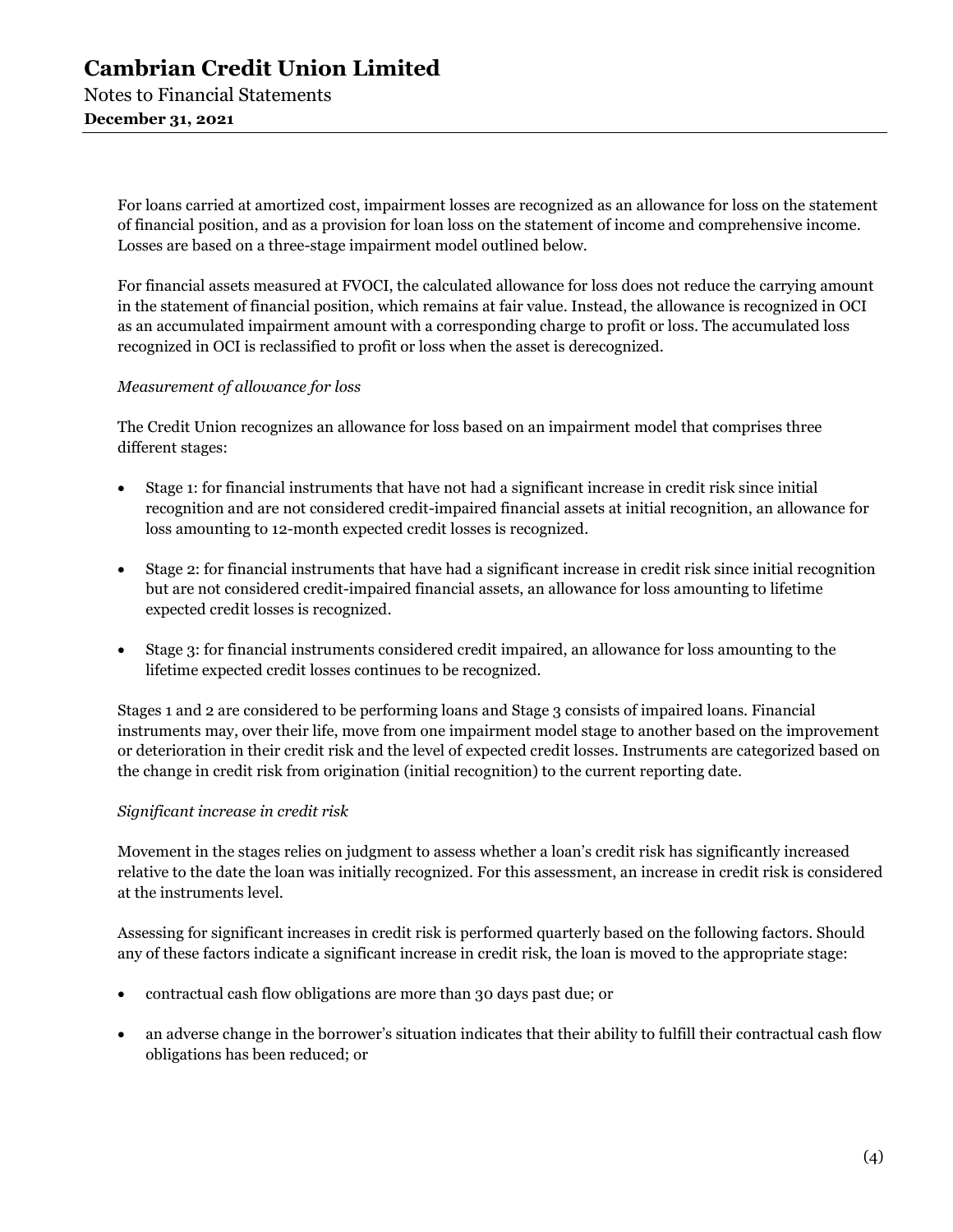forward-looking information indicates that the ability of the borrower to fulfill its contractual cash flow obligations will be reduced.

### *Forward-looking information*

Forward-looking information is incorporated into the measurement of allowance for loss. The Credit Union performs historical analysis and identifies the key economic variables impacting credit risk and expected credit losses for each loan type. Forecasts of these economic variables are based on data from economic experts and consideration of a variety of external, actual and forecast information that allows the Credit Union to formulate a base case view of the future direction of relevant economic variables as well as representative range of other possible forecast scenarios. This process involves developing two additional economic scenarios and considering the relevant probabilities of each outcome.

As with any economic forecasts, the projection and likelihoods of occurrence are subject to a high degree of inherent uncertainty and therefore the actual outcomes may be significantly different to those projected. The Credit Union considers these forecasts to represent its best estimate of the possible outcomes and analyzes the non-linearities and asymmetries within the Credit Union's different portfolios to establish that the chosen scenarios are appropriately representative of the range of possible scenarios.

### *Default*

The Credit Union has defined credit instrument default as meeting at least one of the following criteria:

- 90 or more days past due, unless other factors rebut this presumption; and
- less than 90 days past due but the Credit Union has information indicating that the member is unlikely to pay their credit obligations in full. Examples include member bankruptcy and breach of covenant.

An instrument is considered to no longer be in default when it no longer meets any of the default criteria. The Credit Union's definition of credit impaired loans is aligned with the definition of default.

### **Derecognition of financial instruments**

Financial assets are derecognized when the rights to receive cash flows from the asset have expired or substantially all the risks and rewards of the assets have been transferred. If the Credit Union has neither transferred nor retained substantially all the risks and rewards of the financial asset, it will assess whether it has retained control over the asset. If the Credit Union determines that control has not been retained, it will derecognize the transferred asset.

Financial liabilities are derecognized when the obligation has been discharged, cancelled or expired.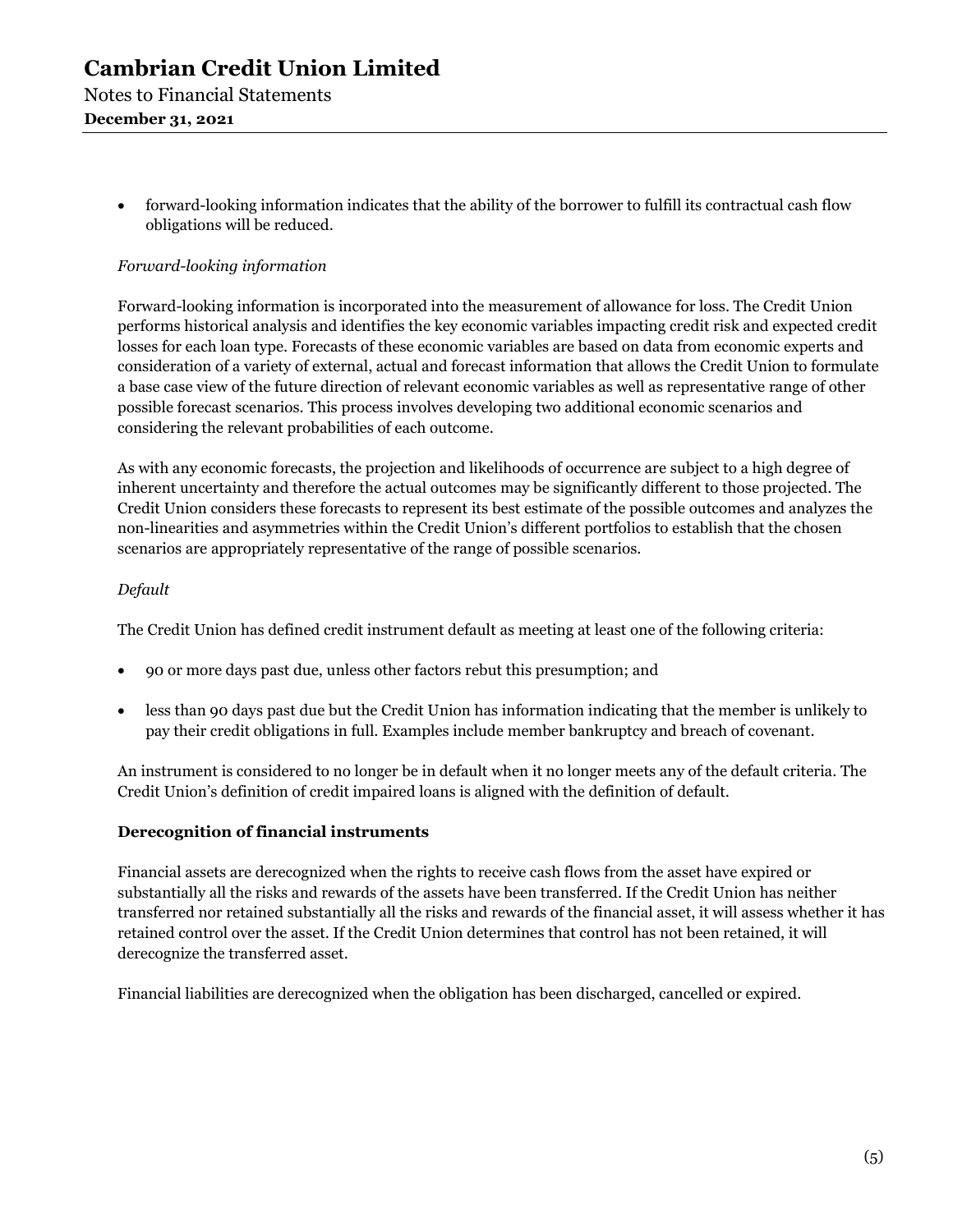Notes to Financial Statements **December 31, 2021** 

### *Writeoffs*

The Credit Union writes off financial assets, in whole or in part, when it has exhausted all practical recovery efforts and has concluded there is no reasonable expectation of recovery. Indicators that there is no reasonable expectation of recovery include: ceasing enforcement activity and where the Credit Union's recovery method is foreclosing on collateral and the value of the collateral is such that there is no reasonable expectation of recovery in full. The Credit Union may write off financial assets that are still subject to enforcement activity. The Credit Union still seeks to recover amounts it is legally owned in full, but which have been partially written off due to no reasonable expectation of full recovery.

### **Derivative financial instruments**

The Credit Union uses derivative financial instruments such as swaps in its management of interest rate exposure. Derivative financial instruments are not used for trading or speculative purposes but rather as economic hedges, some of which qualify for hedge accounting. The Credit Union applies the hedge accounting requirements of International Accounting Standards (IAS) 39, Financial Instruments: Recognition and Measurement as permitted by IFRS 9, Financial Instruments (IFRS 9).

All derivatives are carried at fair value and are reported on the statement of financial position as other assets where they have a positive fair value and as liabilities where they have a negative fair value. Gains and losses arising from changes in the fair value of a derivative are recognized in the statement of income unless the derivative is a hedging instrument in a qualifying hedge.

The Credit Union's over-the-counter derivatives subject to International Swaps and Derivatives Association's (ISDA) master netting agreements do not meet the criteria for offsetting in the statement of financial position as they give a right to set off that is enforceable only in the event of difficulty, insolvency or bankruptcy.

### *Hedge accounting*

In order for a derivative to qualify as an accounting hedge, the hedging relationship must be designated and formally documented at its inception, detailing the particular risk management objective and strategy for the hedge and the specific asset, liability or cash flow being hedged, the hedging instrument, as well as how its effectiveness is being assessed. Changes in the fair value of the derivative must be highly effective in offsetting changes in the fair value of the hedged asset or liability. Hedge effectiveness is evaluated at the inception of the hedging relationship and on an ongoing basis, retrospectively and prospectively, primarily using quantitative statistical measures of correlation with the effectiveness range being defined at 0.80 to 1.25. Hedge ineffectiveness, if any, may be as a result of differences in maturities and prepayment frequency between hedging instruments and hedged items.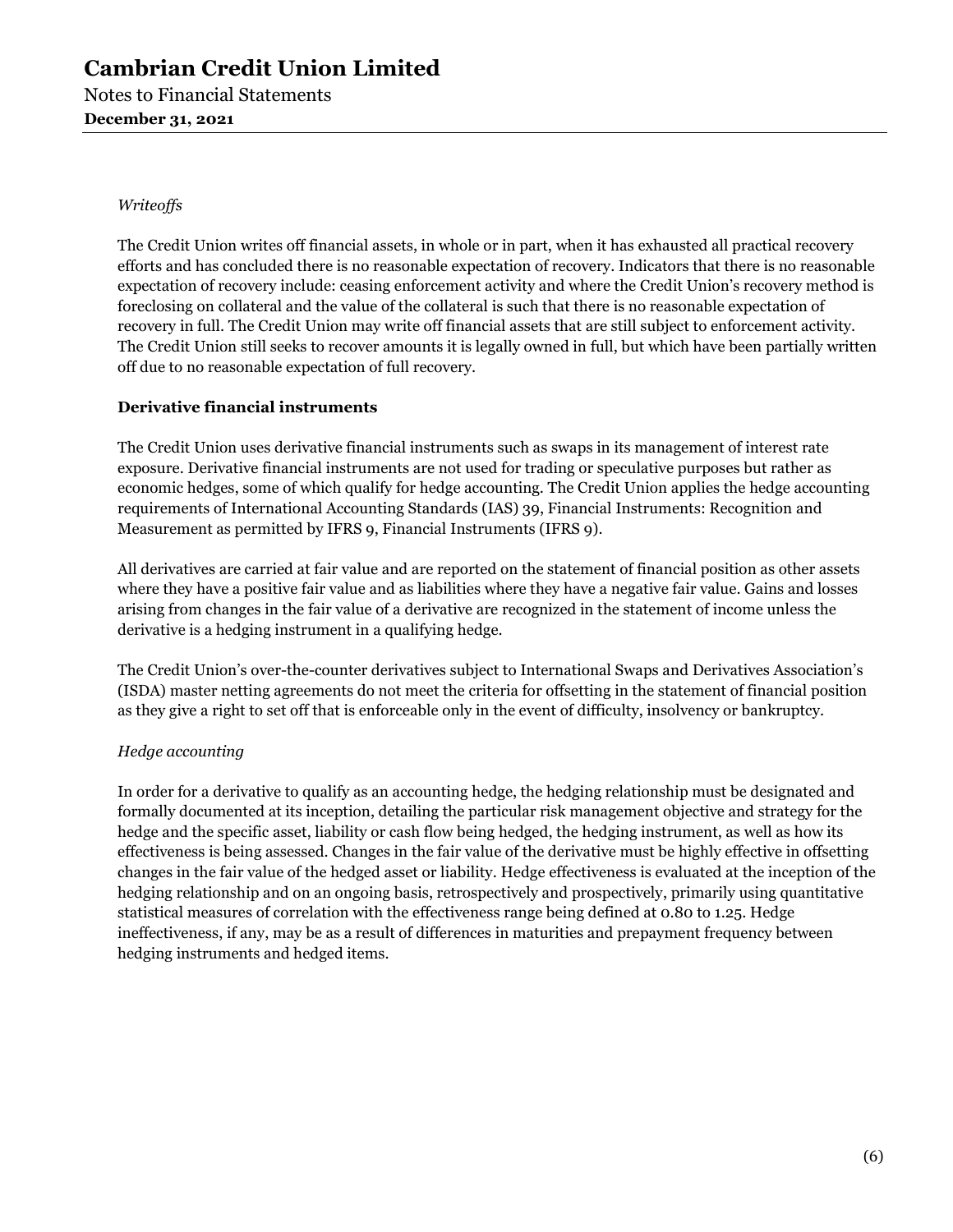Notes to Financial Statements **December 31, 2021** 

### *Fair value hedge*

Fair value hedge accounting does not change the recording of gains and losses on derivatives and other hedging instruments, but it does result in recognizing changes in the fair value of the hedged assets or liabilities attributable to the hedged risk that would not otherwise be recognized in the statement of income. To the extent that the change in the fair value of the derivative does not offset changes in the fair value of the hedged item for the risk being hedged, the net amount (hedge ineffectiveness) is recorded in other income in the statement of income. Ineffectiveness results to the extent that the cumulative change in the fair value of the hedging derivative differs from the cumulative change in the fair value of expected future cash of the hedged item.

When a fair value hedging relationship is discontinued, hedge accounting is discontinued prospectively. The hedged item is no longer adjusted to reflect the fair value impact of the designated risk. Previously recorded adjustments to the hedged item are amortized using the effective interest method and are recognized in net interest income, in the statement of income, following the underlying instrument, over the remaining life of the hedged item. However, if the hedged item ceased to exist, the adjustment for the impact of the designated risk are immediately recognized in other income in the statement of income.

### **Property and equipment**

Property and equipment are recorded at cost, less accumulated depreciation and accumulated impairment losses, if any. Depreciation is provided on a straight-line basis annually over the estimated useful life of the assets as follows:

| 40 years       |
|----------------|
| 5 to 10 years  |
| 10 years       |
| 10 to 30 years |
|                |

Right-of-use assets are accounted for under IAS 16, Property, Plant and Equipment. Right-of-use assets have the same accounting policies as directly owned assets, meaning the right-of-use assets are depreciated over the lease term, as applicable.

Land is not subject to depreciation and is carried at cost. The residual value, method of depreciation and useful lives of the assets are reviewed annually and adjusted if appropriate.

### **Investment property**

Properties that are held for capital appreciation are classified as investment properties. Investment property consists of land and is measured at cost, including transaction costs.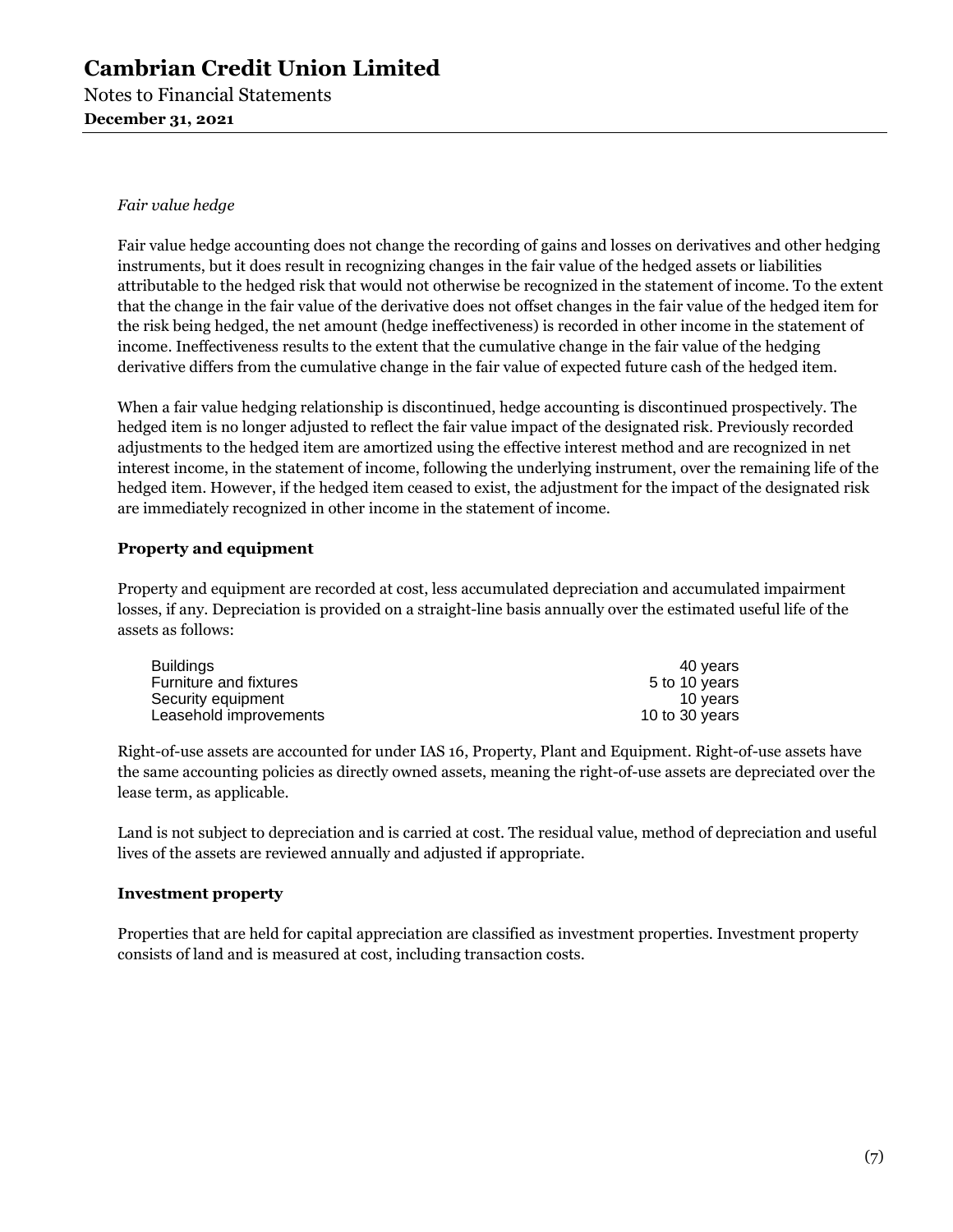### **Intangible assets**

Intangible assets consist of certain acquired and internally developed computer systems. Intangible assets are carried at cost, less accumulated amortization and accumulated impairment losses, if any. Input costs directly attributable to the development or implementation of the asset are capitalized if it is probable that future economic benefits associated with the expenditure will flow to the Credit Union and the cost can be measured reliably.

Intangible assets are amortized over their useful lives on a straight-line basis annually at a rate of 3 to 10 years. The method of amortization and useful lives of the assets are reviewed annually and adjusted if appropriate.

There are no indefinite life intangible assets.

### **Leases and right-of-use assets**

The Credit Union leases various buildings. Lease terms are negotiated on an individual basis and contain a wide range of different terms and conditions. Leases are recognized as a right-of-use asset and corresponding lease liability at the date on which the leased asset is available for use by the Credit Union.

Assets and liabilities arising from a lease are initially measured on a present value basis. Lease liabilities include the net present value of the following lease payments:

- fixed payments (including in-substance fixed payments), less any lease incentives receivable;
- the exercise price of a purchase or extension option if the lessee is reasonably certain to exercise that option; and
- payments of penalties for terminating the lease, if the lease term reflects the lessee exercising that option.

Variable lease payments that are not based on an index or rate, such as those that are based on usage, have been excluded from measurement under IFRS 16, Leases (IFRS 16) and will continue to be recorded as an operating expense. Several of the Credit Union's agreements include extension options. The Credit Union reviewed each option and included the extension option in the calculation of the lease liability when appropriate. If the Credit Union exercises an extension option in the future that was not assumed to be exercised on lease inception, the Credit Union will record a right-of-use asset and a lease liability at that time. The lease agreements do not impose any covenants and leased assets may not be used as security for borrowing purposes. Each lease payment is allocated between the liability and interest expense. The interest cost is charged to the statement of income and comprehensive income over the lease period to produce a constant rate of interest on the remaining balance of the liability for each period.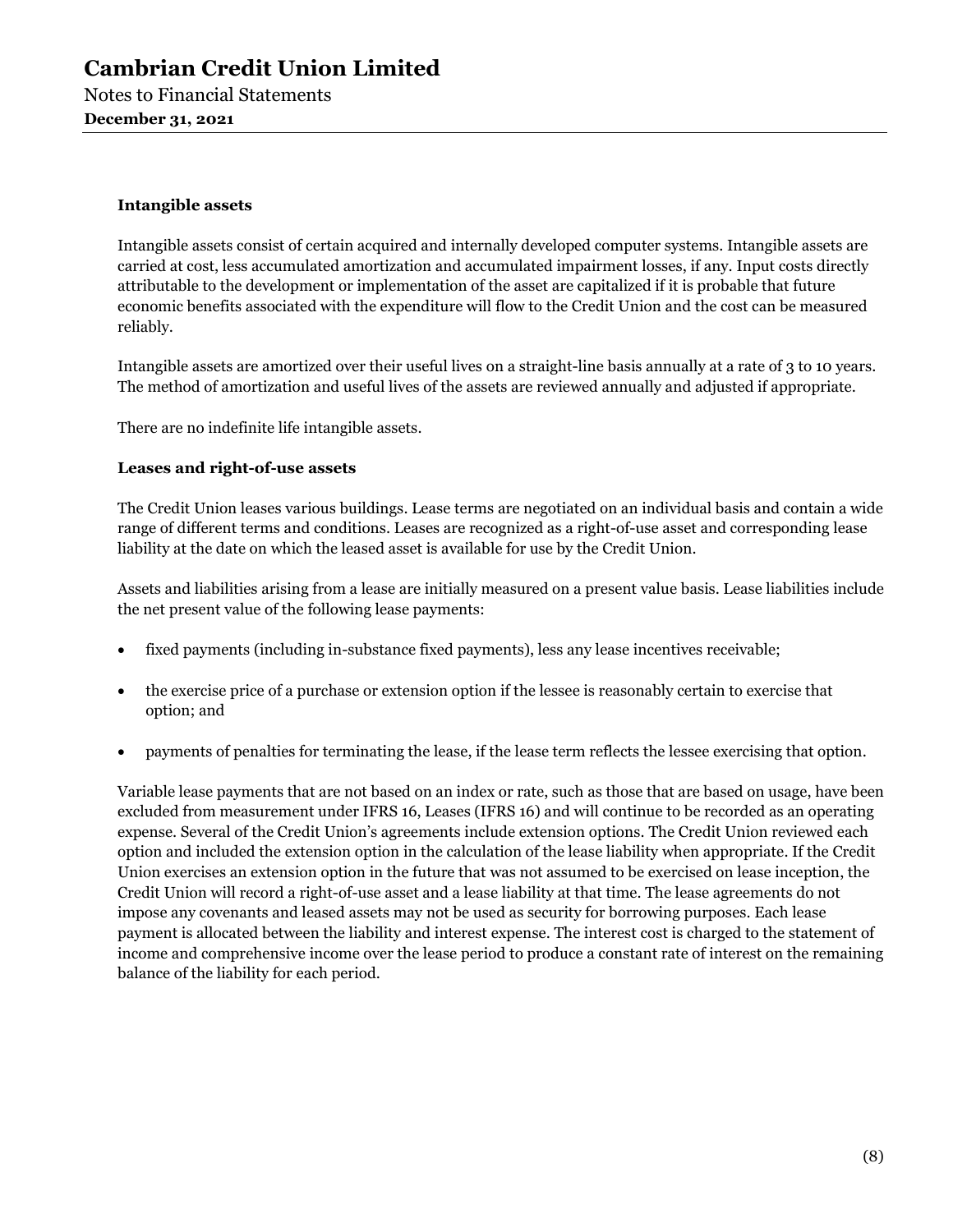Notes to Financial Statements **December 31, 2021** 

### **Impairment of non-financial assets**

Impairment reviews are performed annually and when there are indicators that the recoverable amount of an asset may be less than the carrying value. The recoverable amount is determined as the higher of an asset's fair value less cost to sell and value in use. Impairment losses are recognized in the statement of income and comprehensive income when there is an indication that an asset may be impaired. In the event that the value of previously impaired assets recovers, the previously recognized impairment loss is recovered only to the extent that the original carrying value would have been at that time in the statement of income and comprehensive income.

An item of property and equipment is derecognized on disposal or when no further economic benefits are expected from its use. Any gain or loss arising on de-recognition of the asset (calculated as the difference between the net disposal proceeds and the carrying amount of the asset) is included in the statement of income and comprehensive income in the period the asset is derecognized.

### **Provisions**

Provisions are recognized when the Credit Union has a present legal or constructive obligation as a result of a past event, it is probable that an outflow of resources embodying economic benefits will be required to settle the obligation and a reliable estimate can be made of the amount of the obligation. The expense of any provision is recognized in the statement of income and comprehensive income. If the effect of the time value of money is material, provisions are discounted using a current pre-tax discount rate that reflects, where appropriate, the risks specific to the liability. Where discounting is used, the increase in the provision due to the passage of time is recognized as a borrowing cost.

### **Mortgage securitization liability**

The Credit Union has entered into asset transfer agreements with third parties, which include the securitization of residential mortgages. These transfers do not qualify for derecognition principally because the Credit Union retains significant exposure to prepayment and other risks associated with the transferred mortgages. As such, these transactions are accounted for as financing activities and result in the recognition of a securitization liability at an amount equivalent to the securitization proceeds, inclusive of any premiums or discounts and net of eligible transaction costs. The securitization liabilities are subsequently measured at amortized cost using the effective interest method.

### **Members' shares**

Members' shares issued by the Credit Union are classified as equity only to the extent that they do not meet the definition of a financial liability.

Common shares are accounted for in accordance with IFRIC 2, Members' Shares in Co-operative Entities and Similar Instruments (IFRIC 2). Common shares that are available for redemption are classified as a liability. In accordance with IFRIC 2, dividends to holders of equity instruments are recognized directly in equity. Interest, dividends and other returns relating to financial instruments classified as financial liabilities are expenses, regardless of whether those amounts paid are legally characterized as dividends, interest or otherwise.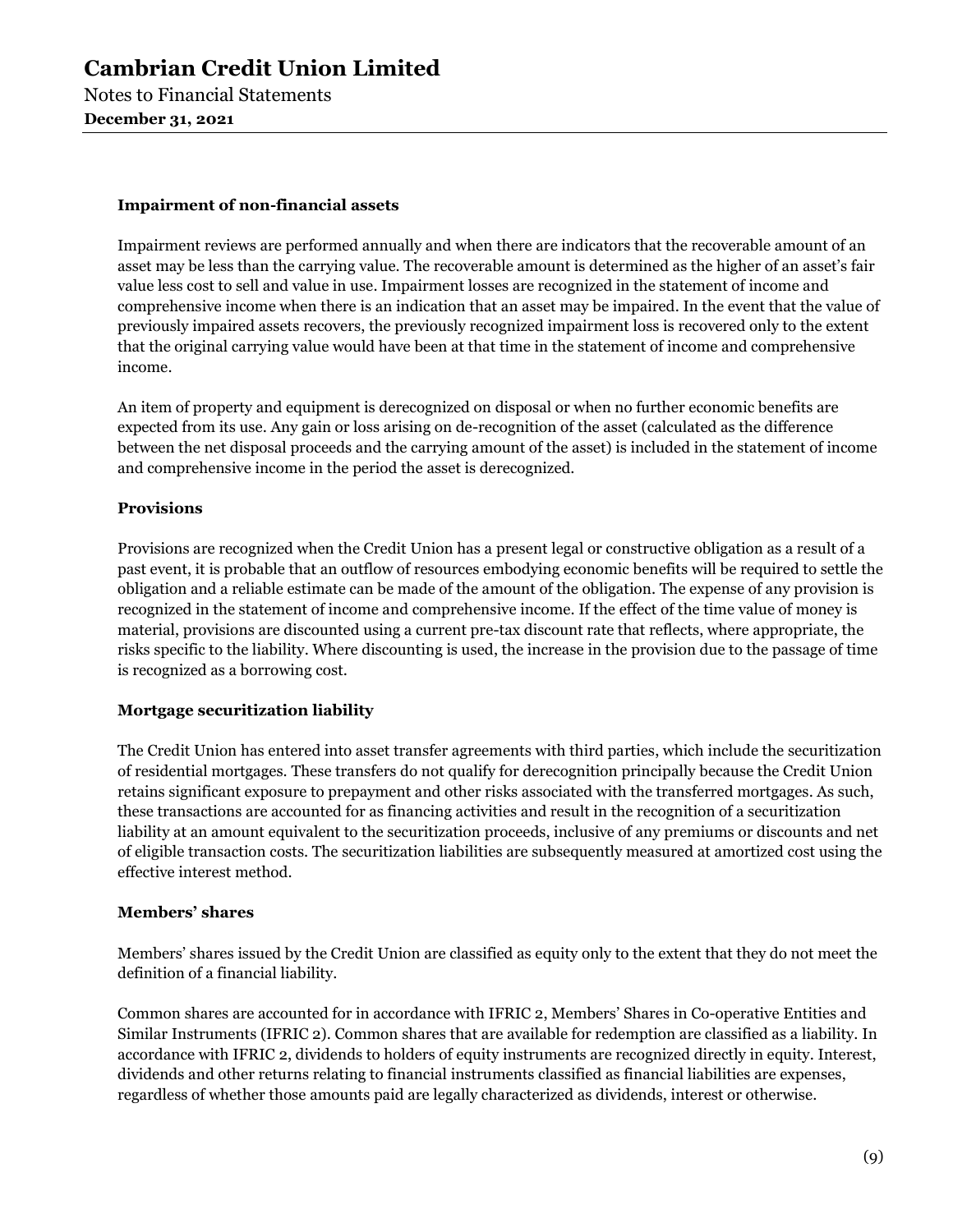#### **Interest income and expense**

Interest income and expense for all interest-bearing financial instruments are recognized using the effective interest rate method. Once a financial asset or a group of similar financial assets have been written down as a result of an impairment loss, interest income continues to be recognized using the original effective rate.

### **Other income**

Fees and commissions are recognized when earned, the amounts are fixed or can be determined and the ability to collect is reasonably assured.

#### **Income taxes**

Tax expense for the period comprises current and deferred income taxes.

Current income tax expense is calculated on the basis of the Canadian tax laws enacted or substantively enacted at the statement of financial position date.

Deferred income taxes are provided for using the liability method. Under this method, temporary differences are recorded using tax rates that have been enacted or substantively enacted by the statement of financial position date and are expected to apply when the corresponding taxes will be paid or refunded. Temporary differences primarily comprise differences between the carrying amounts and the income tax bases of the Credit Union's loans outstanding, leases, property and equipment and investment property. Deferred income tax assets are recognized to the extent that it is probable that future taxable profit will be available, against which the temporary differences can be utilized.

### **Translation of foreign currencies**

Foreign exchange gains and losses are recorded in other income.

### **4 Accounting standard issued but not yet effective**

### *2018-2020 Annual Improvement Cycle*

2018-2020 Annual Improvement Cycle was issued in May 2020 by the IASB and included minor amendments to IFRS 9 and IFRS 16. The annual improvements process is used to make necessary but non-urgent changes to IFRS that are not included in other projects. The amendments issued are all effective for annual periods beginning on or after January 1, 2022. The Credit Union is currently evaluating the impact that these amendments will have on its financial statements.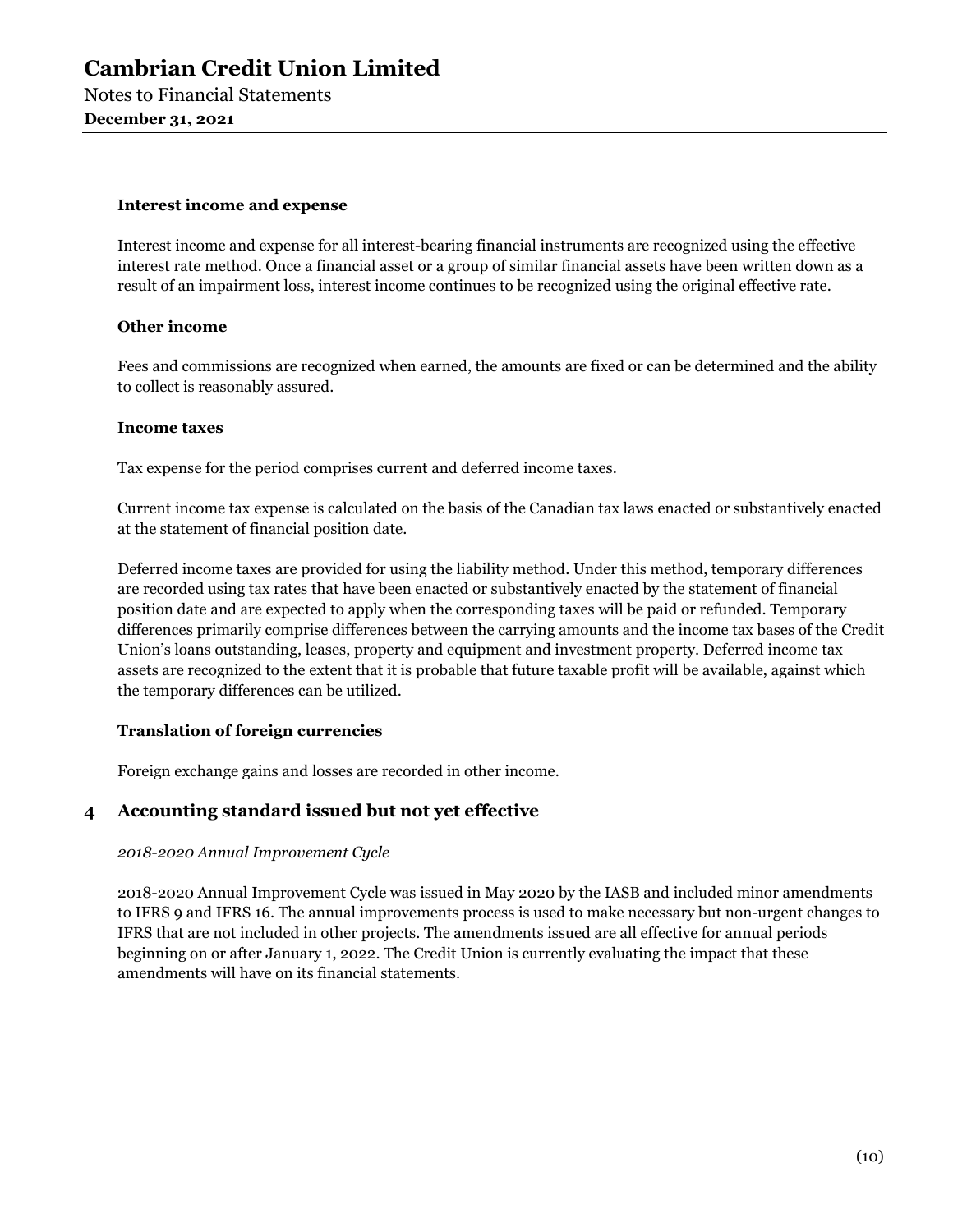### **Cambrian Credit Union Limited**  Notes to Financial Statements

### **December 31, 2021**

*IAS 1 – Presentation of Financial Statements (IAS 1) and IFRS Practice Statement 2, Making Materiality Judgements* 

In February 2021, the IASB issued amendments to IAS 1 to assist entities in determining which material accounting policies are required to be disclosed. To support the IAS 1 amendment, the IASB has provided guidance to demonstrate the application of materiality in a four-step materiality process described in IFRS Practice Statement 2 to accounting policy disclosures. The amendments issued are effective for annual periods beginning on or after January 1, 2023, but early application is permitted. The Credit Union is currently evaluating the impact that this standard will have on its financial statements.

### *IAS 8 – Accounting Policies, Changes in Accounting Estimates and Errors (IAS 8)*

In February 2021, the IASB issued amendments to IAS 8 to help entities distinguish between changes in accounting policies and accounting estimates. The amendments issued are effective for annual periods beginning on or after January 1, 2023 and changes in accounting policies and changes in accounting estimates that occur on or after the start of that period. Early application is permitted. The Credit Union is currently evaluating the impact that this standard will have on its financial statements.

### *IAS 12 – Income Taxes (IAS 12)*

In May 2021, the IASB issued amendments to IAS 12 to require companies to recognize deferred tax on particular transactions that, on initial recognition, give rise to equal amounts of taxable and deductible temporary differences. The proposed amendments will typically apply to transactions such as leases for the lessee and decommissioning obligations. The amendments issued are effective for annual periods beginning on or after January 1, 2023, but early application is permitted. The Credit Union is currently evaluating the impact that this standard will have on its financial statements.

### **5 Critical accounting estimates and judgments**

The Credit Union makes estimates and assumptions about the future that affect the reported amounts of assets and liabilities. Estimates and judgments are continually evaluated based on historical experience and other factors, including expectations of future events that are believed to be reasonable under the circumstances. In the future, actual experience may differ from these estimates and assumptions. The effect of change in an accounting estimate is recognized prospectively by including it in the statement of income and comprehensive income in the period of the change, if the change affects that period only; in the period of the change and future periods, if the change affects both.

The estimates and assumptions that have a significant risk of causing material adjustment to the carrying amounts of assets and liabilities within the next financial year are the measurement of allowance for loss.

The Credit Union reviews its loan portfolio to assess the expected credit loss at least on a quarterly basis. The measurement of the expected credit loss for financial assets measured at amortized cost and FVOCI is an area that requires the use of complex models and significant assumptions about future economic conditions and credit behaviour.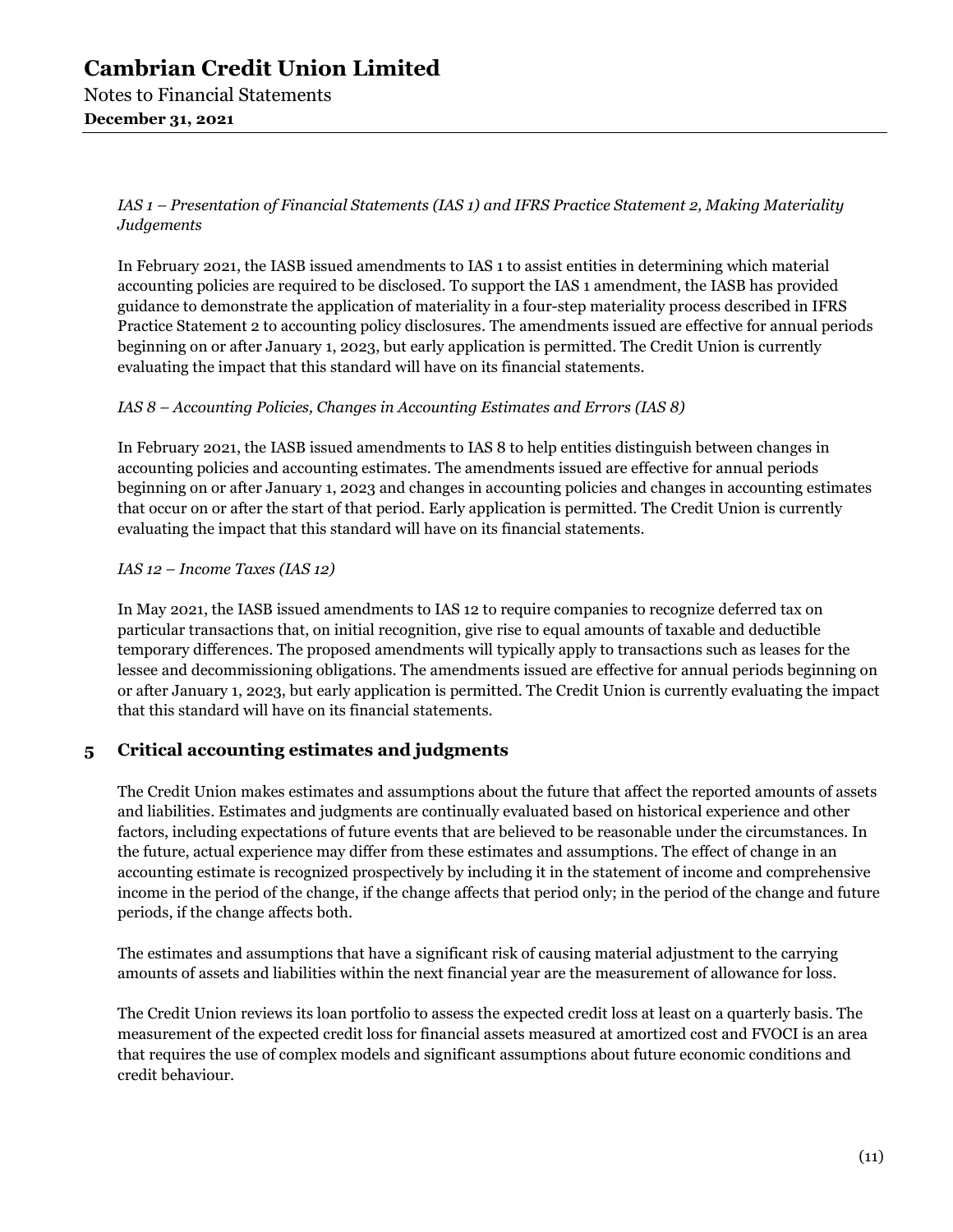A number of significant judgments are also required in applying the accounting requirements for measuring expected credit loss, such as:

- determining criteria for significant increase in credit risk;
- choosing appropriate models and assumptions for the measurement of expected credit loss;
- establishing the number and relative weightings of forward-looking scenarios for each type of product and the associated expected credit loss; and
- establishing groups of similar financial assets for the purposes of measuring expected credit loss.

The judgments, inputs, methodology and assumptions used for estimating the expected credit loss allowance are reviewed regularly to reduce any differences between loss estimates and actual loss experience.

The COVID-19 pandemic has continued to evolve and the economic environment in which the Credit Union operates could continue to be subject to sustained uncertainty, which could continue to impact the Credit Union's financial results. While the global economic recovery has continued, momentum has waned amid ongoing uncertainty regarding the extent and duration of the impacts of the COVID-19 pandemic. The current environment requires significant judgment and estimates in certain areas. The Credit Union is closely monitoring the changing conditions and their potential impacts.

### **6 Investments and deposits**

|                                                  |                        |                                    | 2021            |
|--------------------------------------------------|------------------------|------------------------------------|-----------------|
| Central                                          | <b>FVOCI</b><br>\$000s | <b>Amortized</b><br>cost<br>\$000s | Total<br>\$000s |
| <b>Shares</b>                                    |                        |                                    |                 |
| Current account                                  | 62,470                 |                                    | 62,470          |
| Canadian $-0.25%$                                |                        | 104,553                            | 104.553         |
| $U.S. - 0.00\%$                                  |                        | 4,623                              | 4,623           |
| Deposits (due within 1 year) $(0.10\% - 0.26\%)$ |                        | 886,498                            | 886.498         |
| Wyth Financial shares                            | 62,470<br>24           | 995,674                            | 1,058,144<br>24 |
|                                                  |                        |                                    |                 |
|                                                  | 62,494                 | 995,674                            | 1,058,168       |
| Accrued interest receivable                      |                        | 2,648                              | 2,648           |
|                                                  | 62,494                 | 998,322                            | 1.060.816       |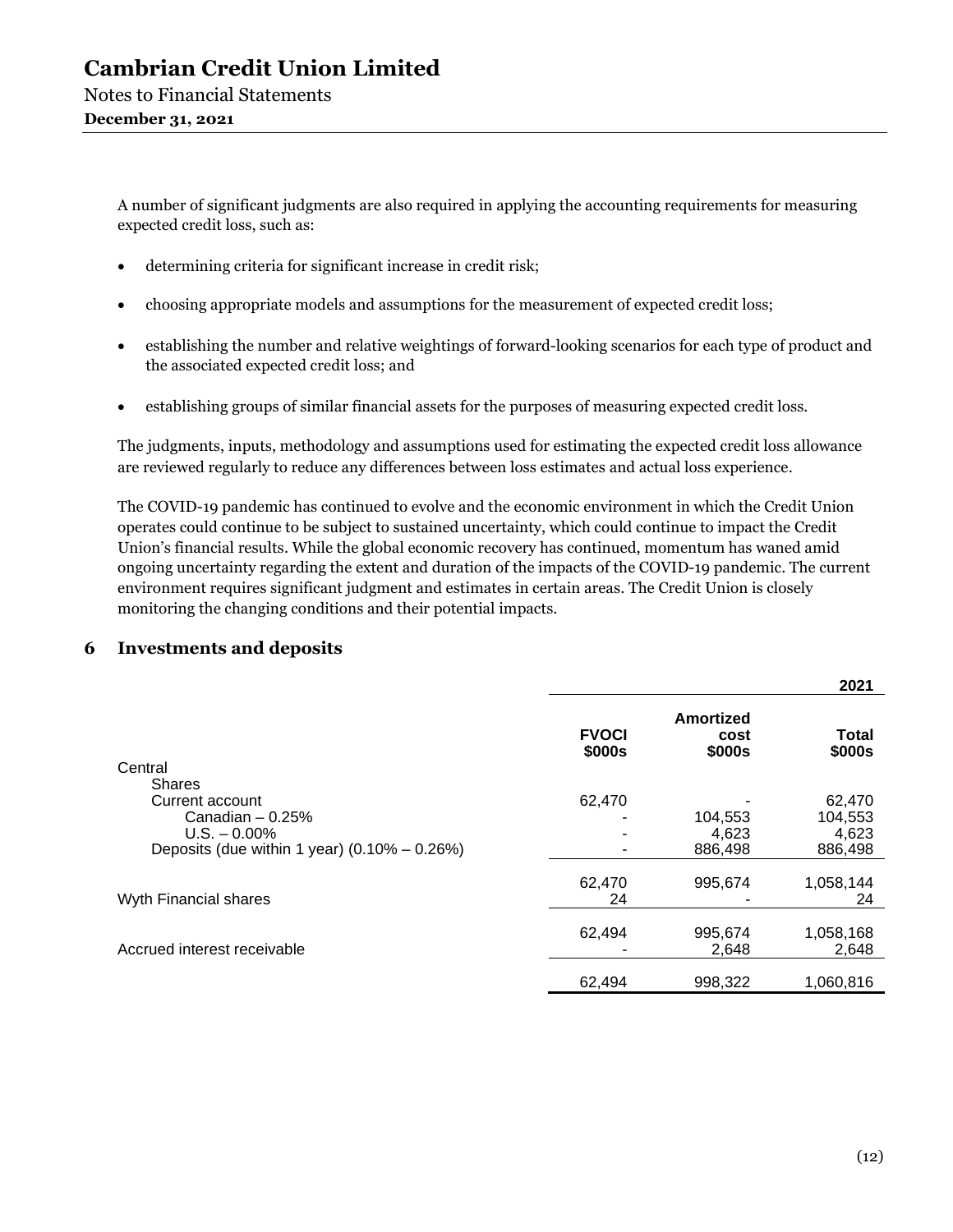# Notes to Financial Statements

### **December 31, 2021**

|                                                                                                             |                        |                                        | 2020                                   |
|-------------------------------------------------------------------------------------------------------------|------------------------|----------------------------------------|----------------------------------------|
|                                                                                                             | <b>FVOCI</b><br>\$000s | <b>Amortized</b><br>cost<br>\$000s     | <b>Total</b><br>\$000s                 |
| Central<br><b>Shares</b>                                                                                    | 56,874                 |                                        | 56,874                                 |
| Current account<br>Canadian $-0.25%$<br>$U.S. - 0.00\%$<br>Deposits (due within 1 year) $(0.15\% - 0.26\%)$ |                        | 183,737<br>7,817<br>731,532            | 183,737<br>7,817<br>731,532            |
| Wyth Financial shares                                                                                       | 56,874<br>24           | 923,086                                | 979,960<br>24                          |
| Accrued interest receivable                                                                                 | 56,898                 | 923,086<br>2,346                       | 979,984<br>2,346                       |
|                                                                                                             | 56,898                 | 925,432                                | 982,330                                |
| <b>Loans outstanding</b><br>7                                                                               |                        |                                        |                                        |
|                                                                                                             |                        | 2021<br>\$000s                         | 2020<br>\$000s                         |
| Consumer<br>Loans<br>Mortgages<br>Lines of credit<br>Commercial                                             |                        | 130,498<br>2,076,158<br>108,700        | 146,231<br>1,914,880<br>121,585        |
| Loans<br>Mortgages<br>Lines of credit<br>Accrued interest receivable                                        |                        | 19,016<br>1,161,594<br>36,445<br>3,285 | 20,566<br>1,143,082<br>24,781<br>3,908 |
| Allowance for loss (note 8)                                                                                 |                        | 3,535,696<br>(8,951)                   | 3,375,033<br>(8,300)                   |

| 3,526,745 | 3,366,733 |
|-----------|-----------|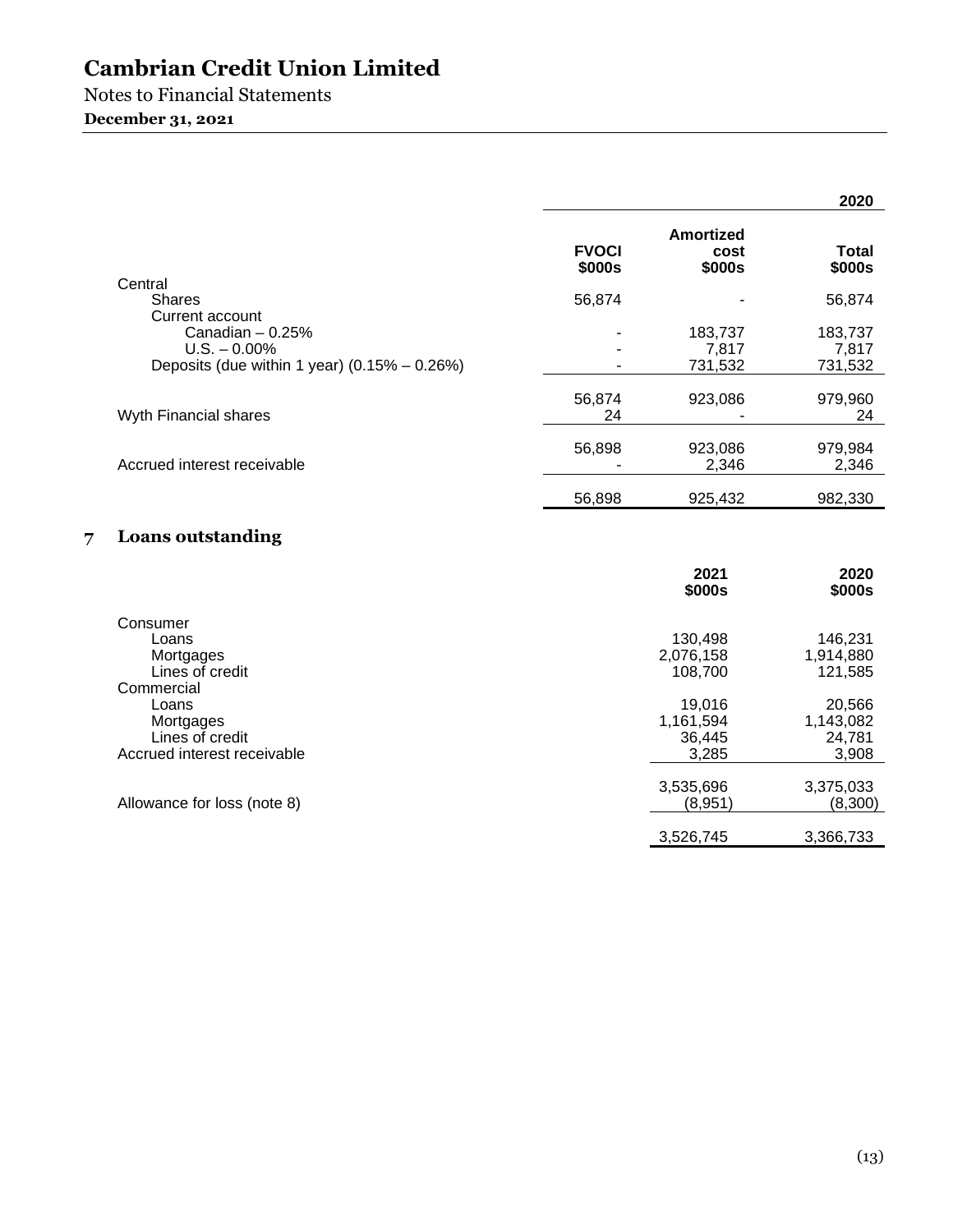### **8 Allowance for loss**

The following table contains an analysis of the credit risk exposure of financial instruments for which an expected credit loss allowance is recognized. The gross carrying amount of financial assets below also represents the Credit Union's maximum exposure to credit risk on these assets.

|                                             |                   |                   |                   | 2021                   |
|---------------------------------------------|-------------------|-------------------|-------------------|------------------------|
|                                             | Stage 1<br>\$000s | Stage 2<br>\$000s | Stage 3<br>\$000s | <b>Total</b><br>\$000s |
| Consumer                                    |                   |                   |                   |                        |
| Loans                                       | 129,033           | 1,227             | 370               | 130,630                |
| Mortgages                                   | 2,065,336         | 10,105            | 1,952             | 2,077,393              |
| Lines of credit                             | 108,433           | 192               | 75                | 108,700                |
| Commercial                                  |                   |                   |                   |                        |
| Loans                                       | 18,821            | 221               |                   | 19,042                 |
| Mortgages                                   | 1,142,755         | 20,731            |                   | 1,163,486              |
| Lines of credit                             | 36,195            | 250               |                   | 36,445                 |
|                                             | 3,500,573         |                   | 2,397             | 3,535,696              |
| Gross carrying amount<br>Allowance for loss | (5, 399)          | 32,726<br>(2,985) | (567)             | (8,951)                |
|                                             |                   |                   |                   |                        |
| Carrying amount                             | 3,495,174         | 29,741            | 1,830             | 3,526,745              |
|                                             |                   |                   |                   |                        |
| Current<br>Non-current                      |                   |                   |                   | 1,058,132<br>2,468,613 |
|                                             |                   |                   |                   |                        |
|                                             |                   |                   |                   |                        |
|                                             |                   |                   |                   | 2020                   |
|                                             | Stage 1           | Stage 2           | Stage 3           | <b>Total</b>           |
|                                             | \$000s            | \$000s            | \$000s            | \$000s                 |
| Consumer                                    |                   |                   |                   |                        |
| Loans                                       | 144,644           | 1,363             | 416               | 146,423                |
| Mortgages                                   | 1,905,747         | 8,842             | 1,963             | 1,916,552              |
| Lines of credit                             | 121,132           | 201               | 252               | 121,585                |
| Commercial                                  |                   |                   |                   |                        |
| Loans                                       | 20,392            | 200               |                   | 20,592                 |
| Mortgages                                   | 1,124,365         | 20,735            |                   | 1,145,100              |
| Lines of credit                             | 24,499            | 282               |                   | 24,781                 |
|                                             | 3,340,779         | 31,623            | 2,631             | 3,375,033              |
| Gross carrying amount<br>Allowance for loss | (4, 497)          | (3, 178)          | (625)             | (8,300)                |
|                                             |                   |                   |                   |                        |
| Carrying amount                             | 3,336,282         | 28,445            | 2,006             | 3,366,733              |
| Current                                     |                   |                   |                   | 1,083,649              |

Non-current 2,283,084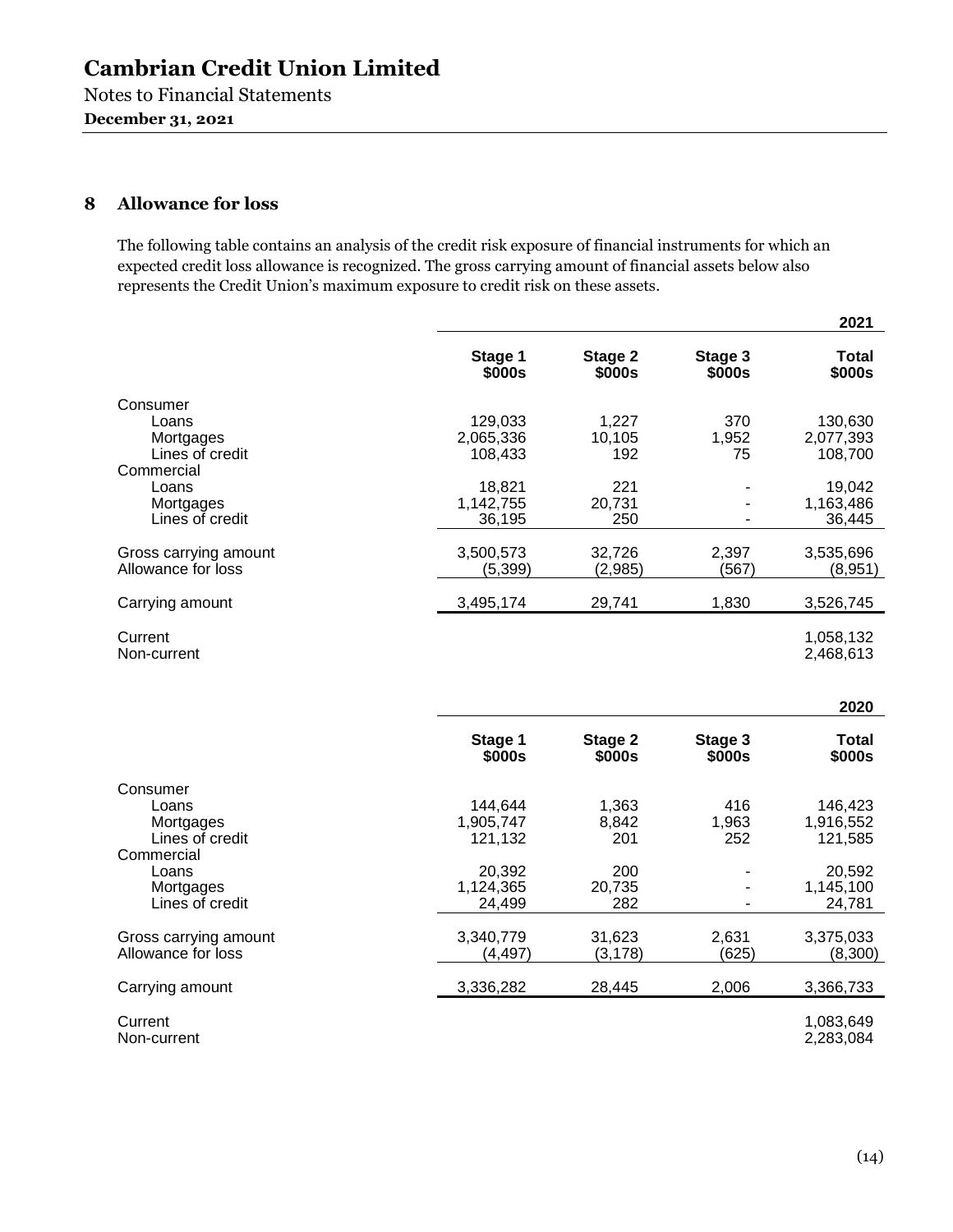The following tables explain the changes in the loss allowance between the beginning and the end of the year:

| <b>Consumer</b>                                                                                                                                               | Stage 1<br>\$000s                    | Stage 2<br>\$000s                        | Stage 3<br>\$000s                       | <b>Total</b><br>\$000s                 |
|---------------------------------------------------------------------------------------------------------------------------------------------------------------|--------------------------------------|------------------------------------------|-----------------------------------------|----------------------------------------|
| Allowance for loss at December 31, 2020<br><b>Transfers</b><br>Financial assets originated<br>Financial assets derecognized<br>Writeoffs<br>Net remeasurement | 2,186<br>(281)<br>447<br>(28)<br>213 | 721<br>168<br>244<br>(315)<br>(29)<br>35 | 625<br>113<br>6<br>(68)<br>(98)<br>(11) | 3,532<br>697<br>(383)<br>(155)<br>237  |
| Allowance for loss at December 31, 2021                                                                                                                       | 2,537                                | 824                                      | 567                                     | 3,928                                  |
| Allowance for loss at December 31, 2019<br><b>Transfers</b><br>Financial assets originated<br>Financial assets derecognized<br>Writeoffs<br>Net remeasurement | 830<br>(805)<br>772<br>(16)<br>1,405 | 30<br>674<br>29<br>(13)                  | 501<br>131<br>(14)<br>(101)<br>108      | 1,361<br>801<br>(27)<br>(117)<br>1,514 |
| Allowance for loss at December 31, 2020                                                                                                                       | 2,186                                | 721                                      | 625                                     | 3,532                                  |
| <b>Commercial</b>                                                                                                                                             | Stage 1<br>\$000s                    | Stage 2<br>\$000s                        | Stage 3<br>\$000s                       | <b>Total</b><br>\$000s                 |
| Allowance for loss at December 31, 2020<br>Financial assets originated<br>Financial assets derecognized<br>Net remeasurement                                  | 2,311<br>402<br>149                  | 2,457<br>(32)<br>(264)                   |                                         | 4,768<br>402<br>(32)<br>(115)          |
| Allowance for loss at December 31, 2021                                                                                                                       | 2,862                                | 2,161                                    |                                         | 5,023                                  |
| Allowance for loss at December 31, 2019<br><b>Transfers</b><br>Financial assets originated<br>Net remeasurement                                               | 683<br>(2, 457)<br>2,523<br>1,562    | 2,457                                    | (1)                                     | 684<br>2,523<br>1,561                  |
| Allowance for loss at December 31, 2020                                                                                                                       | 2,311                                | 2,457                                    |                                         | 4,768                                  |

All loans were originated in stage 1 and have moved from one impairment model stage to another based on the improvement or deterioration in the credit risk and the level of expected credit losses.

During the years ended December 31, 2021 and December 31, 2020, the Credit Union did not acquire any assets in respect of delinquent loans.

The Credit Union did not hold title to any foreclosed assets at December 31, 2021 (2020 – none).

The fair value of the collateral held by the Credit Union as security for impaired loans as at December 31, 2021 was \$1,828,000 (2020 – \$2,006,000). The Credit Union estimated the fair value of collateral based on an updated assessment of the security appraisal undertaken at the original funding assessment.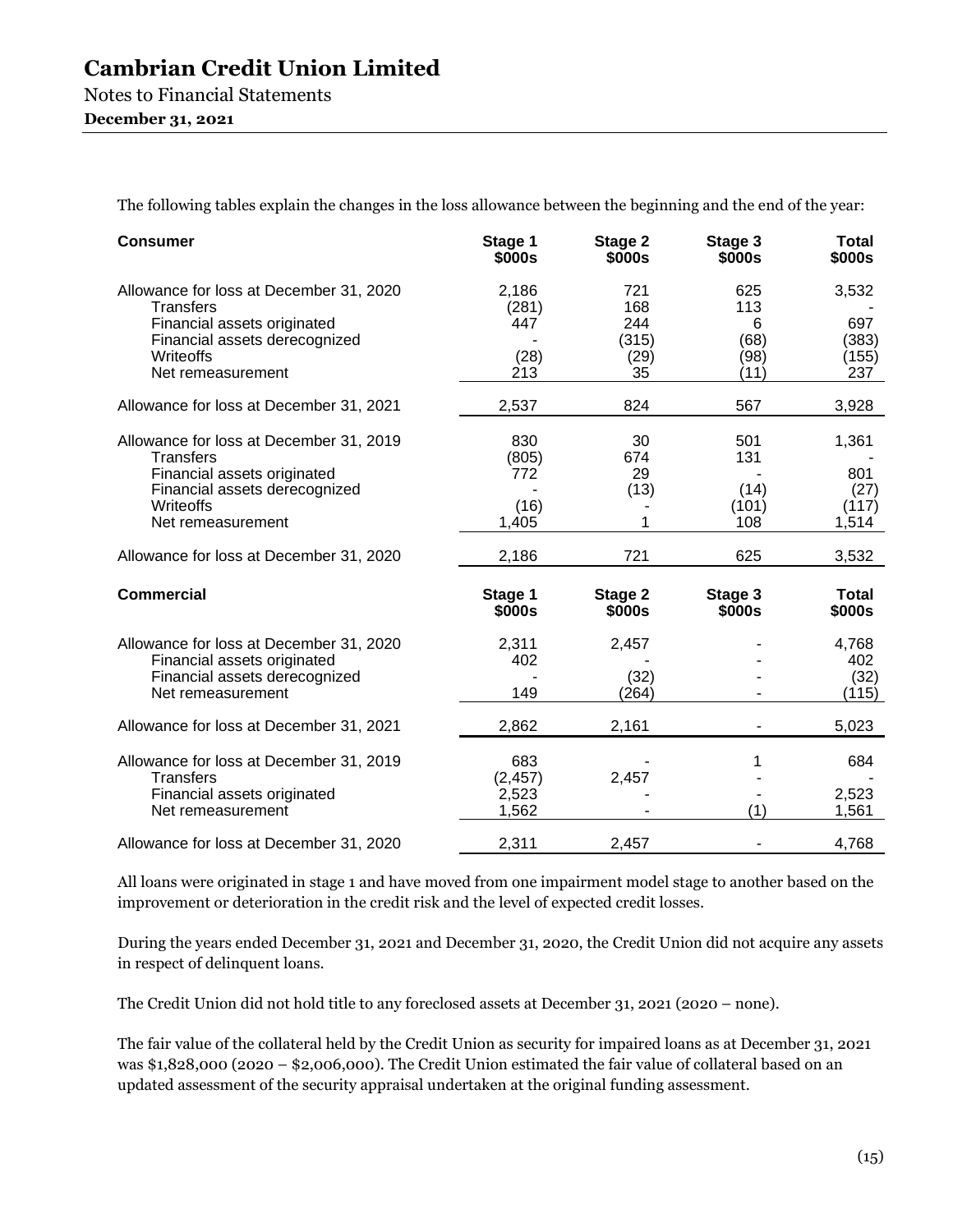### **December 31, 2021**

The Credit Union has performed a sensitivity analysis against several macroeconomic factors including housing prices, unemployment rates and interest rates and determined that there is no material correlation between these factors and an increase or decrease on the provision for expected credit losses.

#### **9 Other assets**

|                                         | 2021<br>\$000s | 2020<br>\$000s |
|-----------------------------------------|----------------|----------------|
| Accounts receivable<br>Prepaid expenses | 1,779<br>2,570 | 2,343<br>2,019 |
|                                         | 4,349          | 4,362          |

All balances are current. The carrying value reasonably approximates fair value at the statement of financial position date due to the relative short-term to maturity.

### **10 Property, equipment and intangible asset**

|                                                        |                         |                             |                                               |                                        |                                            |                            |                              | 2021                       |
|--------------------------------------------------------|-------------------------|-----------------------------|-----------------------------------------------|----------------------------------------|--------------------------------------------|----------------------------|------------------------------|----------------------------|
|                                                        |                         |                             |                                               |                                        | <b>Property and equipment</b>              |                            | Intangible<br>asset          | Total                      |
|                                                        | Land<br>\$000s          | <b>Buildings</b><br>\$000s  | <b>Furniture</b><br>and<br>fixtures<br>\$000s | <b>Security</b><br>equipment<br>\$000s | Leasehold<br><i>improvements</i><br>\$000s | Total<br>\$000s            | Computer<br>system<br>\$000s | \$000s                     |
| Opening net book<br>value<br>Additions<br>Depreciation | 1,574                   | 11,861<br>2,408<br>(1, 191) | 1,494<br>166<br>(357)                         | 66<br>(17)                             | 2,581<br>194<br>(344)                      | 17,576<br>2,768<br>(1,909) | 3,919<br>3,023<br>(1, 847)   | 21,495<br>5,791<br>(3,756) |
| Closing net book<br>value                              | 1,574                   | 13,078                      | 1,303                                         | 49                                     | 2,431                                      | 18,435                     | 5,095                        | 23,530                     |
| Cost<br>Accumulated<br>depreciation                    | 1,574<br>$\blacksquare$ | 22,051<br>(8,973)           | 7,017<br>(5,714)                              | 981<br>(932)                           | 6,821<br>(4,390)                           | 38,444<br>(20,009)         | 26,268<br>(21, 173)          | 64,712<br>(41, 182)        |
| Net book value                                         | 1,574                   | 13,078                      | 1,303                                         | 49                                     | 2,431                                      | 18,435                     | 5,095                        | 23,530                     |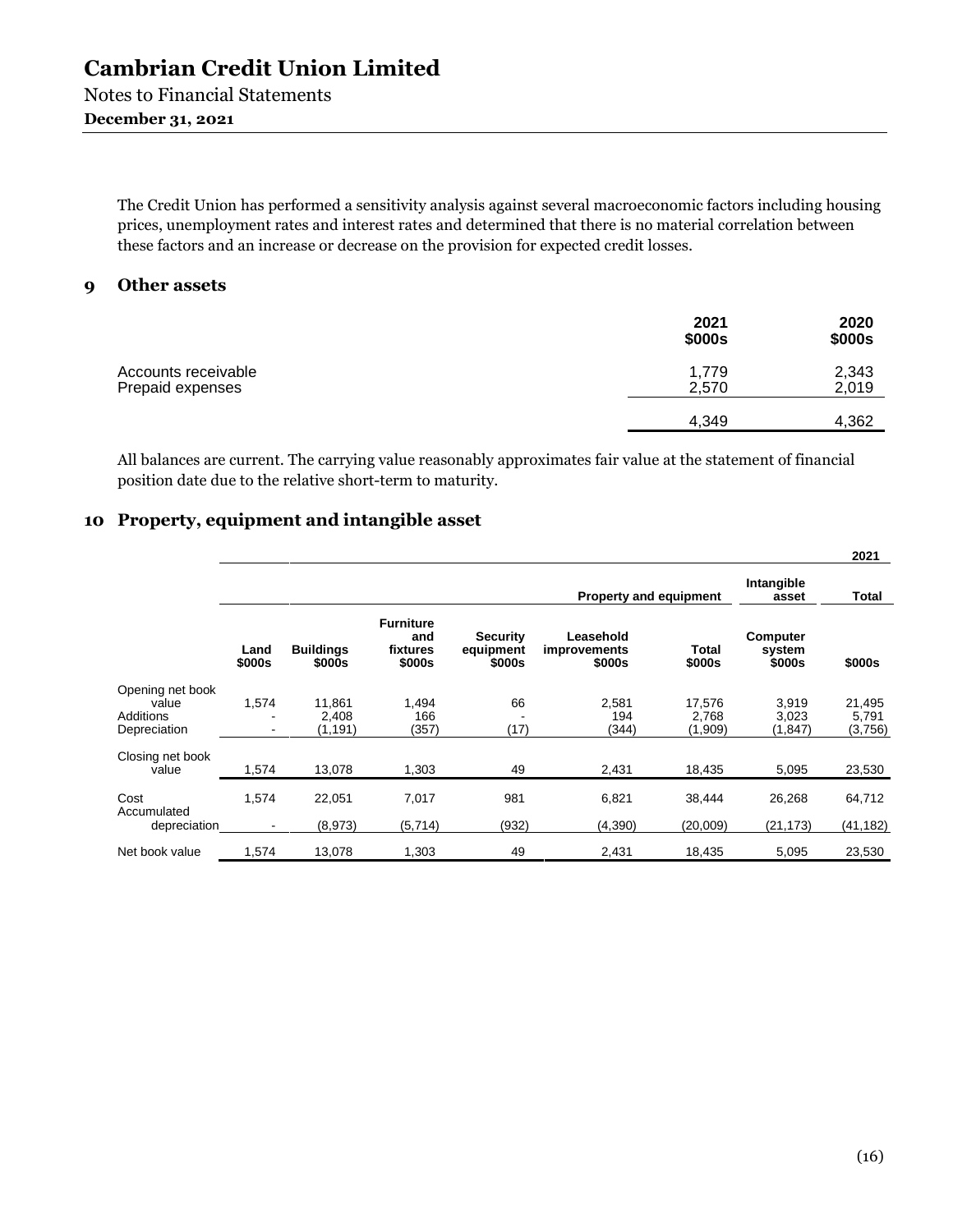Notes to Financial Statements

### **December 31, 2021**

|                                                        |                |                             |                                               |                                        |                                     |                            |                              | 2020                        |
|--------------------------------------------------------|----------------|-----------------------------|-----------------------------------------------|----------------------------------------|-------------------------------------|----------------------------|------------------------------|-----------------------------|
|                                                        |                |                             |                                               |                                        | <b>Property and equipment</b>       |                            | Intangible<br>asset          | Total                       |
|                                                        | Land<br>\$000s | <b>Buildings</b><br>\$000s  | <b>Furniture</b><br>and<br>fixtures<br>\$000s | <b>Security</b><br>equipment<br>\$000s | Leasehold<br>improvements<br>\$000s | Total<br>\$000s            | Computer<br>system<br>\$000s | \$000s                      |
| Opening net book<br>value<br>Additions<br>Depreciation | 1,574          | 11,954<br>1,057<br>(1, 150) | 1,275<br>527<br>(308)                         | 96<br>(30)                             | 2,912<br>42<br>(373)                | 17,811<br>1,626<br>(1,861) | 3,082<br>2,358<br>(1,521)    | 20,893<br>3,984<br>(3, 382) |
| Closing net book<br>value                              | 1,574          | 11,861                      | 1,494                                         | 66                                     | 2,581                               | 17,576                     | 3,919                        | 21,495                      |
| Cost<br>Accumulated<br>depreciation                    | 1,574          | 19,643<br>(7,782)           | 6,851<br>(5, 357)                             | 981<br>(915)                           | 6,627<br>(4,046)                    | 35,676<br>(18, 100)        | 23,245<br>(19, 326)          | 58,921<br>(37, 426)         |
| Net book value                                         | 1,574          | 11.861                      | 1,494                                         | 66                                     | 2.581                               | 17.576                     | 3,919                        | 21,495                      |

The Credit Union had buildings under leases with a cost of \$9,962,000 (2020 – \$9,764,000) and accumulated depreciation of \$3,598,000 (2020 – \$4,094,000) as at December 31 (note 12).

### **11 Savings and deposits**

|                                                                                                     | 2021<br>\$000s                                      | 2020<br>\$000s                                      |
|-----------------------------------------------------------------------------------------------------|-----------------------------------------------------|-----------------------------------------------------|
| Savings accounts<br>Chequing accounts<br>Term deposits<br>Registered deposits<br>Unclaimed accounts | 1,750,061<br>406,879<br>1,292,258<br>763,236<br>269 | 1,590,666<br>373,889<br>1,276,683<br>763,979<br>272 |
| Accrued interest                                                                                    | 4,212,703<br>21,866                                 | 4,005,489<br>26,296                                 |
|                                                                                                     | 4,234,569                                           | 4,031,785                                           |
| Current<br>Non-current                                                                              | 3,388,234<br>846,335                                | 3,042,422<br>989,363                                |

Savings and deposits amounting to \$1,884,095,000 (2020 – \$1,889,436,000) are at fixed interest rates and all other savings and deposits amounting to \$2,328,608,000 (2020 – \$2,116,053,000) are at variable rates.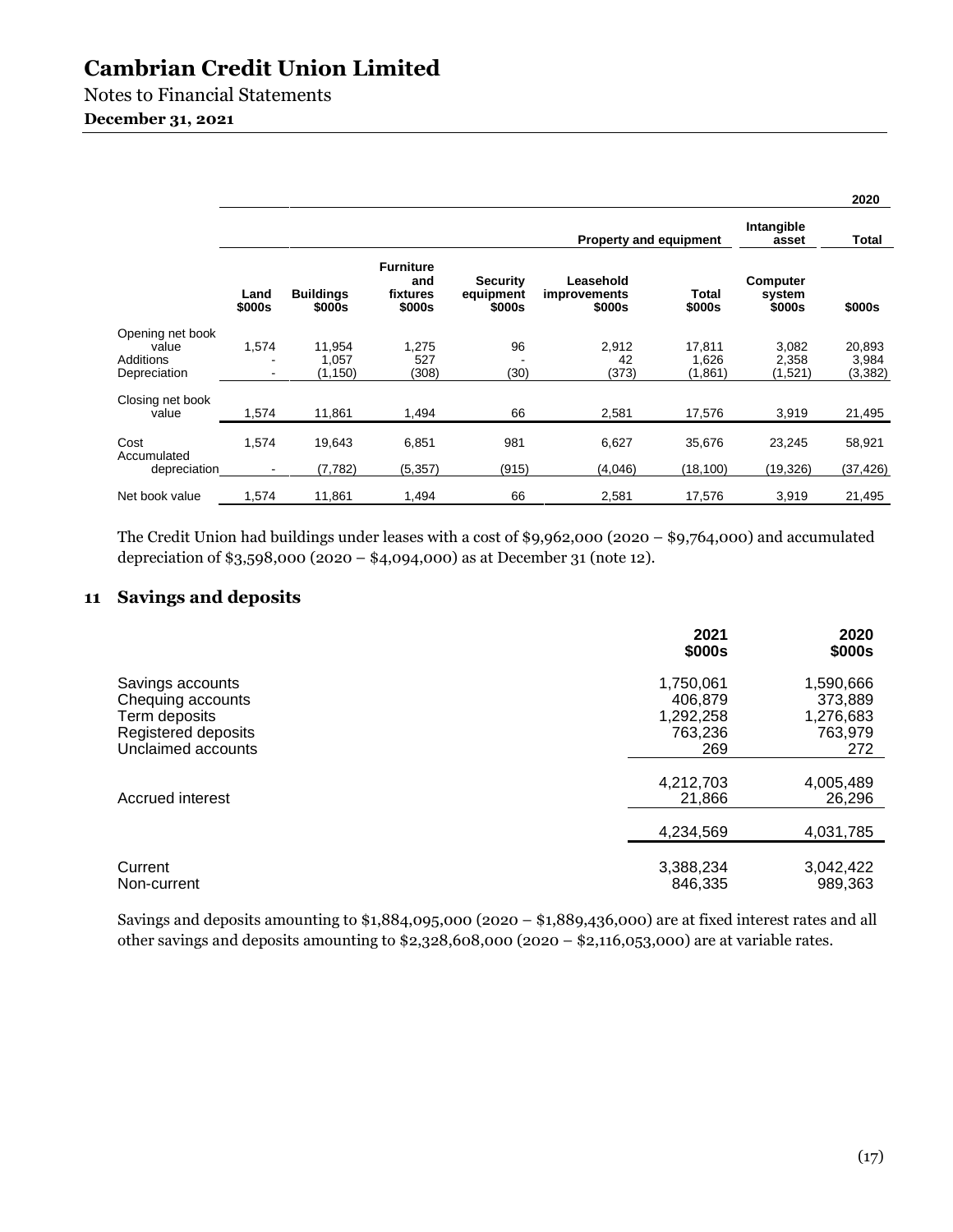### **12 Lease**

#### **Right-of-use asset**

|                                                              | 2021<br>\$000s          | 2020<br>\$000s |
|--------------------------------------------------------------|-------------------------|----------------|
| Opening balance as at January 1<br>Additions<br>Depreciation | 5,515<br>1,794<br>(945) | 6,439<br>(924) |
| Ending balance as at December 31                             | 6.364                   | 5,515          |

### **Lease liabilities**

|                                                                                         | 2021<br>\$000s          | 2020<br>\$000s |
|-----------------------------------------------------------------------------------------|-------------------------|----------------|
| Opening balance as at January 1<br>Additions<br>Principal payments of lease liabilities | 6.342<br>1.765<br>(819) | 7.159<br>(817) |
| Ending balance as at December 31                                                        | 7.288                   | 6,342          |

Contractual maturities of lease liabilities the Credit Union is committed to future aggregate lease payments are as follows:

|                                                                                | 2021<br>\$000s          | 2020<br>\$000s        |
|--------------------------------------------------------------------------------|-------------------------|-----------------------|
| Less than 1 year<br>Between 1 year and 5 years<br>More than 5 years            | 1,102<br>5,004<br>2,889 | 891<br>3,223<br>3,549 |
| Total lease commitments                                                        | 8,995                   | 7,663                 |
| Total lease liability<br>Impact of discounting at weighted average incremental | 8,995                   | 7,663                 |
| borrowing rate                                                                 | (1,707)                 | (1, 321)              |
| Discounted lease liabilities at December 31                                    | 7,288                   | 6,342                 |

The Credit Union recognized \$945,000 (2020 – \$924,000) of depreciation expense on right-of-use assets and  $$218,000 (2020 - $224,000)$  of interest on lease liabilities during the year.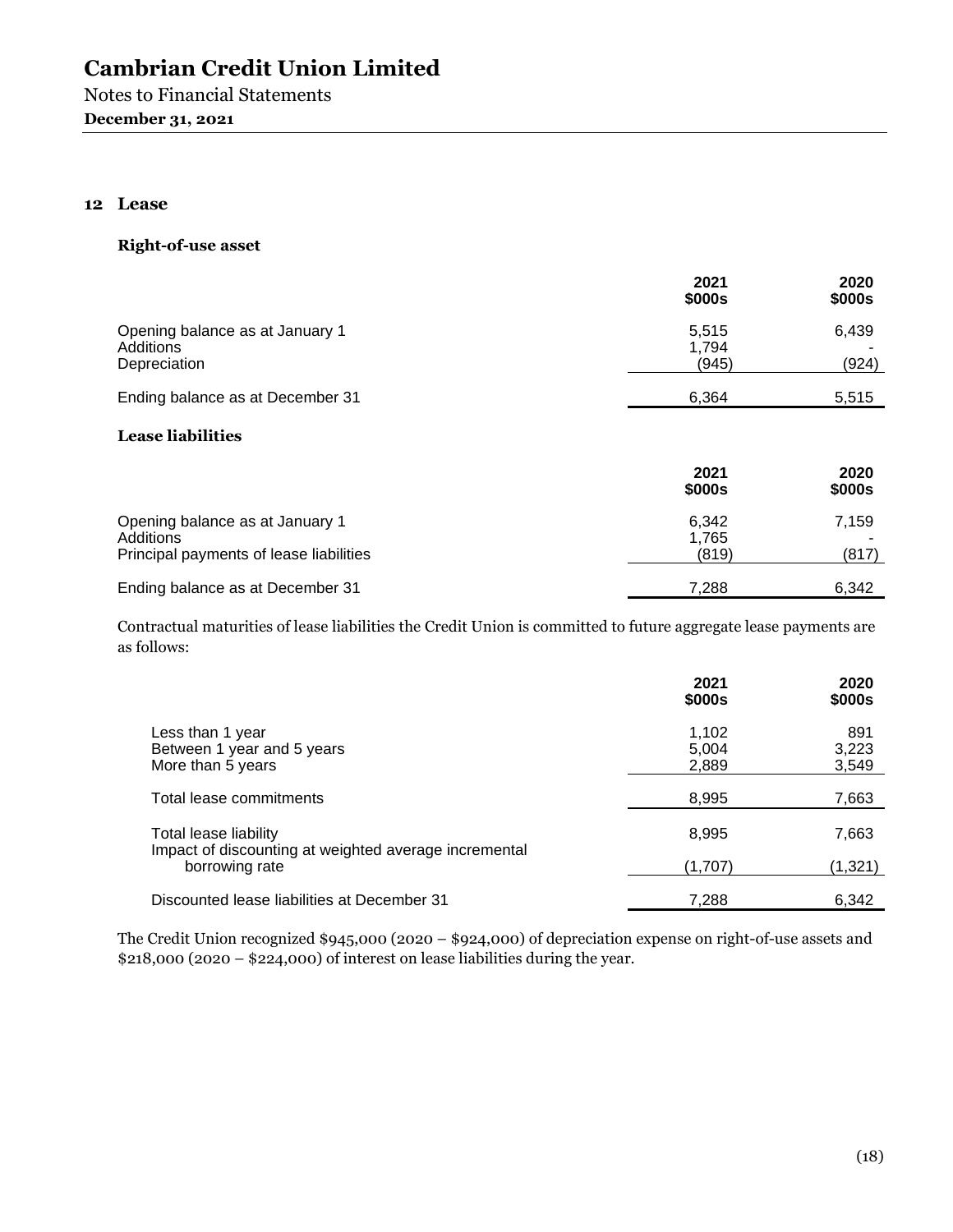#### **13 Income taxes**

The significant components of the provision for income taxes included in the statement of income and comprehensive income comprise:

|                                                                                       | 2021<br>\$000s | 2020<br>\$000s |
|---------------------------------------------------------------------------------------|----------------|----------------|
| Current income taxes<br>Based on current year taxable income<br>Deferred income taxes | 5.782          | 4,926          |
| Origination and reversal of temporary differences                                     | 12             | (1,577)        |
| Provision for income taxes                                                            | 5.794          | 3.349          |

The Credit Union provides for income taxes at statutory rates as determined below:

|                                                                  | 2021<br>%                   | 2020<br>%                   |
|------------------------------------------------------------------|-----------------------------|-----------------------------|
| Federal base rate<br>Federal abatement<br>General rate reduction | 38.00<br>(10.00)<br>(13.00) | 38.00<br>(10.00)<br>(13.00) |
| Blended net federal tax rate                                     | 15.00                       | 15.00                       |
| General Manitoba rate<br>Manitoba Credit Union rate              | 12.00<br>(4.80)             | 12.00<br>(7.20)             |
| Blended net provincial tax rate                                  | 7.20                        | 4.80                        |
|                                                                  | 22.20                       | 19.80                       |

The Province of Manitoba has eliminated the 1% profits tax subject to credit unions with taxable income over \$400,000, effective January 1, 2019. Additionally, the province has introduced a five-year phase out of the special tax deduction that allows the Credit Union to pay a lower rate of tax on its income, also effective January 1, 2019. The Manitoba small business deduction available to credit unions is impacted by growth of members' deposits and members' shares balances. The November 8, 2018 legislation eliminates the Manitoba small business deduction available to credit unions over a period of five years beginning January 1, 2019. The proportion of small business deduction otherwise calculated is as follows for each of the calendar years:

| 2018 and earlier | 100 |
|------------------|-----|
| 2019             | 80  |
| 2020             | 60  |
| 2021             | 40  |
| 2022             | 20  |
| 2023 and later   | -   |

**%**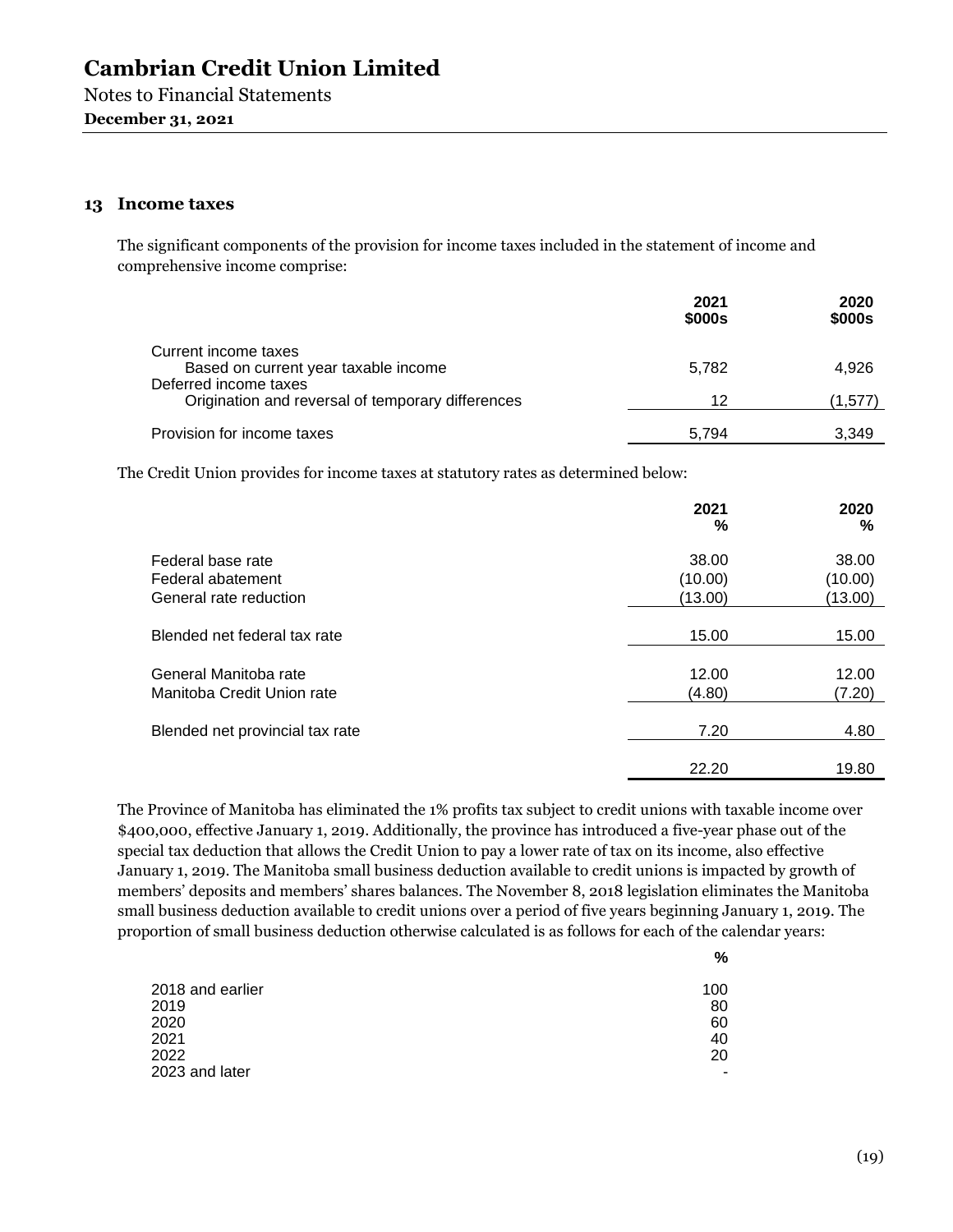Notes to Financial Statements

### **December 31, 2021**

Reasons for the difference between tax expense for the year and the expected income taxes based on the statutory rate of 22.20% (2020 – 19.80%) are as follows:

|                                                                                                                                                                                          | 2021<br>\$000s           | 2020<br>\$000s               |
|------------------------------------------------------------------------------------------------------------------------------------------------------------------------------------------|--------------------------|------------------------------|
| Net income for the year                                                                                                                                                                  | 26,109                   | 19,068                       |
| Expected provision for income taxes at statutory rates<br>Non-deductible portion of expenses<br>Impact of change in tax rates<br>Adjustment recognized for tax of prior periods<br>Other | 5,796<br>19<br>2<br>(23) | 3,776<br>14<br>(420)<br>(21) |
| Total provision for income taxes                                                                                                                                                         | 5,794                    | 3,349                        |

Current income taxes payable of \$142,000 (2020 – \$714,000 recoverable) has been included in accounts payable and accrued liabilities on the statement of financial position.

Components of the deferred tax assets and liabilities are as follows:

|                                                                                                          | 2021<br>\$000s      | 2020<br>\$000s      |
|----------------------------------------------------------------------------------------------------------|---------------------|---------------------|
| Deferred tax assets<br>Allowance for loss<br>Lease liability<br>Accounts payable and accrued liabilities | 2,417<br>249<br>917 | 2,272<br>223<br>798 |
|                                                                                                          | 3,583               | 3,293               |
| Deferred tax liabilities<br>Capital cost allowance in excess of depreciation                             | (1, 557)            | (1,255)             |
| Total deferred taxes                                                                                     | 2,026               | 2,038               |
|                                                                                                          | 2021<br>\$000s      | 2020<br>\$000s      |
| Deferred tax assets<br>Deferred tax assets to be recovered after more than 12 months                     | 3,583               | 3,293               |
| Deferred tax liabilities<br>Deferred tax liabilities to be recovered after more than 12<br>months        | (1, 557)            | (1,255)             |
| Net deferred tax asset                                                                                   | 2,026               | 2,038               |

The movement in the deferred tax assets and liabilities is recognized in the statement of income and comprehensive income for the year.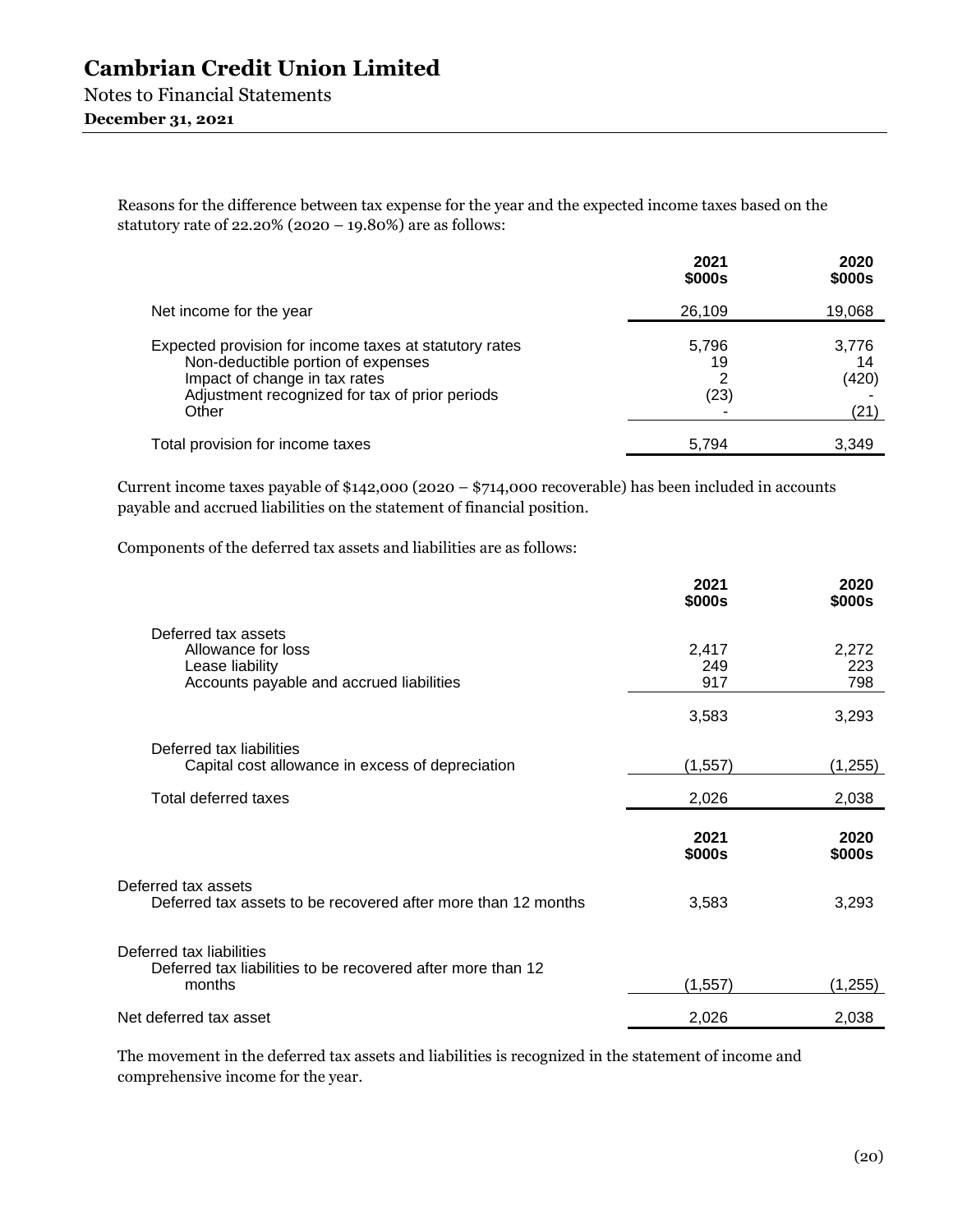### **14 Members' shares**

Authorized common share capital consists of an unlimited number of common shares with an issue price of \$5 and an unlimited number of common shares issued under the refunded service program with an issue price of \$0.01.

Each member must purchase one or more common share. As at December 31, 2021, the number of common shares was 66,765 (2020 – 65,773). Each member of the Credit Union has one vote, regardless of the number of shares that member holds.

Common shares are redeemable at the request of the member on closing their account. Common shares issued under the refunded service program can also be redeemed when the member reaches the age of 59. All common shares are therefore classified as liabilities.

|                                                        | 2021<br>\$000s | 2020<br>\$000s |
|--------------------------------------------------------|----------------|----------------|
| Common shares                                          |                |                |
| Beginning of year                                      | 328            | 325            |
| Issued on application for membership                   | 5              |                |
| Issued based on Refunded Service Fee Program (note 15) | 6.542          | 6,304          |
| Redemption of common shares                            | (6, 542)       | (6,303)        |
| Total members' shares - liability                      | 333            | 328            |

### **15 Refunded service fees**

In 2021, refunded service fees of \$6,542,000 (2020 – \$6,304,000) were paid under the refunded service fees program on qualifying service fees in the year to members meeting the requirement of the program. The refunded service fees will result in income tax recoveries in the current year of \$1,452,000  $(2020 - $1,248,000)$ .

### **16 Capital disclosures**

Regulations to the Act establish the following requirements with respect to capital and liquidity reserves:

### **Capital requirements**

The Credit Union shall maintain a level of capital, which comprises total members' shares and retained earnings, that meets or exceeds the following requirements:

- its total regulatory capital shall not be less than 5% of the book value of its assets;
- its retained earnings shall not be less than 3% of the book value of its assets; and
- a tiered level of capital shall not be less than 8% of the risk-weighted value of its assets as defined in the Regulations to the Act.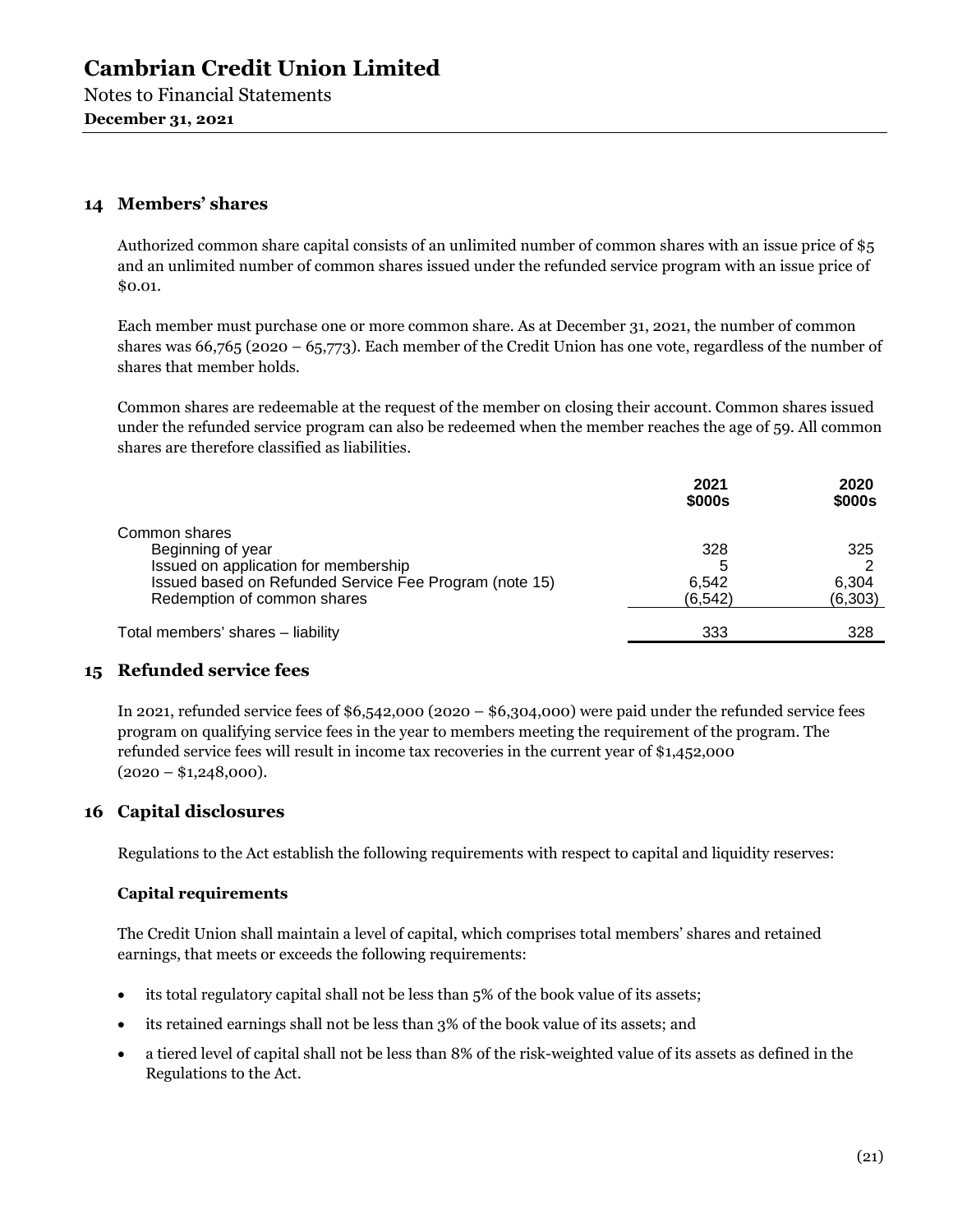The capital requirements as at December 31 are as follows:

|                          | 2021<br>As a $%$ of<br>assets | 2020<br>As a $%$ of<br>assets |  |
|--------------------------|-------------------------------|-------------------------------|--|
| Total regulatory capital | 7.15%                         | 7.09%                         |  |
| Retained earnings        | 7.14%                         | 7.07%                         |  |
| Risk weighted capital    | 16.49%                        | 16.09%                        |  |

The Credit Union is in compliance with the capital requirements at December 31, 2021 and 2020.

#### **Liquidity reserve**

The Credit Union shall maintain in cash and investments in Central not less than 8% of its total savings and deposits. As at December 31, 2021, the Credit Union had liquidity reserves equal to 23.64% (2020 – 23.02%) of its total savings and deposits.

The Credit Union is in compliance with the liquidity reserve requirements at December 31, 2021 and 2020.

Capital is managed in accordance with policies established by the Board of Directors and in relation to the capital requirements above. Management regards a strong capital base as an integral part of the Credit Union's strategy. All of the capital requirements are monitored throughout the year, and modifications of capital management strategies are made as appropriate.

### **17 Mortgage securitization**

The Credit Union has determined that an amount of \$36,827,000 (2020 – \$22,633,000) raised from securitization transactions should be accounted for as a secured borrowing as the Credit Union did not transfer substantially all of the risks and rewards of ownership, including principal prepayment, interest rate and credit risk of the mortgages in the securitization transaction. The carrying amount, as at December 31, 2021, of the associated residential mortgages held as security, is \$37,073,000 (2020 – \$22,816,000). As a result of the transactions, the Credit Union receives the net differential between the monthly interest receipts of the mortgages and the interest expense on the borrowings. The Credit Union did not enter into any securitization transactions during the year where all of the risks and rewards of ownership were transferred.

|                        | 2021<br>\$000s  | 2020<br>\$000s |
|------------------------|-----------------|----------------|
| Current<br>Non-current | 1,200<br>35,627 | 651<br>21,982  |
|                        | 36,827          | 22,633         |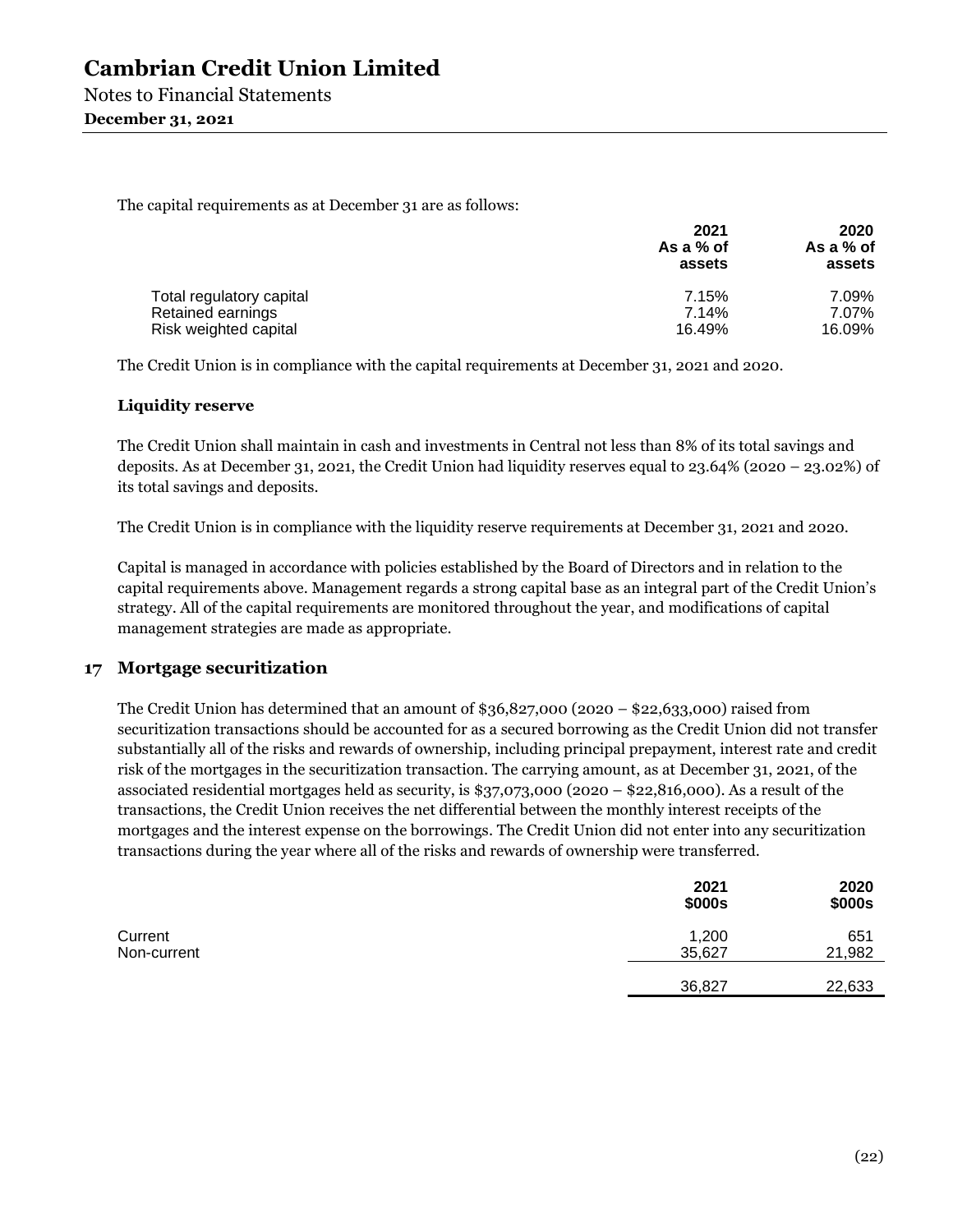Notes to Financial Statements **December 31, 2021** 

### **18 Risk management**

The Credit Union's risk management policies are designed to identify and analyze risks, to set appropriate risk limits and controls, and to monitor the risks and adherence to limits by means of reliable and up-to-date information systems. The Credit Union follows an enterprise risk management framework, which involves identifying particular events or circumstances relevant to its objectives, assessing them in terms of probability and magnitude, determining a response strategy and monitoring progress. The Credit Union regularly reviews its risk management policies and systems to take account of changes in markets, products and emerging best practice.

Risk management is carried out by management who reports to the Board of Directors. The Board of Directors provides written principles for risk tolerance and overall risk management. Management reports to the Board of Directors on the Credit Union's compliance with the risk management policies. In addition, the Credit Union maintains a Risk Management department, which is responsible for independent review of risk management and the Credit Union's control environment.

Financial instruments comprise the majority of the Credit Union's assets and liabilities. The Credit Union accepts deposits from members at both fixed and variable rates for various periods. The Credit Union seeks to earn an interest rate margin by investing these funds in high quality financial instruments – principally loans and mortgages. The primary types of financial risk, which arise from this activity, are interest rate, credit, liquidity, foreign exchange and price risks.

The following table describes the significant financial instrument activity undertaken by the Credit Union, the risks associated with such activities and the types of methods used in managing those risks.

| <b>Activity</b>          | <b>Risks</b>                                                           | <b>Method of managing risks</b>                                                                 |
|--------------------------|------------------------------------------------------------------------|-------------------------------------------------------------------------------------------------|
| Investments and deposits | Sensitivity to changes in interest<br>rates, liquidity and credit risk | Monitoring of investment<br>restrictions and counterparty risk                                  |
| Loans outstanding        | Sensitivity to changes in interest<br>rates, liquidity and credit risk | Asset-liability matching, periodic<br>use of derivatives and monitoring<br>of counterparty risk |
| Savings and deposits     | Sensitivity to changes in interest<br>rates and liquidity              | Asset-liability matching and<br>periodic use of derivatives                                     |

### **Interest rate risk**

Cash flow interest rate risk is the risk that the future cash flows of the Credit Union's financial instruments will fluctuate due to changes in market interest rates. Fair value interest rate risk is the risk that the value of a financial instrument will fluctuate because of changes in prevailing market interest rates. The financial margin reported in the statement of income and comprehensive income may increase or decrease in response to changes in market interest rates. Accordingly, the Credit Union sets limits on the level of mismatch of interest rate repricing that may be undertaken, which is monitored by management and reported to the Board of Directors, which is responsible for managing interest rate risk.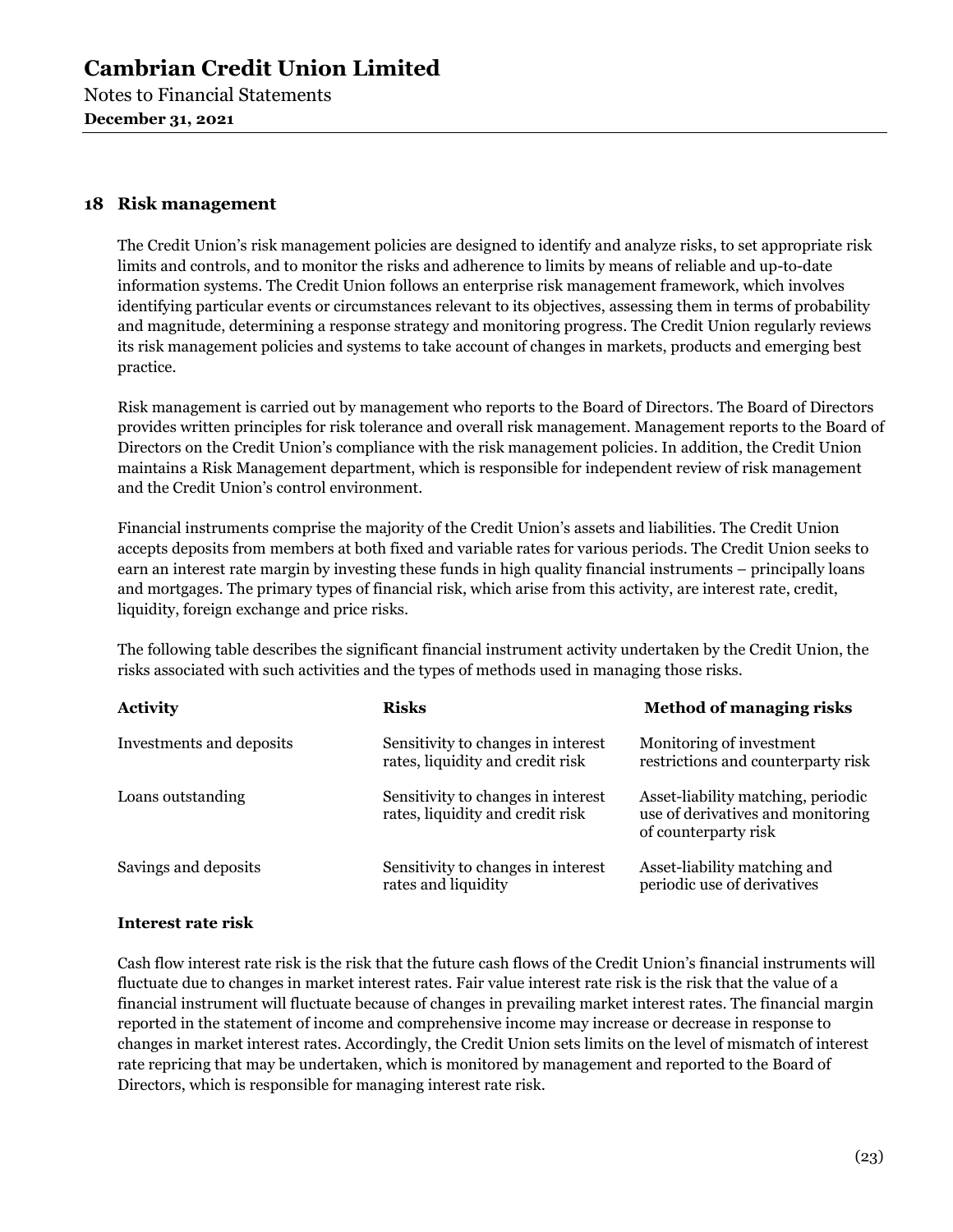**December 31, 2021** 

In managing interest rate risk, the Credit Union relies primarily on the use of asset-liability and interest rate sensitivity models. Periodically, the Credit Union may enter into interest rate swaps to adjust the exposure to interest rate risk by modifying the repricing of the Credit Union's financial instruments. Interest rate swaps are transactions in which two parties exchange interest flows on a specified notional amount for a predetermined period based on agreed-upon fixed and floating rates. Principal amounts are not exchanged.

The Credit Union was party to the following interest rate swap agreements as of December 31, 2021:

|                   | <b>Effective date</b> | <b>Maturity</b>   | <b>Notional</b><br>amount | \$000s Settlement | Fixed<br>interest<br>rate paid |
|-------------------|-----------------------|-------------------|---------------------------|-------------------|--------------------------------|
| Fair value hedges | November 23, 2021     | November 23, 2026 | 50.059                    | Quarterly         | l.98%                          |

There were no swap agreements outstanding as at December 31, 2020.

Sensitivity analysis is used to assess the change in value or cash flows of the Credit Union's financial instruments against a range of incremental basis point changes in interest rates over a 12-month period. Sensitivity analysis is calculated on a periodic basis and is reported to the Board of Directors. Based on current differences between financial assets and financial liabilities as at December 31, 2021, the Credit Union estimates that an immediate and sustained 100 basis point increase in interest rates would decrease net interest income by \$492,000 over the next 12 months while an immediate and sustained 100 basis point decrease in interest rates would increase net interest income by \$2,050,000 over the next 12 months.

Other types of interest rate risk may involve basis risk, the risk of loss from changes in the relationship of interest rates that may not have identical characteristics (for example the difference between prime rate and variable rate loans and variable rate deposits) and prepayment risk (the risk of loss of interest income arising from early repayment of fixed rate mortgages and loans). These risks are also monitored on a regular basis and reported to the Board of Directors.

The following schedules show the Credit Union's sensitivity to interest rate changes:

|                                                |                         |                                   |                                                                   |                       |                         |                                  | 2021                                 |
|------------------------------------------------|-------------------------|-----------------------------------|-------------------------------------------------------------------|-----------------------|-------------------------|----------------------------------|--------------------------------------|
|                                                |                         |                                   | <b>Financial statement amounts</b>                                |                       |                         | Interest rate swap<br>agreements |                                      |
| <b>Expected repricing or</b><br>maturity dates | <b>Assets</b><br>\$000s | Interest<br>rate<br>$\frac{9}{6}$ | <b>Liabilities</b><br>(including<br>members'<br>equity)<br>\$000s | Interest<br>rate<br>% | <b>Assets</b><br>\$000s | Liabilities<br>\$000s            | Net asset<br>liability gap<br>\$000s |
| Variable to 6 months                           | 1,763,229               | 1.99                              | 2,972,337                                                         | 0.94                  | 50,059                  |                                  | (1, 159, 049)                        |
| 6 months to 1 year                             | 359,706                 | 2.94                              | 432,223                                                           | 1.71                  |                         |                                  | (72, 517)                            |
| 1 to 2 years                                   | 501,945                 | 3.08                              | 375,868                                                           | 2.46                  |                         |                                  | 126,077                              |
| 2 to 3 years                                   | 452,142                 | 2.91                              | 220,195                                                           | 2.63                  |                         |                                  | 231,947                              |
| 3 to 4 years                                   | 683,214                 | 2.60                              | 137,133                                                           | 2.23                  |                         |                                  | 546,081                              |
| 4 to 5 years                                   | 783,695                 | 2.19                              | 103.795                                                           | 1.72                  |                         | 50,059                           | 629,841                              |
| Over 5 years                                   | 46,776                  | 2.95                              | 400                                                               | 2.18                  |                         |                                  | 46,376                               |
|                                                | 4,590,707               |                                   | 4,241,951                                                         |                       | 50,059                  | 50,059                           | 348,756                              |
| Non-interest rate                              |                         |                                   |                                                                   |                       |                         |                                  |                                      |
| sensitive                                      | 32,787                  |                                   | 381,543                                                           |                       |                         |                                  | (348,756)                            |
|                                                | 4,623,494               |                                   | 4,623,494                                                         |                       |                         |                                  |                                      |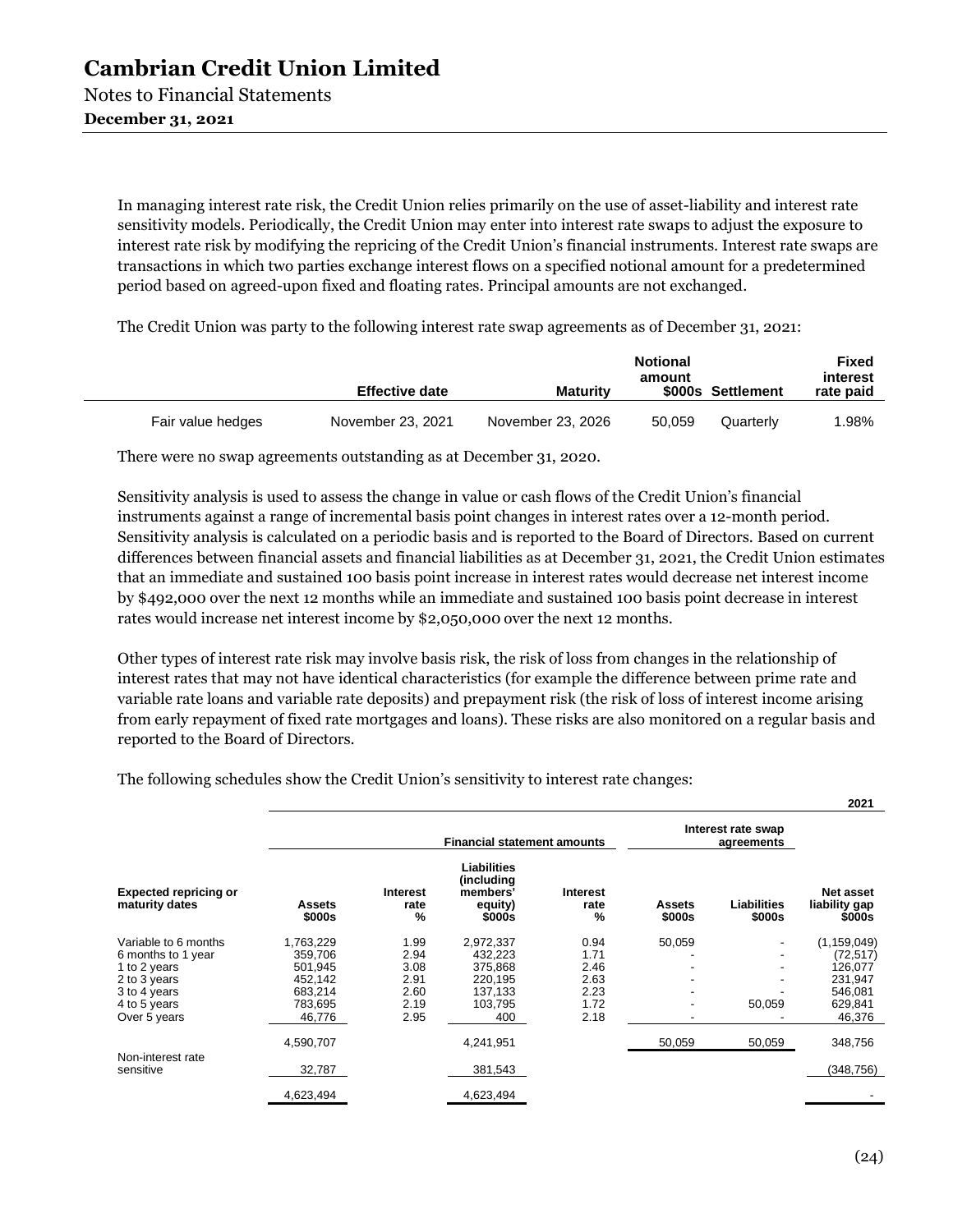# Notes to Financial Statements

### **December 31, 2021**

|                                             |                         |                              |                                                            |                       | 2020                             |
|---------------------------------------------|-------------------------|------------------------------|------------------------------------------------------------|-----------------------|----------------------------------|
| <b>Expected repricing or maturity dates</b> | <b>Assets</b><br>\$000s | <b>Interest</b><br>rate<br>% | Liabilities<br>(including<br>members'<br>equity)<br>\$000s | Interest<br>rate<br>% | Asset<br>liability gap<br>\$000s |
| Variable to 6 months                        | 1,722,787               | 2.08                         | 2,641,943                                                  | 1.13                  | (919, 156)                       |
| 6 months to 1 year                          | 345.422                 | 2.93                         | 416,934                                                    | 2.02                  | (71, 512)                        |
| 1 to 2 years                                | 755,156                 | 3.08                         | 397,339                                                    | 2.55                  | 357,817                          |
| 2 to 3 years                                | 493,663                 | 3.29                         | 255,556                                                    | 2.90                  | 238,107                          |
| 3 to 4 years                                | 392,091                 | 3.19                         | 180.830                                                    | 2.81                  | 211,261                          |
| 4 to 5 years                                | 628.409                 | 2.63                         | 123.614                                                    | 2.29                  | 504,795                          |
| Over 5 years                                | 13,690                  | 3.10                         | 617                                                        | 1.85                  | 13,073                           |
| Non-interest rate sensitive                 | 4,351,218<br>31,462     |                              | 4,016,833<br>365,847                                       |                       | 334,385<br>(334, 385)            |
|                                             | 4.382.680               |                              | 4.382.680                                                  |                       |                                  |

The Credit Union's major source of income is its financial margin, which is the difference between income earned on investments and loans to members and interest paid to members on their deposits. The objective of asset liability management is to match interest-sensitive assets with interest-sensitive liabilities, thus controlling wide fluctuations of income during periods of changing interest rates. Certain items on the statement of financial position, such as non-interest bearing member deposits and equity, do not create interest rate exposure to the Credit Union. These items are reported as non-interest rate sensitive on the schedule. The Credit Union uses interest rate swap agreements to mitigate risks associated with interest rate fluctuations.

### *Fair value hedges*

Fair value hedges modify exposure to changes in a fixed-rate instrument's fair value caused by changes in interest rates. These hedges economically convert fixed-rate assets and liabilities to floating rates; interest rate swaps are used to hedge interest rate risk.

The following table presents the effects of fair value hedges on the statement of financial position and the statement of income:

|                     |                                                         |                                                             |                                                   |                                                 | 2021                                                                                     |
|---------------------|---------------------------------------------------------|-------------------------------------------------------------|---------------------------------------------------|-------------------------------------------------|------------------------------------------------------------------------------------------|
|                     | Change in fair<br>value<br>of hedged<br>items<br>\$000s | Change in fair<br>value of hedging<br>instruments<br>\$000s | Hedge<br>ineffectiveness<br>gain (loss)<br>\$000s | Carrying<br>amount of<br>hedged items<br>\$000s | Accumulated<br>amount of fair<br>value hedge<br>adiustments on<br>hedged items<br>\$000s |
| Interest rate swaps | 523                                                     | (507)                                                       | 16                                                | 50.404                                          | (507)                                                                                    |

### **Credit risk**

Credit risk is the risk that a Credit Union member or counterparty will be unable to pay amounts in full when due. Impairment provisions are provided for losses that have been incurred at the statement of financial position date. Significant changes in the economy or deterioration in lending sectors, which represent a concentration within the Credit Union's loan portfolio, may result in losses that are different from those provided for at the statement of financial position date. Management of credit risk is an integral part of the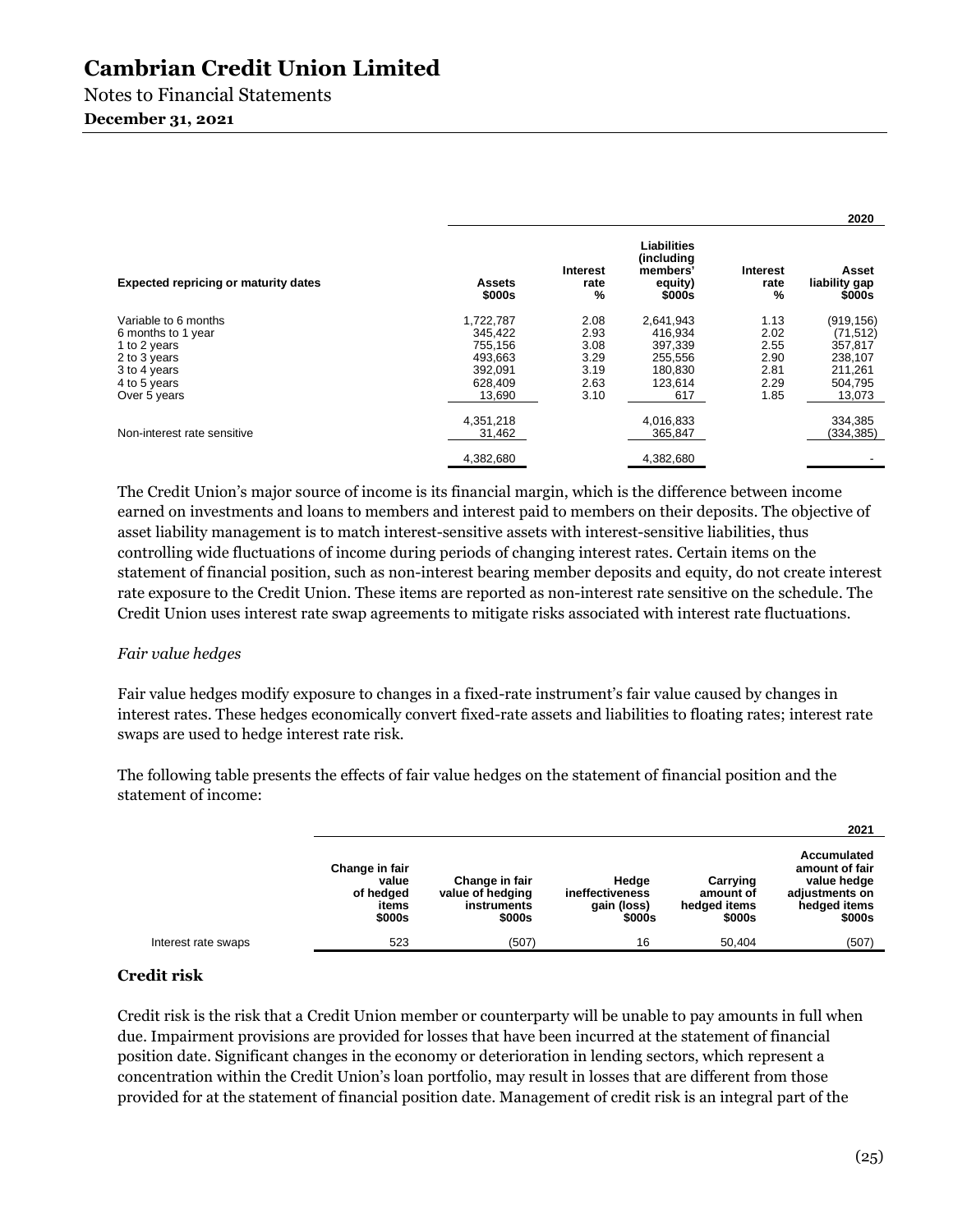Notes to Financial Statements **December 31, 2021** 

> Credit Union's activities. Management carefully monitors and manages the Credit Union's exposure to credit risk by a combination of methods. Credit risk arises principally from lending activities that result in loans outstanding and investing activities that result in investments in cash resources. There is also credit risk in unfunded loan commitments. The overall management of credit risk is reported to the Board of Directors.

Concentration of loans is managed by the implementation of sectoral and member specific limits as well as the periodic use of syndications with other financial institutions to limit the potential exposure to any one member. The Board of Directors is responsible for approving and monitoring the Credit Union's tolerance for credit exposures, which it does through review and approval of the Credit Union's lending policies and credit scoring system, and through setting limits on credit exposures to individual members and across sectors. The Credit Union maintains levels of borrowing approval limits and prior to advancing funds to a member; an assessment of the credit quality of the member is made. The Credit Union emphasizes responsible lending in its relationships with members and to establish that loans are within the member's ability to repay, rather than relying exclusively on collateral.

The estimation of credit exposure is complex and requires the use of models, as the value of a product varies with changes in market variables, expected cash flows and the passage of time. The assessment of credit risk of a portfolio of assets entails further estimations as to the likelihood of defaults occurring, of the associated loss ratios and of default correlations between counterparties.

In measuring credit risk of loans and advances at a counterparty level, the Credit Union considers three components: (i) the probability of default by the member or counterparty on its contractual obligations; (ii) current exposures to the counterparty and its likely future development, from which the Credit Union derives the exposure at default; and (iii) the likely recovery ratio on the defaulted obligations loss given default.

The maximum exposure to credit risk from financial assets, without taking into account any collateral held or other credit enhancements, is as follows:

|                                                    |                       |                                  | 2021                        |
|----------------------------------------------------|-----------------------|----------------------------------|-----------------------------|
| <b>Credit risk exposure</b>                        | Outstanding<br>\$000s | Undrawn<br>commitments<br>\$000s | Total<br>exposure<br>\$000s |
| Investments and deposits<br>Consumer               | 1,060,816             |                                  | 1,060,816                   |
| Loans<br>Mortgages                                 | 130,498<br>2,076,158  | 37,237                           | 130,498<br>2,113,395        |
| Lines of credit<br>Commercial                      | 108.700               | 355,901                          | 464,601                     |
| Loans<br>Mortgages                                 | 19,016<br>1,161,594   | 149,675                          | 19,016<br>1,311,269         |
| Lines of credit<br>Letters of credit               | 36.445                | 69.483<br>1,369                  | 105.928<br>1,369            |
| Accrued interest receivable<br>Accounts receivable | 3,285<br>1.779        |                                  | 3,285<br>1.779              |
| Total exposure                                     | 4,598,291             | 613,665                          | 5,211,956                   |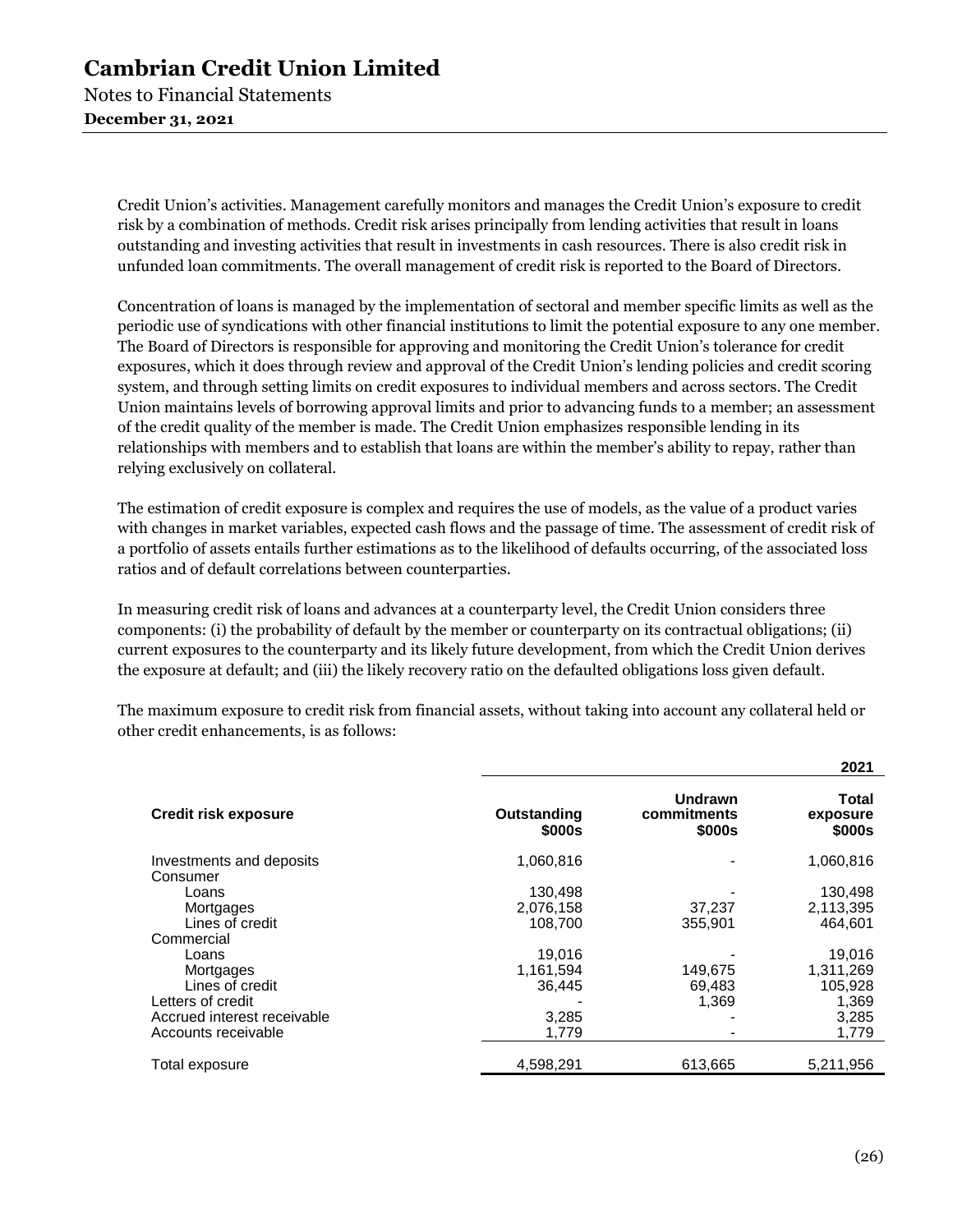|                                      |                       |                                  | 2020                        |
|--------------------------------------|-----------------------|----------------------------------|-----------------------------|
| <b>Credit risk exposure</b>          | Outstanding<br>\$000s | Undrawn<br>commitments<br>\$000s | Total<br>exposure<br>\$000s |
| Investments and deposits<br>Consumer | 982,330               |                                  | 982,330                     |
| Loans                                | 146,231               |                                  | 146.231                     |
| Mortgages                            | 1,914,880             | 48,497                           | 1,963,377                   |
| Lines of credit                      | 121,585               | 339.225                          | 460.810                     |
| Commercial                           |                       |                                  |                             |
| Loans                                | 20,566                |                                  | 20,566                      |
| Mortgages                            | 1,143,082             | 109,896                          | 1,252,978                   |
| Lines of credit                      | 24,781                | 86,839                           | 111,620                     |
| Letters of credit                    |                       | 1,874                            | 1,874                       |
| Accrued interest receivable          | 3,908                 |                                  | 3,908                       |
| Accounts receivable                  | 2,343                 |                                  | 2,343                       |
| Total exposure                       | 4,359,706             | 586.331                          | 4,946,037                   |

### *Investments and deposits*

Credit risk arises from the investments and deposits in cash resources held by the Credit Union to meet regulatory and internal liquidity requirements and for general business purposes. All of the Credit Union's liquidity investments are held with Central. Central invests on behalf of the Credit Union as per the investment policies approved by the Investment Committee of the Board of Directors of Central. Central's investment policy requires that all investments are highly rated (A or higher) and that all of the assets are readily convertible to cash.

### *Consumer loans, mortgages and lines of credit*

Loans outstanding consist of personal loans and lines of credit, which are secured by various types of collateral required in the loans policy approved by the Board of Directors. Unsecured personal loans are only granted on the basis of a properly qualified and documented covenant value.

Residential mortgages to members consist of \$454,368,000 (2020 – \$453,315,000) in mortgages with an advance ratio of 80% to 95% of the appraised value, which are fully insured by either the Canadian Mortgage Housing Corporation, Canada Guaranty Mortgage Insurance or Sagen MI Canada (formerly Genworth Capital);  $$1,620,909,000$  (2020 –  $$1,461,462,000$ ) in conventional residential mortgages with an original maximum advance ratio to 80% of the appraised value; and \$881,000 (2020 – \$103,000) in residential mortgages with an original advance ratio to 85% of the appraised value.

### *Commercial loans, mortgages and lines of credit*

The Credit Union often takes security as collateral in a manner similar to other lending institutions. The Credit Union maintains guidelines on the acceptability of specific types of collateral and prepares a valuation of the collateral obtained as part of the loan origination process. This assessment is reviewed periodically. Collateral may include mortgages over commercial properties and charges over business assets such as premises,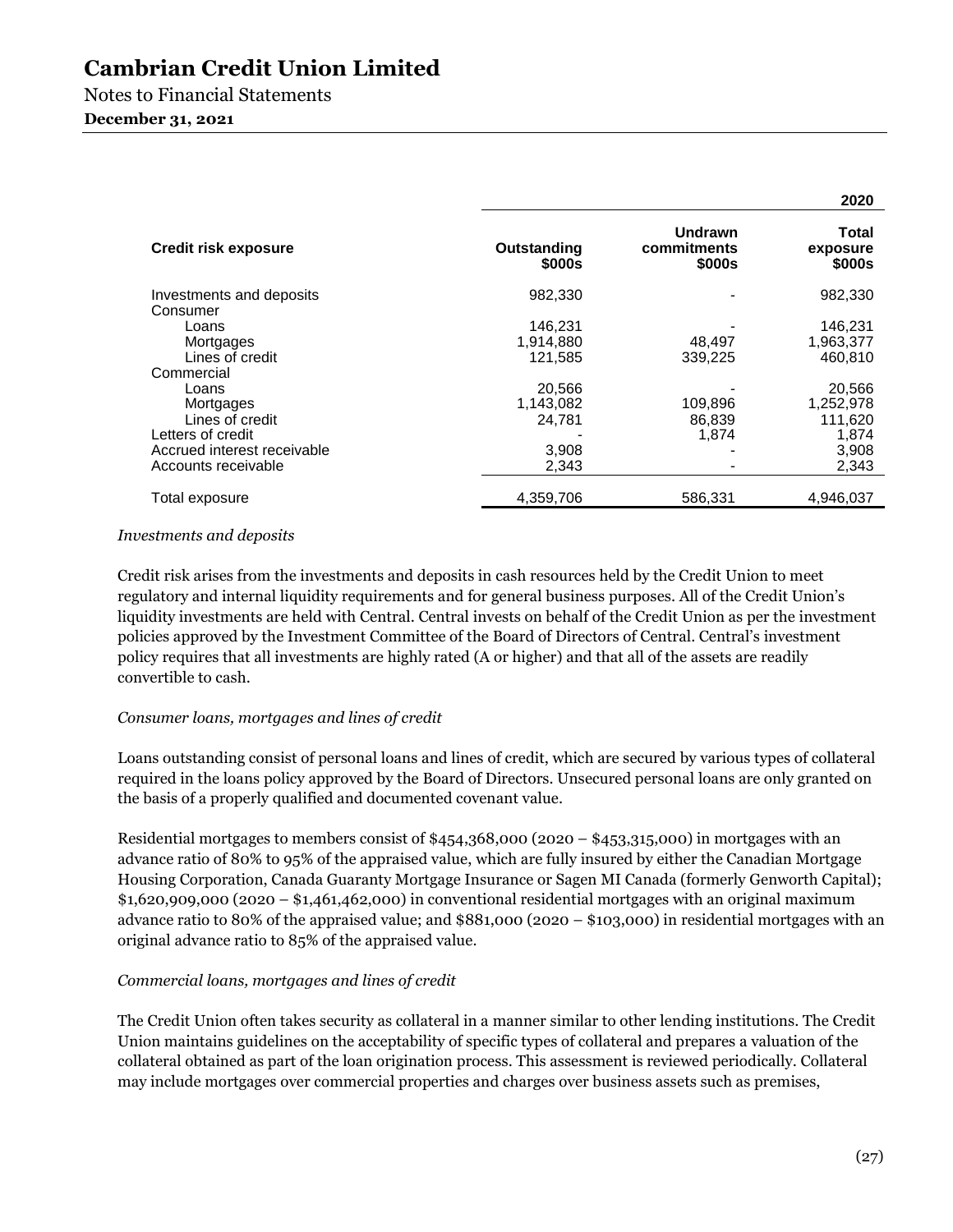> inventory and accounts receivable. Where significant impairment indicators are identified, the Credit Union will take additional measures to manage the risk of default, which may include seeking additional collateral. The Credit Union's policies regarding obtaining collateral have not significantly changed during the reporting period and there has been no significant change in the overall quality of the collateral held by the Credit Union since the prior period.

The Credit Union manages credit concentration by establishing lending limits for each industry based on risk ratings for the respective industries. As at December 31, 2021, the Credit Union has not exceeded its lending limit for any industry type. The commercial lending by industry is as follows:

|                                                                                                                                                                                                                                                                          | 2021<br>\$000s                                                                                                             | 2020<br>\$000s                                                                                                             |
|--------------------------------------------------------------------------------------------------------------------------------------------------------------------------------------------------------------------------------------------------------------------------|----------------------------------------------------------------------------------------------------------------------------|----------------------------------------------------------------------------------------------------------------------------|
| Commercial real estate retail<br>Commercial real estate office<br>Commercial real estate industrial<br>Residential real estate<br>Real estate other<br>Health care<br>Accommodation and food services<br>Retail<br>Construction<br>Entertainment and recreation<br>Other | 96.012<br>127,730<br>88,634<br>473.964<br>17.446<br>176.003<br>24.764<br>2,808<br>58.567<br>18.621<br>132,506<br>1,217,055 | 97,127<br>124,885<br>69,520<br>478.945<br>18,945<br>147.538<br>25,186<br>7,288<br>58.037<br>19.314<br>141,644<br>1,188,429 |
|                                                                                                                                                                                                                                                                          |                                                                                                                            |                                                                                                                            |

The credit quality of the commercial loan portfolio for those loans, which are neither past due or impaired, can be assessed by reference to the Credit Union's internal rating system. The Credit Union assesses the probability of a default using internal rating tools and taking into account statistical analysis as well as the experience and judgment of the credit department. Commercial loans to members are divided into eight segments and are regularly reviewed and updated as appropriate. Loans with ratings of five or six are not considered to be impaired taking into account the repayment status of the loans and the estimated fair value of the collateral.

|                                                 | 2021<br>\$000s | 2020<br>\$000s |
|-------------------------------------------------|----------------|----------------|
| Rating $1 -$ Excellent risk                     | 792            | 299            |
| Rating 2 – Very good risk                       | 40.584         | 115,397        |
| Rating 3 - Good risk                            | 478.434        | 496,478        |
| Rating 4 – Acceptable risk                      | 594.835        | 470,039        |
| Rating 5 - Caution risk                         | 80.410         | 72,500         |
| Rating $6 - At$ risk                            | 1,052          |                |
| Rating 7 – Impaired with no loan loss allowance |                | 12,756         |
| Rating 8 – Impaired with loan loss allowance    | 20.948         | 20,960         |
|                                                 |                |                |
|                                                 | 1,217,055      | 1,188,429      |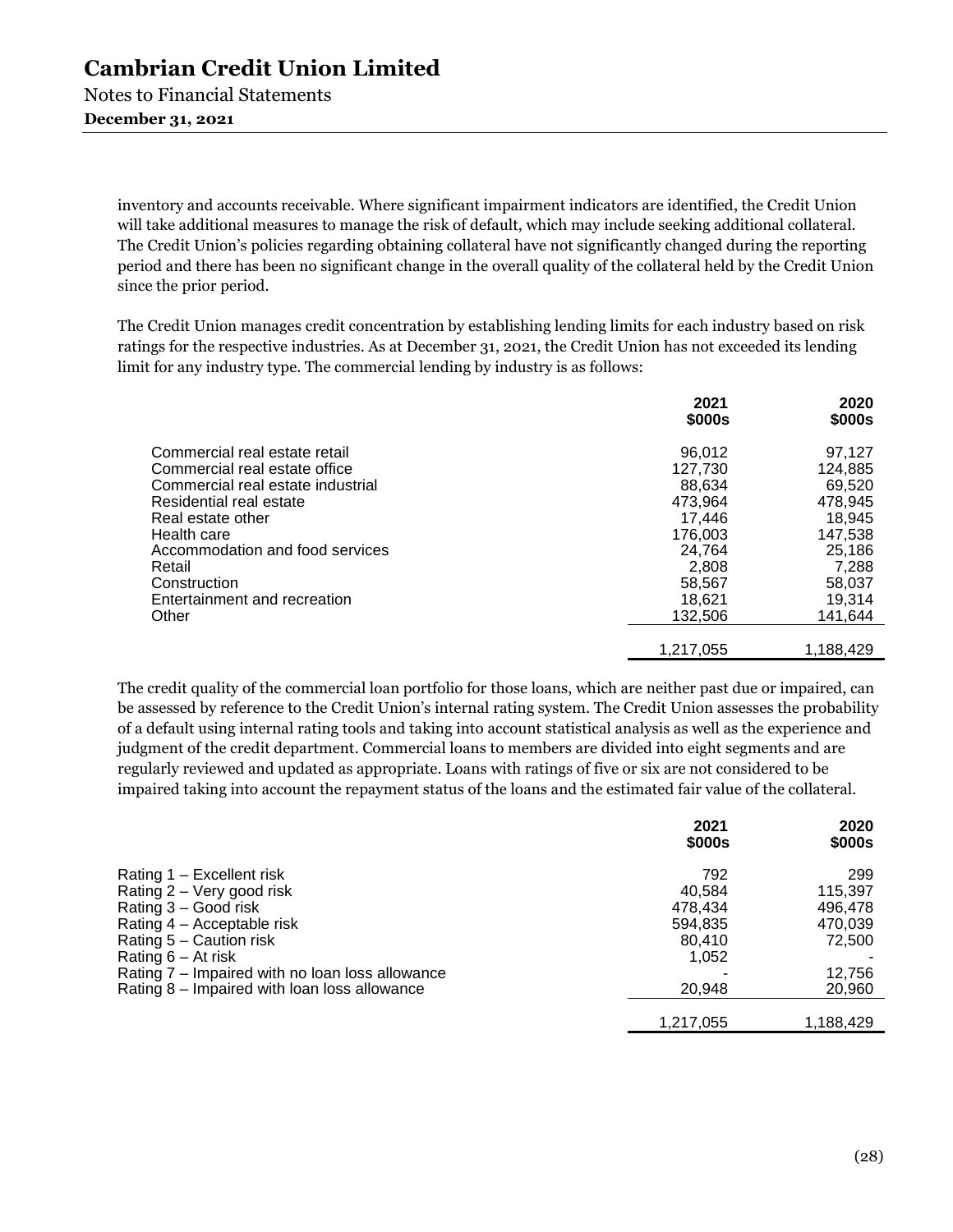### **Liquidity risk**

Liquidity risk is the risk that the Credit Union will encounter difficulty in raising funds to meet its obligations to members and other liabilities. As disclosed in note 16, the Credit Union is required to maintain in cash and investments in Central not less than 8% of its total savings and deposits. The Credit Union's own risk management policies require it to maintain sufficient liquid resources to cover cash flow imbalances, to retain member confidence in the Credit Union and to enable the Credit Union to meet all financial obligations. This is achieved through maintaining a prudent level of liquid assets, through management control of the growth of the loan portfolio, and asset-liability maturity management. Management monitors forecasts of the Credit Union's liquidity requirements on the basis of expected cash flows as part of its liquidity management. The Credit Union also maintains a borrowing facility with Central in the amount of 10% of member deposits as part of its liquidity management strategy.

The following table summarizes the undiscounted cash flows of financial liabilities by contractual maturity.

|                                              |                        |                               |                             | Payable on a fixed date   |                                          |                 |
|----------------------------------------------|------------------------|-------------------------------|-----------------------------|---------------------------|------------------------------------------|-----------------|
|                                              | On<br>demand<br>\$000s | Less than<br>1 year<br>\$000s | 1 to $2$<br>vears<br>\$000s | 2 to 5<br>vears<br>\$000s | <b>More</b><br>than 5<br>vears<br>\$000s | Total<br>\$000s |
| <b>Financial liabilities</b>                 |                        |                               |                             |                           |                                          |                 |
| Savings and deposits<br>Accounts payable and | 2.344.341              | 1.043.893                     | 448,485                     | 442.211                   | 387                                      | 4,279,317       |
| accrued liabilities                          | ٠                      | 14,215                        |                             |                           |                                          | 14,215          |
| Mortgage securitization                      |                        |                               |                             |                           |                                          |                 |
| liability<br>Lease payable                   | ٠<br>۰                 | 1,622<br>1.102                | 1.640<br>2.256              | 35.073<br>2.748           | 2,889                                    | 38,335<br>8,995 |
|                                              |                        |                               |                             |                           |                                          |                 |
|                                              | 2.344.341              | 1.060.832                     | 452.381                     | 480,032                   | 3.276                                    | 4,340,862       |

### **Foreign exchange risk**

Foreign exchange risk is not considered significant at this time as the Credit Union does not engage in any active trading of foreign currency positions or hold significant foreign currency denominated financed investments for an extended period.

### **Price risk**

Price risk arises from changes in market risks, other than interest rate, credit, liquidity or foreign exchange risks causing fluctuations in the fair value or future cash flows of a financial instrument. Price risk is not considered significant at this time.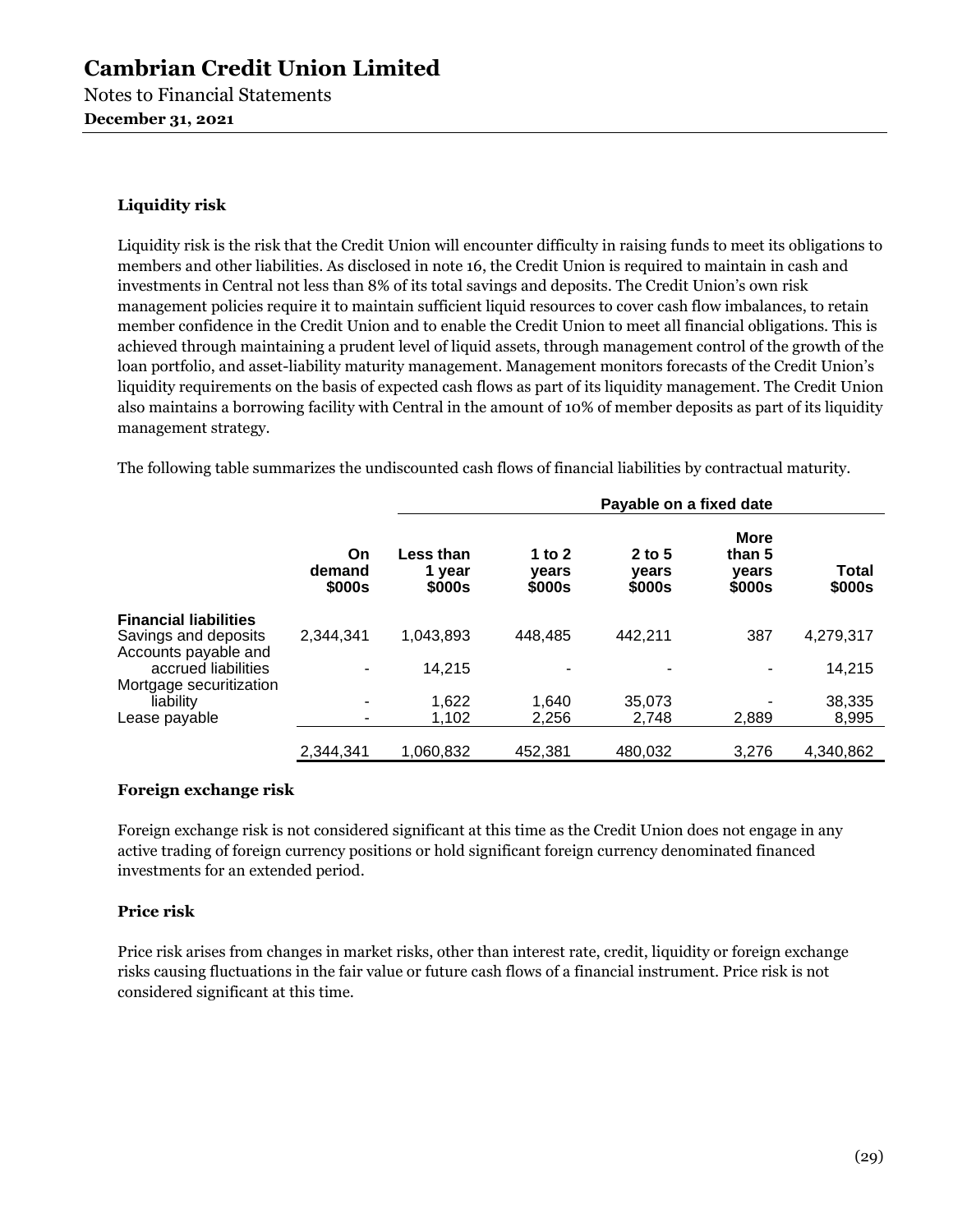Notes to Financial Statements **December 31, 2021** 

### **19 Fair value of financial instruments**

Differences between book value and fair value of investments and deposits, loans outstanding, savings and deposits and other financial assets and liabilities are caused by differences between the interest rate obtained at the time of the original investment, loan or deposit and the current rate for the same product. Loans outstanding and savings and deposits that are priced with variable rates have a fair value equal to book value, as they are priced at current interest rates.

While fair value amounts are designed to represent estimates of the amounts at which assets and liabilities could be exchanged in a current transaction between arm's length willing parties, the Credit Union normally holds all of its fixed term investments, loans and deposits to their maturity date. Consequently, the fair values presented are estimates derived by taking into account changes in the market interest rates and may not be indicative of the ultimate realizable value. Furthermore, as many of the Credit Union's financial instruments lack an available trading market, the fair value of loans and member deposits with fixed rates are estimated using discounted cash flow models with discount rates based on current market interest rates for similar types of instruments. The inputs to the valuation model for fixed rate loans include scheduled loan amortization rates and estimated rates of repayment with the future cash flows discounted using current market rates for equivalent groups of mortgages or loans. The future cash flows on fixed rate deposits and fixed rate borrowings are discounted to their estimated present value using a discount rate based on current market rates for equivalent groups of fixed rate deposits.

The most significant assumption relates to the discount rates utilized. If the forward yield curve of such instruments would increase by 100 basis points then the fair value of loans outstanding and investments and deposits would decrease by approximately \$79,437,000 (2020 – \$67,218,000) and the fair value of savings and deposits would decrease by approximately \$22,761,000 (2020 – \$26,371,000). A corresponding decrease of 100 basis points would result in the fair value of loans outstanding and investments and deposits increasing by approximately \$82,369,000 (2020 – \$64,433,000) and the fair value of savings and deposits would increase by approximately \$22,494,000 (2020 – \$26,482,000).

The financial assets and liabilities are recognized on the statement of financial position at fair value, cost or amortized cost according to the categories determined by the accounting framework for financial instruments. The carrying values and fair values for each category of financial asset and liability are presented in the table below. The fair values disclosed exclude the values of assets and liabilities that are not considered financial instruments such as land, buildings and equipment.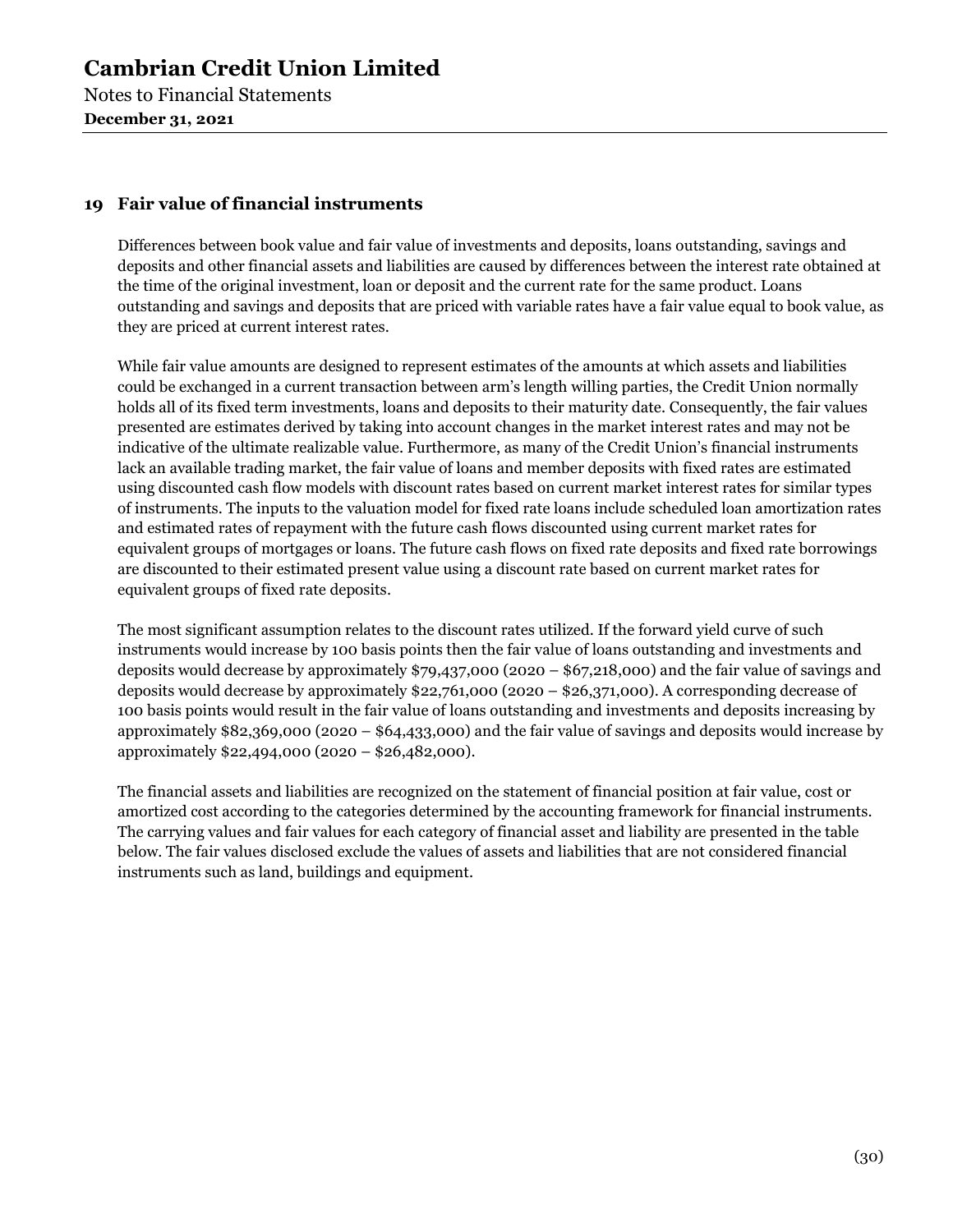Notes to Financial Statements

### **December 31, 2021**

|                                                                                                                                                               |                                                    |                        |                                        | 2021                                     |
|---------------------------------------------------------------------------------------------------------------------------------------------------------------|----------------------------------------------------|------------------------|----------------------------------------|------------------------------------------|
|                                                                                                                                                               | Level                                              | <b>FVOCI</b><br>\$000s | <b>Amortized</b><br>cost<br>\$000s     | <b>Estimated</b><br>fair value<br>\$000s |
| Assets                                                                                                                                                        |                                                    |                        |                                        |                                          |
| Cash on hand<br>Investments and deposits<br>Loans outstanding<br>Accounts receivable                                                                          | $\overline{2}$<br>$\overline{2}$<br>$\overline{2}$ | 62,494                 | 5,444<br>998,322<br>3,526,745<br>1,779 | 5,444<br>1,060,831<br>3,512,761<br>1,779 |
|                                                                                                                                                               |                                                    | 62,494                 | 4,532,290                              | 4,580,815                                |
| Liabilities<br>Savings and deposits<br>Members' shares<br>Accounts payable and accrued<br>liabilities<br>Mortgage securitization liability<br>Lease liability | $\mathbf{2}$<br>$\overline{2}$                     |                        | 4,234,569<br>333                       | 4,242,080<br>333                         |
|                                                                                                                                                               | $\overline{2}$<br>$\overline{2}$<br>$\overline{2}$ |                        | 14,215<br>36,827<br>7,288              | 14,215<br>36,940<br>7,288                |
|                                                                                                                                                               |                                                    |                        | 4,293,232                              | 4,300,856                                |
|                                                                                                                                                               |                                                    |                        |                                        | 2020                                     |
|                                                                                                                                                               |                                                    | <b>FVOCI</b>           | <b>Amortized</b><br>cost               | <b>Estimated</b><br>fair value           |
|                                                                                                                                                               | Level                                              | \$000s                 | \$000s                                 | \$000s                                   |
| Assets<br>Cash on hand<br>Investments and deposits<br>Loans outstanding<br>Accounts receivable                                                                | $\mathbf{2}$<br>$\overline{2}$<br>$\overline{2}$   | 56,898                 | 5,138<br>925,432<br>3,366,733<br>2,343 | 5,138<br>982,338<br>3,409,030<br>2,343   |
|                                                                                                                                                               |                                                    | 56,898                 | 4,299,646                              | 4,398,849                                |
| Liabilities<br>Savings and deposits<br>Members' shares<br>Accounts payable and accrued                                                                        | $\overline{c}$<br>$\overline{2}$                   |                        | 4,031,785<br>328                       | 4,053,909<br>328                         |
| liabilities<br>Mortgage securitization liability<br>Lease liability                                                                                           | $\sqrt{2}$<br>$\overline{2}$<br>$\overline{2}$     |                        | 11,645<br>22,633<br>6,342              | 11,645<br>22,510<br>6,342                |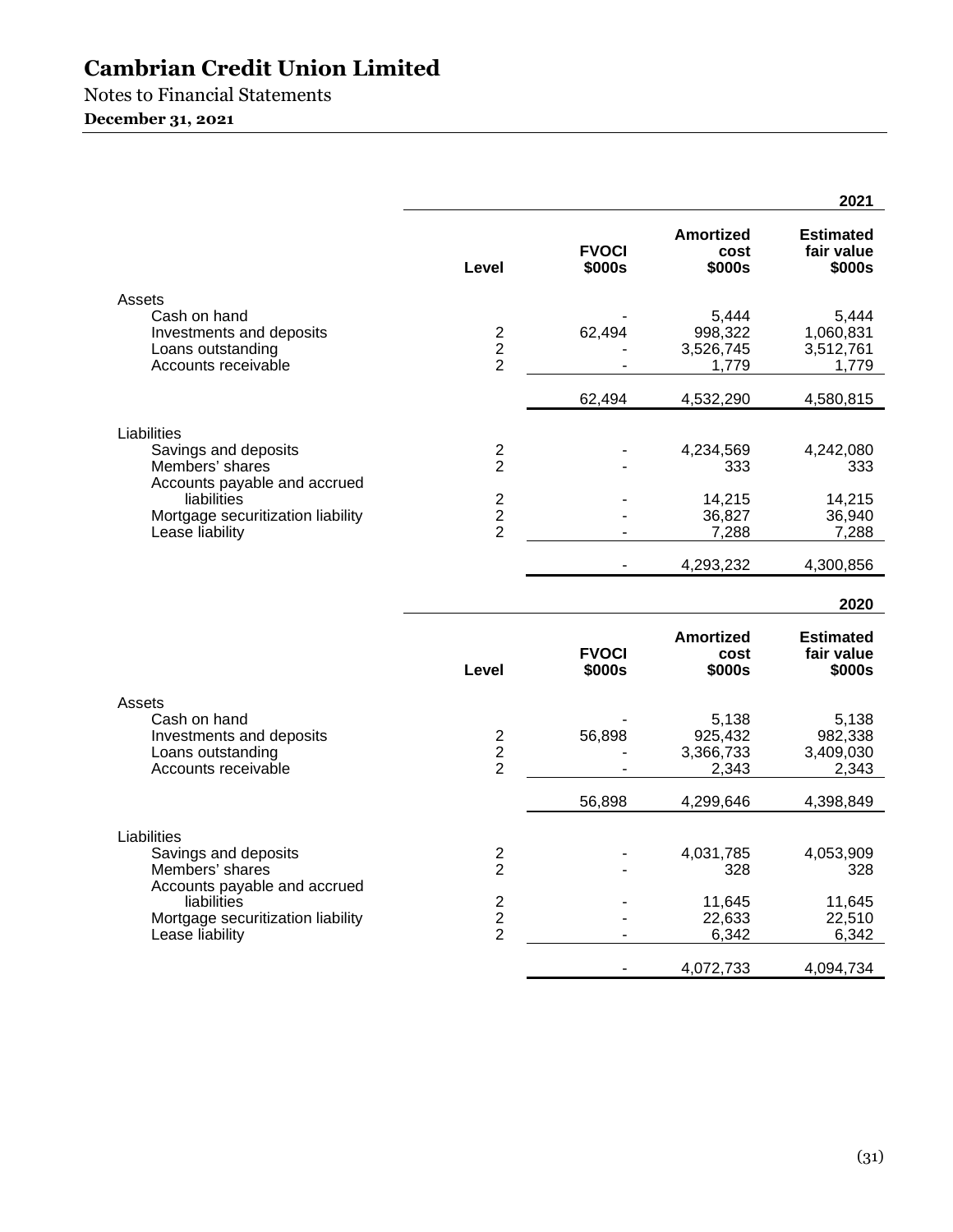Notes to Financial Statements **December 31, 2021** 

### **Fair value hierarchy**

Assets and liabilities recorded at fair value in the statement of financial position are measured and classified in a hierarchy consisting of three levels for disclosure purposes; the three levels are based on the priority of the inputs to the respective valuation technique. The fair value hierarchy gives the highest priority to quoted prices in active markets for identical assets or liabilities (Level 1) and the lowest priority to unobservable inputs (Level 3). An asset or liability's classification within the fair value hierarchy is based on the lowest level of significant input to its valuation. The input levels are defined as follows:

- Level 1: unadjusted quoted prices in active markets for identical assets or liabilities. There are no assets measured at fair value classified as Level 1.
- Level 2: quoted prices in markets that are not active or inputs that are observable either directly (i.e., as prices) or indirectly (i.e., derived from prices). Level 2 inputs include quoted prices for assets in markets that are considered less active.
- Level 3: unobservable inputs that are supported by little or no market. Level 3 assets and liabilities would include financial instruments whose values are determined using pricing models, discounted cash flow methodologies, or similar techniques, as well as instruments for which the determination of estimated fair value requires significant management judgment or estimation. There are no assets measured at fair value classified as Level 3.

### **20 Transactions with The Deposit Guarantee Corporation of Manitoba, Central, and related parties**

### **The Deposit Guarantee Corporation of Manitoba**

The Deposit Guarantee Corporation of Manitoba (DGCM) was incorporated for the purpose of protecting the members of credit unions from financial loss in respect of their deposits with credit unions/caisses and to ensure credit unions/caisses operate under sound business practices. DGCM provides a safeguard for all savings and deposits of the members of Manitoba credit unions.

Transactions with DGCM included assessments of \$3,340,000 (2020 – \$3,062,000) and are recorded as member security expenses.

### **Central**

The Credit Union is a member of Central, which acts as a depository for surplus funds, and makes loans to credit unions. Central also acts as a trade association for credit unions.

The Credit Union has in place a line of credit with Central in the amount of 10% of member deposits. The line of credit was not utilized at December 31, 2021. The line of credit with Central is payable on demand with interest payable on a variable rate basis, which at year-end was 2.25% (2020 – 2.25%). As collateral for the line of credit, the Credit Union has pledged its loans outstanding. Interest paid on borrowings from Central during the year amounted to \$nil (2020 – \$nil).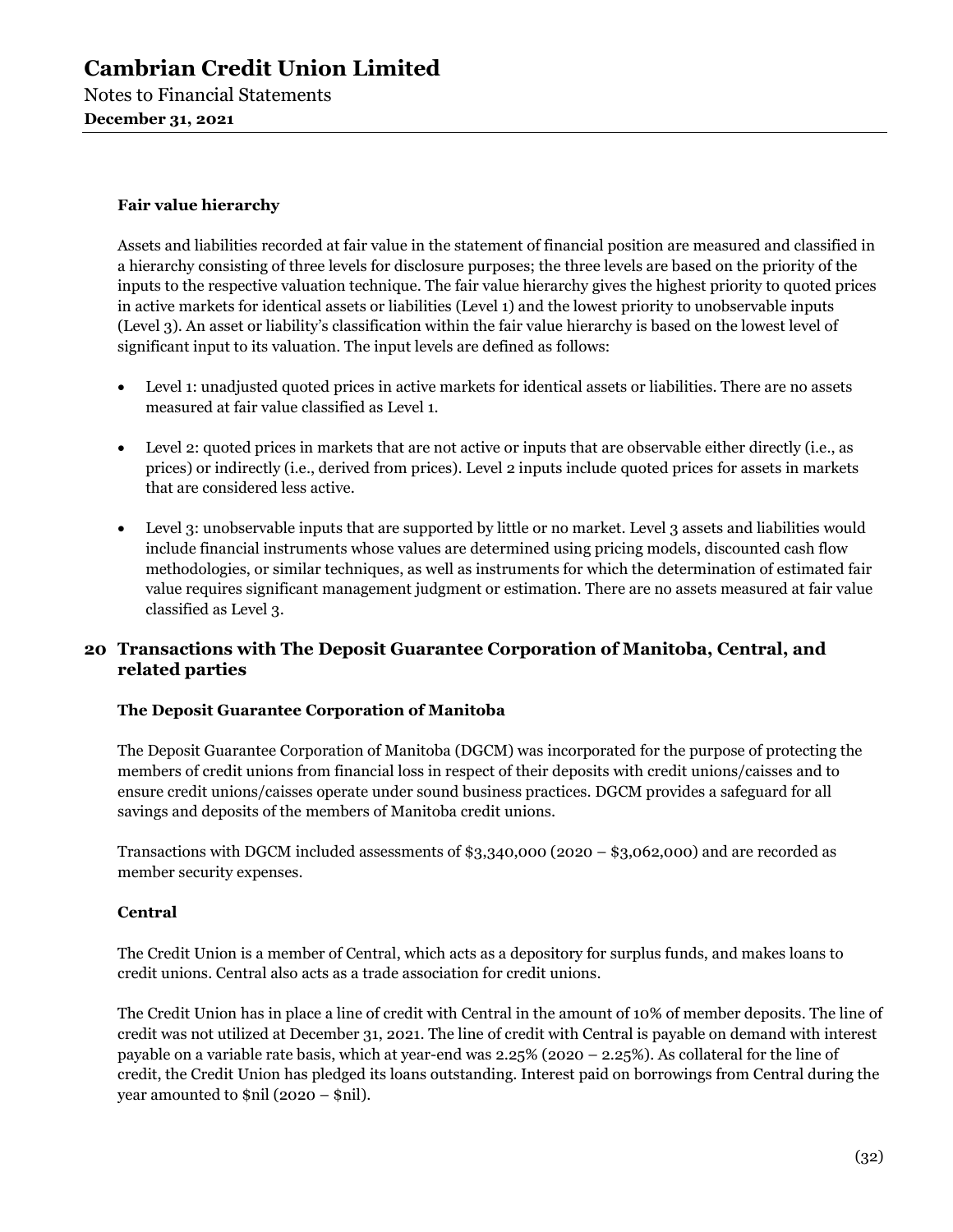**December 31, 2021** 

Transactions with Central included income earned on investments and deposits referred to in note 6 in the amount of  $\frac{1}{3,514,000}$  (2020 –  $\frac{1}{3,076,000}$ ) and fees assessed by Central, which include annual affiliation dues in the amount of  $\frac{41,193,000}{2020 - \frac{11,177,000}{2000}}$  recorded as organizational expenses.

### **Related party transactions**

*Remuneration and reimbursement of expenses to Directors* 

The aggregate amount of remuneration paid to all Directors for the year ended December 31, 2021 was  $$336,000 (2020 - $346,000).$ 

The aggregate amount paid to all Directors as reimbursement of expenses on credit union business for the year ended December 31, 2021 was \$6,000 (2020 – \$6,000).

The outstanding balances at December 31 for Board of Directors and related expenses and income for the year are as follows:

|                                  | 2021<br>\$000s | 2020<br>\$000s |
|----------------------------------|----------------|----------------|
| Loans outstanding                | 1.509          | 1.616          |
| Savings and deposits outstanding | 2,587          | 1,520          |

No allowances have been recognized in respect of loans issued to Directors in the current year.

### *Compensation of key management personnel*

Key management personnel of the Credit Union include all senior management. The summary of compensation for key management personnel consisted of salaries of \$3,081,000 (2020 – \$4,139,000) and employee benefits of \$383,000 (2020 – \$378,000) for the year ended December 31, 2021.

The outstanding balances at December 31 for key management personnel and related expense and income for the year are as follows:

|                                  | 2021<br>\$000s | 2020<br>\$000s |
|----------------------------------|----------------|----------------|
| Loans outstanding                | 3.229          | 1.624          |
| Savings and deposits outstanding | 1.398          | 1,180          |

No allowances have been recognized in respect of loans issued to senior management in the current year.

#### *Loans to directors, management and employees*

All transactions with the Credit Union's Directors, management and employees were in accordance with the statutes, by-laws and policies of the Credit Union.